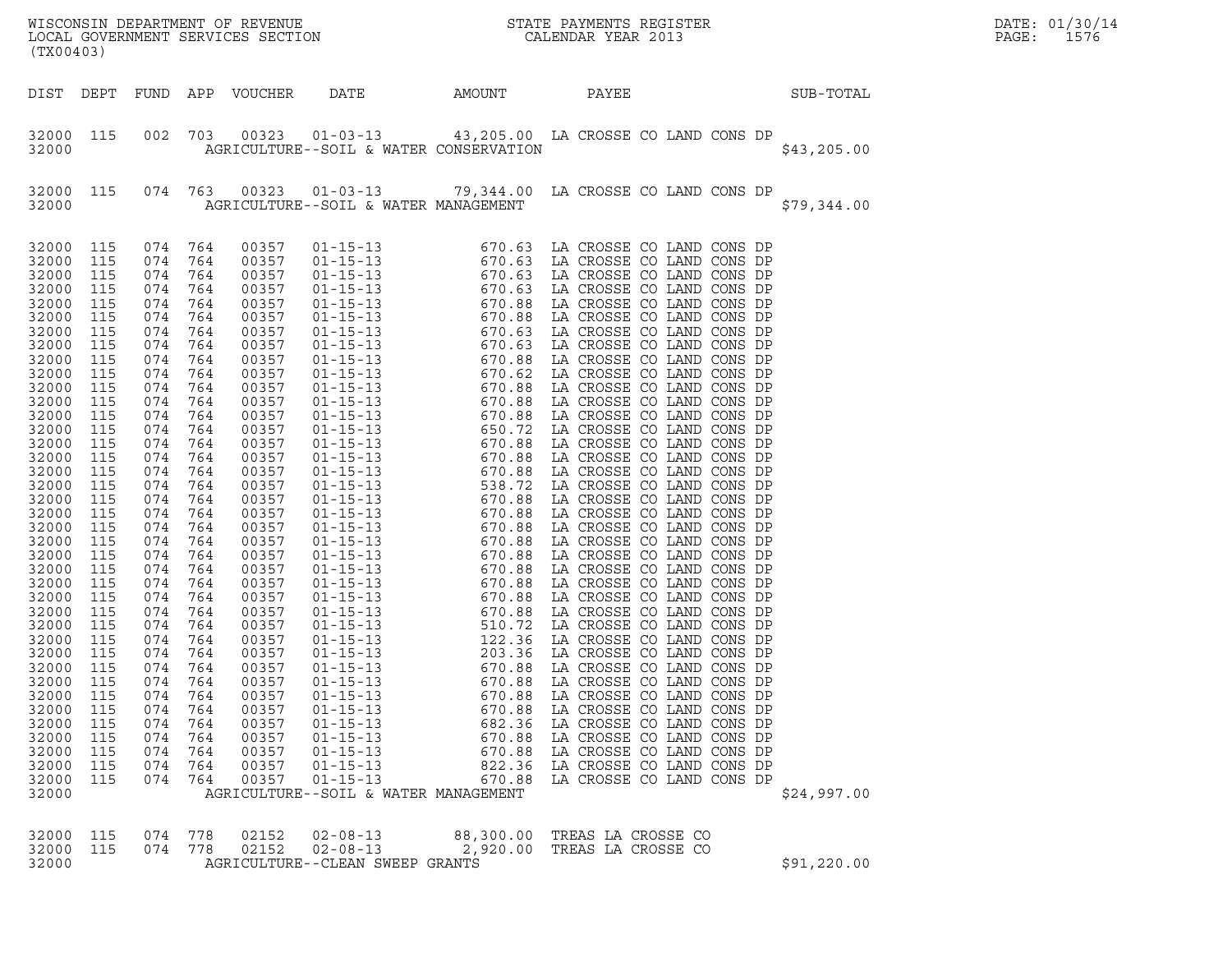| AMOUNT<br>APP<br>PAYEE<br>DIST<br>DEPT<br>FUND<br>VOUCHER<br>DATE<br>SUB-TOTAL<br>32000<br>115<br>095<br>612<br>32000<br>115<br>095<br>612<br>115<br>32000<br>095<br>612<br>32000<br>115<br>095<br>612<br>115<br>32000<br>095<br>612<br>612<br>32000<br>115<br>095<br>115<br>095<br>612<br>32000<br>115<br>095<br>612<br>32000<br>AGRICULTURE--SOIL & WATER RESOURCE MGMT<br>32000<br>\$39,003.04<br>002 202<br>10-04-13 10,084.00 TREAS LA CROSSE CO<br>32000<br>165<br>00406<br>SAFETY/PROF SERV-PRIVATE SEWAGESYS AIDS<br>32000<br>\$10,084.00<br>TREAS LA CROSSE CO<br>32000<br>255<br>002<br>241<br>00011<br>$\begin{array}{cccc} 09-23-13 & 873.20 \\ 09-23-13 & 582.12 \\ 09-23-13 & 162.40 \\ 08-26-13 & 681.45 \\ 08-26-13 & 138.40 \\ 04-15-13 & 399.60 \\ 04-15-13 & 593.28 \\ 06-17-13 & 535.68 \\ 06-17-13 & 535.68 \\ 06-17-13 & 567.36 \\ 06-17-13 & 106.08 \\ 03-18-13 & 567.$<br>32000<br>255<br>002<br>241<br>00011<br>TREAS LA CROSSE CO<br>TREAS LA CROSSE CO<br>32000<br>255<br>002<br>241<br>00011<br>32000<br>255<br>002<br>241<br>00015<br>TREAS LA CROSSE CO<br>32000<br>255<br>002<br>241<br>00015<br>TREAS LA CROSSE CO<br>255<br>32000<br>002<br>241<br>00015<br>TREAS LA CROSSE CO<br>TREAS LA CROSSE CO<br>32000<br>255<br>002<br>241<br>00026<br>32000<br>255<br>002<br>241<br>00026<br>TREAS LA CROSSE CO<br>32000<br>255<br>002<br>241<br>00026<br>TREAS LA CROSSE CO<br>255<br>32000<br>002<br>241<br>00036<br>TREAS LA CROSSE CO<br>TREAS LA CROSSE CO<br>32000<br>255<br>002<br>241<br>00036<br>32000<br>255<br>002<br>241<br>00036<br>TREAS LA CROSSE CO<br>32000<br>255<br>002<br>241<br>00049<br>TREAS LA CROSSE CO<br>255<br>32000<br>002<br>241<br>00049<br>TREAS LA CROSSE CO<br>TREAS LA CROSSE CO<br>32000<br>255<br>002<br>241<br>00049<br>32000<br>255<br>002<br>241<br>00057<br>TREAS LA CROSSE CO<br>32000<br>255<br>002<br>241<br>00057<br>TREAS LA CROSSE CO<br>255<br>32000<br>002<br>241<br>00057<br>TREAS LA CROSSE CO<br>TREAS LA CROSSE CO<br>32000<br>255<br>002<br>241<br>00063<br>32000<br>255<br>002<br>241<br>00063<br>TREAS LA CROSSE CO<br>32000<br>255<br>002<br>241<br>00063<br>TREAS LA CROSSE CO<br>32000<br>255<br>002<br>241<br>00083<br>TREAS LA CROSSE CO<br>32000<br>255<br>002<br>241<br>00083<br>TREAS LA CROSSE CO<br>32000<br>255<br>002<br>241<br>00083<br>TREAS LA CROSSE CO<br>32000<br>255<br>002<br>241<br>00087<br>TREAS LA CROSSE CO<br>32000<br>255<br>002<br>241<br>00087<br>TREAS LA CROSSE CO<br>TREAS LA CROSSE CO<br>32000<br>255<br>002<br>241<br>00087<br>255<br>TREAS LA CROSSE CO<br>32000<br>002<br>241<br>00091<br>32000<br>255<br>002<br>241<br>00091<br>TREAS LA CROSSE CO<br>32000<br>255<br>002<br>241<br>00091<br>$05 - 20 - 13$<br>117.78<br>TREAS LA CROSSE CO<br>32000<br>255<br>241<br>00190<br>$07 - 15 - 13$<br>452.16<br>TREAS LA CROSSE CO<br>002<br>32000<br>255<br>002<br>241<br>00190<br>$07 - 15 - 13$<br>80.34<br>TREAS LA CROSSE CO<br>32000<br>255<br>002<br>241<br>00190<br>$07 - 15 - 13$<br>307.10<br>TREAS LA CROSSE CO<br>32000<br>255<br>002<br>00478<br>$03 - 11 - 13$<br>73.32<br>TREAS LA CROSSE CO<br>241<br>32000<br>255<br>002<br>241<br>00478<br>$03 - 11 - 13$<br>329.30<br>TREAS LA CROSSE CO<br>32000<br>255<br>002<br>241<br>00478<br>$03 - 11 - 13$<br>469.44<br>TREAS LA CROSSE CO<br>PUBLIC INSTRUCT--LOCAL PROGRAMS--FED FDS | (TX00403) |  |  |  |             |
|---------------------------------------------------------------------------------------------------------------------------------------------------------------------------------------------------------------------------------------------------------------------------------------------------------------------------------------------------------------------------------------------------------------------------------------------------------------------------------------------------------------------------------------------------------------------------------------------------------------------------------------------------------------------------------------------------------------------------------------------------------------------------------------------------------------------------------------------------------------------------------------------------------------------------------------------------------------------------------------------------------------------------------------------------------------------------------------------------------------------------------------------------------------------------------------------------------------------------------------------------------------------------------------------------------------------------------------------------------------------------------------------------------------------------------------------------------------------------------------------------------------------------------------------------------------------------------------------------------------------------------------------------------------------------------------------------------------------------------------------------------------------------------------------------------------------------------------------------------------------------------------------------------------------------------------------------------------------------------------------------------------------------------------------------------------------------------------------------------------------------------------------------------------------------------------------------------------------------------------------------------------------------------------------------------------------------------------------------------------------------------------------------------------------------------------------------------------------------------------------------------------------------------------------------------------------------------------------------------------------------------------------------------------------------------------------------------------------------------------------------------------------------------------------------------------------------------------------------------------------------------------------------------------------------------------------------------------------------------------------------------------------------------------------------------------------------------------------------------------------------------------------------------------------------------------------------------------------------------------------------------------------------------------------------------------------------------------------------------------------|-----------|--|--|--|-------------|
|                                                                                                                                                                                                                                                                                                                                                                                                                                                                                                                                                                                                                                                                                                                                                                                                                                                                                                                                                                                                                                                                                                                                                                                                                                                                                                                                                                                                                                                                                                                                                                                                                                                                                                                                                                                                                                                                                                                                                                                                                                                                                                                                                                                                                                                                                                                                                                                                                                                                                                                                                                                                                                                                                                                                                                                                                                                                                                                                                                                                                                                                                                                                                                                                                                                                                                                                                                     |           |  |  |  |             |
|                                                                                                                                                                                                                                                                                                                                                                                                                                                                                                                                                                                                                                                                                                                                                                                                                                                                                                                                                                                                                                                                                                                                                                                                                                                                                                                                                                                                                                                                                                                                                                                                                                                                                                                                                                                                                                                                                                                                                                                                                                                                                                                                                                                                                                                                                                                                                                                                                                                                                                                                                                                                                                                                                                                                                                                                                                                                                                                                                                                                                                                                                                                                                                                                                                                                                                                                                                     |           |  |  |  |             |
|                                                                                                                                                                                                                                                                                                                                                                                                                                                                                                                                                                                                                                                                                                                                                                                                                                                                                                                                                                                                                                                                                                                                                                                                                                                                                                                                                                                                                                                                                                                                                                                                                                                                                                                                                                                                                                                                                                                                                                                                                                                                                                                                                                                                                                                                                                                                                                                                                                                                                                                                                                                                                                                                                                                                                                                                                                                                                                                                                                                                                                                                                                                                                                                                                                                                                                                                                                     |           |  |  |  |             |
|                                                                                                                                                                                                                                                                                                                                                                                                                                                                                                                                                                                                                                                                                                                                                                                                                                                                                                                                                                                                                                                                                                                                                                                                                                                                                                                                                                                                                                                                                                                                                                                                                                                                                                                                                                                                                                                                                                                                                                                                                                                                                                                                                                                                                                                                                                                                                                                                                                                                                                                                                                                                                                                                                                                                                                                                                                                                                                                                                                                                                                                                                                                                                                                                                                                                                                                                                                     | 32000     |  |  |  | \$14,358.72 |

32000 370 012 381 00006 07-26-13 1.34 TREAS LA CROSSE CO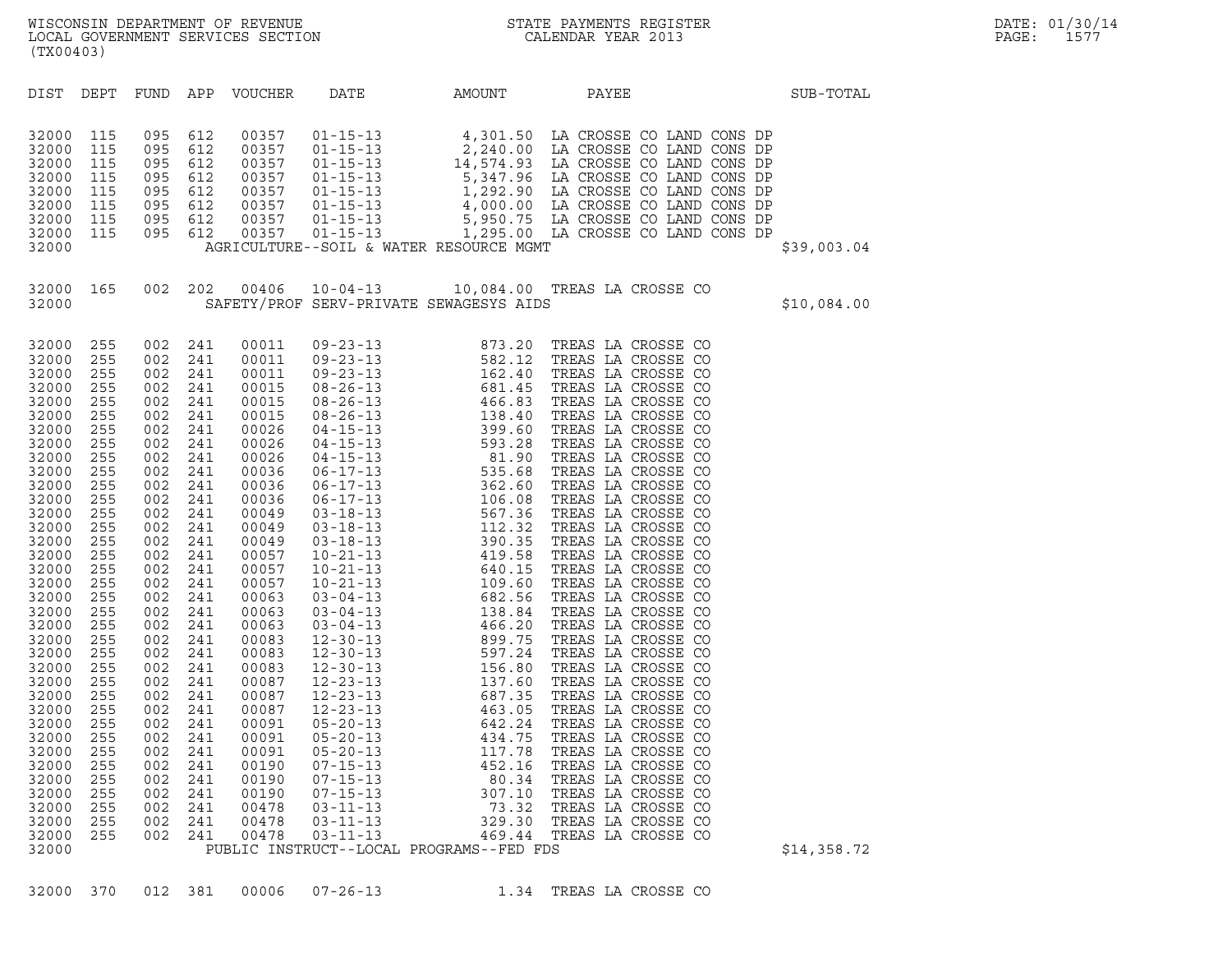| (TX00403)                                                            |                                               |                                                       |                                 |                                                             |                                                                                                                                                                      |                                                                                   |                                                                                                                                                                                             |                  | DATE: 01/30/14<br>PAGE:<br>1578 |
|----------------------------------------------------------------------|-----------------------------------------------|-------------------------------------------------------|---------------------------------|-------------------------------------------------------------|----------------------------------------------------------------------------------------------------------------------------------------------------------------------|-----------------------------------------------------------------------------------|---------------------------------------------------------------------------------------------------------------------------------------------------------------------------------------------|------------------|---------------------------------|
|                                                                      |                                               |                                                       |                                 | DIST DEPT FUND APP VOUCHER DATE                             |                                                                                                                                                                      | AMOUNT                                                                            | PAYEE                                                                                                                                                                                       | <b>SUB-TOTAL</b> |                                 |
| 32000                                                                | 32000 370                                     |                                                       |                                 |                                                             |                                                                                                                                                                      |                                                                                   | 012 381 00608 03-26-13 2,590.45 TREAS LA CROSSE CO<br>NAT RESOURCES--BOAT PATROL                                                                                                            | \$2,591.79       |                                 |
| 32000                                                                | 32000 370                                     |                                                       |                                 |                                                             | NAT RESOURCES--WILDLIFE DAMAGE                                                                                                                                       |                                                                                   | 012 549 00122 03-15-13 4,160.45 TREAS LA CROSSE CO                                                                                                                                          | \$4,160.45       |                                 |
| 32000                                                                | 32000 370                                     | 32000 370 012 550                                     | 012 550                         |                                                             | NAT RESOURCES--BOATING ENFORCEMENT AIDS                                                                                                                              |                                                                                   | 00006  07-26-13  4.63  TREAS LA CROSSE CO<br>00608  03-26-13  8,975.92  TREAS LA CROSSE CO                                                                                                  | \$8,980.55       |                                 |
| 32000                                                                | 32000 370<br>32000 370                        |                                                       |                                 |                                                             | NAT RESOURCES--WILDLIFE DAMAGE CLAIMS                                                                                                                                |                                                                                   | 012 553 00122 03-15-13 224.60 TREAS LA CROSSE CO<br>012 553 00122 03-15-13 6,126.66 TREAS LA CROSSE CO                                                                                      | \$6,351.26       |                                 |
| 32000                                                                | 32000 370                                     |                                                       |                                 |                                                             | NAT RESOURCES--SNOWMOBILE TRAIL AIDS                                                                                                                                 |                                                                                   | 012 574 00148 08-05-13 17,112.50 TREAS LA CROSSE CNTY                                                                                                                                       | \$17, 112.50     |                                 |
| 32000                                                                | 32000 370                                     |                                                       |                                 |                                                             | NAT RESOURCES--SNOWMOBILE TRAIL AIDS                                                                                                                                 |                                                                                   | 012 575 00154 08-05-13 17,112.50 TREAS LA CROSSE CNTY                                                                                                                                       | \$17, 112.50     |                                 |
| 32000                                                                | 32000 370                                     |                                                       |                                 |                                                             | NAT RESOURCES--PMT IN LIEU OF TAXES                                                                                                                                  |                                                                                   | 012 584 00037 09-03-13 21,521.00 TREAS LA CROSSE CO                                                                                                                                         | \$21,521.00      |                                 |
| 32000 395<br>32000<br>32000 395<br>32000 395<br>32000                | 395                                           | 011 177<br>011 177<br>011 177                         | 011 177                         | 92031                                                       | TRANSPORTATION--TRANSIT AID                                                                                                                                          |                                                                                   | 00031  12-30-13  3,549.00  COUNTY OF LA CROSSE<br>80031 16-14-13 5,915.00 COUNTY OF LA CROSSE<br>88031 07-08-13 5,915.00 COUNTY OF LA CROSSE<br>92031 09-30-13 5,915.00 COUNTY OF LA CROSSE | \$21, 294.00     |                                 |
| 32000 395<br>32000 395<br>32000<br>32000<br>32000<br>32000           | 395<br>395<br>395                             | 011 182<br>011<br>011<br>011 182                      | 011 182<br>182<br>182           | 66178<br>67639<br>68215<br>84934<br>95059                   | $02 - 25 - 13$<br>$03 - 11 - 13$<br>$03 - 15 - 13$<br>$08 - 21 - 13$<br>$11 - 22 - 13$<br>TRANSPORTATION--TRANSIT AIDS-FEDERAL                                       | 3,303.00<br>25,820.00<br>14,727.00                                                | 46,846.00 TREAS LA CROSSE CO<br>33,767.00 TREAS LA CROSSE CO<br>TREAS LA CROSSE CO<br>TREAS LA CROSSE CO<br>TREAS LA CROSSE CO                                                              | \$124,463.00     |                                 |
| 32000<br>32000<br>32000<br>32000<br>32000<br>32000<br>32000<br>32000 | 395<br>395<br>395<br>395<br>395<br>395<br>395 | 011 185<br>011<br>011<br>011<br>011<br>011<br>011 185 | 185<br>185<br>185<br>185<br>185 | 76997<br>76997<br>77649<br>80635<br>89642<br>92792<br>95205 | $06 - 10 - 13$<br>$06 - 10 - 13$<br>$06 - 17 - 13$<br>$07 - 15 - 13$<br>$10 - 07 - 13$<br>$11 - 04 - 13$<br>$11 - 25 - 13$<br>TRANSPORTATION--HIGHWAY SAFETY-FEDERAL | 3,441.17<br>3,401.03<br>42,906.28<br>2,253.31<br>7,336.28<br>2,352.20<br>3,813.80 | TREAS LA CROSSE CO<br>TREAS LA CROSSE CO<br>TREAS LA CROSSE CO<br>TREAS LA CROSSE CO<br>TREAS LA CROSSE CO<br>TREAS LA CROSSE CO<br>TREAS LA CROSSE CO                                      | \$65,504.07      |                                 |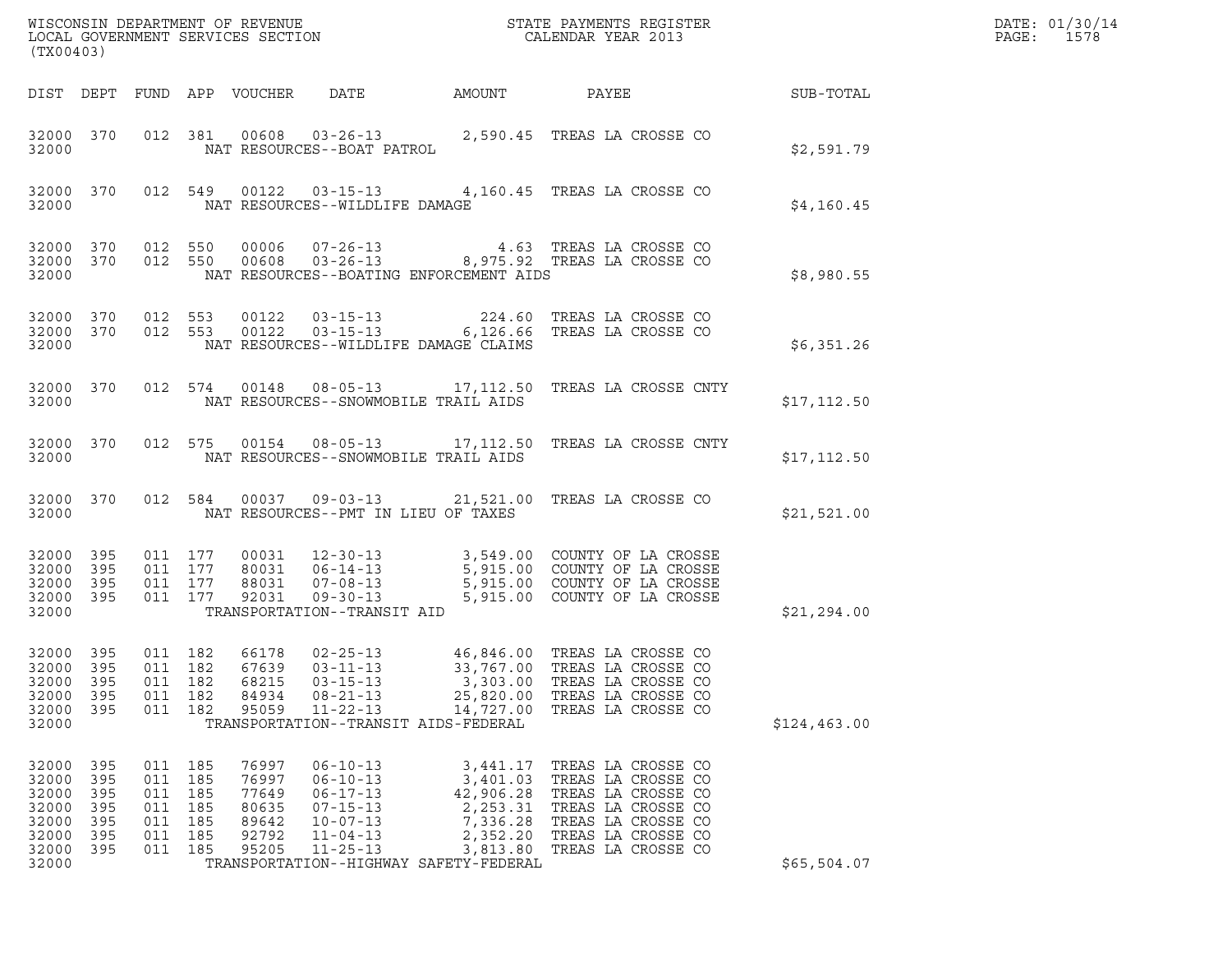| (TX00403)                                                                                                                                                                                                   |                                                                                                                                                               |                                                                                                                                                               |                                                                                                                                                               | WISCONSIN DEPARTMENT OF REVENUE<br>LOCAL GOVERNMENT SERVICES SECTION                                                                                                                                        | $\overline{N}$                                                                                                                                                                                                                                                                                                                                                                                                             |                                                                                                                                                                                                                                                                                                                                         | STATE PAYMENTS REGISTER<br>CALENDAR YEAR 2013                                                                                                                                                                                                                                                                                                                 |                 | DATE: 01/30/14<br>PAGE:<br>1579 |
|-------------------------------------------------------------------------------------------------------------------------------------------------------------------------------------------------------------|---------------------------------------------------------------------------------------------------------------------------------------------------------------|---------------------------------------------------------------------------------------------------------------------------------------------------------------|---------------------------------------------------------------------------------------------------------------------------------------------------------------|-------------------------------------------------------------------------------------------------------------------------------------------------------------------------------------------------------------|----------------------------------------------------------------------------------------------------------------------------------------------------------------------------------------------------------------------------------------------------------------------------------------------------------------------------------------------------------------------------------------------------------------------------|-----------------------------------------------------------------------------------------------------------------------------------------------------------------------------------------------------------------------------------------------------------------------------------------------------------------------------------------|---------------------------------------------------------------------------------------------------------------------------------------------------------------------------------------------------------------------------------------------------------------------------------------------------------------------------------------------------------------|-----------------|---------------------------------|
| DIST                                                                                                                                                                                                        | DEPT                                                                                                                                                          |                                                                                                                                                               |                                                                                                                                                               | FUND APP VOUCHER                                                                                                                                                                                            | DATE                                                                                                                                                                                                                                                                                                                                                                                                                       | AMOUNT                                                                                                                                                                                                                                                                                                                                  | PAYEE                                                                                                                                                                                                                                                                                                                                                         | SUB-TOTAL       |                                 |
| 32000 395<br>32000<br>32000 395<br>32000                                                                                                                                                                    | 395                                                                                                                                                           |                                                                                                                                                               | 011 190<br>011 190<br>011 190                                                                                                                                 | 68032<br>82032<br>94032                                                                                                                                                                                     | $01 - 07 - 13$<br>$07 - 01 - 13$<br>$10 - 07 - 13$                                                                                                                                                                                                                                                                                                                                                                         | TRANSPORTATION--GENERAL TRANSP AIDS-GTA                                                                                                                                                                                                                                                                                                 | 380,838.61 COUNTY OF LA CROSSE<br>761,677.22 COUNTY OF LA CROSSE<br>380,838.63 COUNTY OF LA CROSSE                                                                                                                                                                                                                                                            | \$1,523,354.46  |                                 |
| 32000 395<br>32000                                                                                                                                                                                          |                                                                                                                                                               |                                                                                                                                                               | 011 278                                                                                                                                                       | 96364                                                                                                                                                                                                       | $12 - 04 - 13$                                                                                                                                                                                                                                                                                                                                                                                                             | TRANSPORTATION--LRIP/TRIP/MSIP GRANTS                                                                                                                                                                                                                                                                                                   | 75,452.43 TREAS LA CROSSE CO                                                                                                                                                                                                                                                                                                                                  | \$75,452.43     |                                 |
| 32000 410<br>32000                                                                                                                                                                                          |                                                                                                                                                               |                                                                                                                                                               | 002 116                                                                                                                                                       | 11357                                                                                                                                                                                                       | $11 - 05 - 13$<br>CORRECTIONS--LOCAL AID                                                                                                                                                                                                                                                                                                                                                                                   |                                                                                                                                                                                                                                                                                                                                         | 243,311.25 TREAS LA CROSSE CO                                                                                                                                                                                                                                                                                                                                 | \$243,311.25    |                                 |
| 32000 435<br>32000<br>32000<br>32000<br>32000<br>32000<br>32000<br>32000<br>32000<br>32000<br>32000<br>32000<br>32000<br>32000                                                                              | 435<br>435<br>435<br>435<br>435<br>435<br>435<br>435<br>435<br>435<br>435<br>435                                                                              | 005<br>005<br>005<br>005<br>005<br>005<br>005<br>005<br>005<br>005<br>005<br>005<br>005 000                                                                   | 000<br>000<br>000<br>000<br>000<br>000<br>000<br>000<br>000<br>000<br>000<br>000                                                                              | 90310<br>90314<br>90318<br>90321<br>90323<br>90325<br>90326<br>90400<br>90402<br>90403<br>90406<br>90408<br>90411                                                                                           | $01 - 01 - 13$<br>$02 - 01 - 13$<br>$03 - 01 - 13$<br>$04 - 01 - 13$<br>$05 - 01 - 13$<br>$06 - 01 - 13$<br>$07 - 02 - 13$<br>$07 - 01 - 13$<br>$08 - 01 - 13$<br>$09 - 01 - 13$<br>$10 - 01 - 13$<br>$11 - 01 - 13$<br>$12 - 01 - 13$<br>HEALTH SERVICES--STATE/FED AIDS                                                                                                                                                  | 1,264,965.00 LA CROSSE CO<br>3,500,860.00 LA CROSSE CO<br>1,340,908.00 LA CROSSE CO                                                                                                                                                                                                                                                     | 390,776.00 LA CROSSE CO<br>536,045.00 LA CROSSE CO<br>494,638.00 LA CROSSE CO<br>365,562.00 LA CROSSE CO<br>518,162.00 LA CROSSE CO<br>22,826.00 LA CROSSE CO<br>426,201.00 LA CROSSE CO<br>616,710.00 LA CROSSE CO<br>614,407.00 LA CROSSE CO<br>571,802.00 LA CROSSE CO                                                                                     | \$10,663,862.00 |                                 |
| 32000<br>32000<br>32000<br>32000<br>32000<br>32000<br>32000<br>32000<br>32000<br>32000<br>32000<br>32000<br>32000<br>32000<br>32000<br>32000<br>32000<br>32000<br>32000<br>32000<br>32000<br>32000<br>32000 | 437<br>437<br>437<br>437<br>437<br>437<br>437<br>437<br>437<br>437<br>437<br>437<br>437<br>437<br>437<br>437<br>437<br>437<br>437<br>437<br>437<br>437<br>437 | 005<br>005<br>005<br>005<br>005<br>005<br>005<br>005<br>005<br>005<br>005<br>005<br>005<br>005<br>005<br>005<br>005<br>005<br>005<br>005<br>005<br>005<br>005 | 000<br>000<br>000<br>000<br>000<br>000<br>000<br>000<br>000<br>000<br>000<br>000<br>000<br>000<br>000<br>000<br>000<br>000<br>000<br>000<br>000<br>000<br>000 | 00000<br>00000<br>00000<br>00000<br>00000<br>00000<br>00000<br>00000<br>00000<br>00000<br>00000<br>00000<br>00000<br>00000<br>00000<br>00000<br>00000<br>00000<br>00000<br>00000<br>00000<br>00000<br>00000 | $01 - 19 - 13$<br>$01 - 30 - 13$<br>$02 - 05 - 13$<br>$03 - 06 - 13$<br>$04 - 05 - 13$<br>$04 - 11 - 13$<br>$04 - 07 - 13$<br>$04 - 30 - 13$<br>$05 - 31 - 13$<br>$05 - 05 - 13$<br>$06 - 05 - 13$<br>$06 - 07 - 13$<br>$07 - 30 - 13$<br>$07 - 05 - 13$<br>$07 - 05 - 13$<br>$08 - 22 - 13$<br>$09 - 26 - 13$<br>$09 - 05 - 13$<br>$10 - 12 - 13$<br>$10 - 23 - 13$<br>$10 - 30 - 13$<br>$11 - 06 - 13$<br>$12 - 22 - 13$ | 93,835.02 LA CROSSE<br>49,082.18 LA CROSSE<br>269,784.49 LA CROSSE<br>394,681.85 LA CROSSE<br>1,375.00 LA CROSSE<br>233,211.39<br>60,158.48<br>10,222.90<br>55, 171.70<br>4,686.62<br>44,007.10<br>7,023.00<br>197,966.10<br>65,899.01<br>1,382,194.41<br>131,089.26<br>62,892.19<br>220, 332.89<br>74,734.72<br>76,598.40<br>72,605.66 | 180,207.87 LA CROSSE CHILD SUPPORT<br>32,721.53 LA CROSSE CHILD SUPPORT<br>LA CROSSE CHILD SUPPORT<br>LA CROSSE<br>LA CROSSE<br>LA CROSSE<br>LA CROSSE<br>LA CROSSE<br>LA CROSSE CHILD SUPPORT<br>LA CROSSE CHILD SUPPORT<br>LA CROSSE<br>LA CROSSE<br>LA CROSSE<br>LA CROSSE<br>LA CROSSE CHILD SUPPORT<br>LA CROSSE CHILD SUPPORT<br>LA CROSSE<br>LA CROSSE |                 |                                 |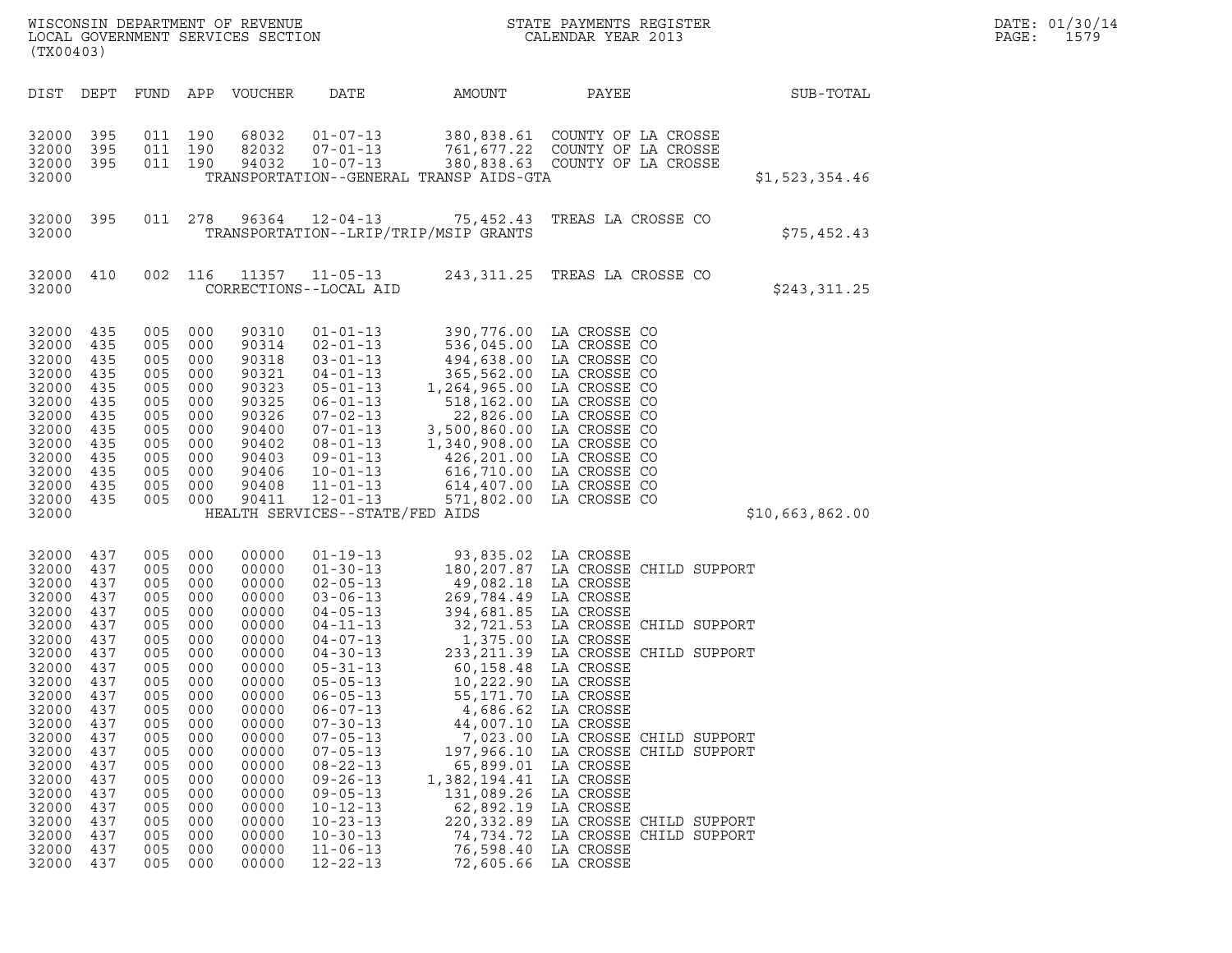| WISCONSIN DEPARTMENT OF REVENUE   | STATE PAYMENTS REGISTER | DATE: 01/30/14 |
|-----------------------------------|-------------------------|----------------|
| LOCAL GOVERNMENT SERVICES SECTION | CALENDAR YEAR 2013      | 1580<br>PAGE : |

| (TX00403)                                              |                          |                                                     |         |                                           |                                                                                        |                                                                                                                                                                                                                                                                                 |                           |  |              | DATE: 01/30/14<br>PAGE: 1580 |
|--------------------------------------------------------|--------------------------|-----------------------------------------------------|---------|-------------------------------------------|----------------------------------------------------------------------------------------|---------------------------------------------------------------------------------------------------------------------------------------------------------------------------------------------------------------------------------------------------------------------------------|---------------------------|--|--------------|------------------------------|
|                                                        |                          |                                                     |         |                                           |                                                                                        | DIST DEPT FUND APP VOUCHER DATE AMOUNT PAYEE PAYER SUB-TOTAL                                                                                                                                                                                                                    |                           |  |              |                              |
|                                                        |                          |                                                     |         |                                           |                                                                                        | 32000 CHILDREN & FAMILIES--STATE/FEDERAL AIDS \$3,720,481.77                                                                                                                                                                                                                    |                           |  |              |                              |
| 32000                                                  |                          |                                                     |         |                                           |                                                                                        | 32000 455 002 221 04840 07-30-13 220.00 TREAS LA CROSSE CNTY<br>JUSTICE--LAW ENFORCEMENT SERVICES AID                                                                                                                                                                           |                           |  | \$220.00     |                              |
|                                                        |                          |                                                     |         |                                           |                                                                                        | 32000 455 002 225 02525 02-15-13 16,035.00 TREAS LA CROSSE CO<br>32000 JUSTICE--LAW ENFORCEMENT--DRUG CRIMES                                                                                                                                                                    |                           |  | \$16,035.00  |                              |
| 32000                                                  |                          |                                                     |         |                                           | JUSTICE--LAW ENFORCEMENT TRAINING                                                      | 32000 455 002 231 00350 02-08-13 1,760.00 TREAS LA CROSSE CO<br>32000 455 002 231 00351 02-08-13 15,040.00 TREAS LA CROSSE CNTY                                                                                                                                                 |                           |  | \$16,800.00  |                              |
| 32000 455<br>32000 455<br>32000 455<br>32000           | 32000 455                |                                                     |         |                                           |                                                                                        | 002  251  00054  09-16-13  12,961.06  TREAS LA CROSSE CNTY<br>002  251  00331  11-29-13  8,325.00  TREAS LA CROSSE CO<br>002  251  00546  12-06-13  5,850.00  TREAS LA CROSSE CO<br>002  251  00575  12-17-13  6,160.71  TREAS LA CROSS<br>JUSTICE--TRUANCY PROGRAM-GRANT FUNDS |                           |  | \$33,296.77  |                              |
| 32000                                                  |                          |                                                     |         |                                           |                                                                                        | 32000 455 002 503 00032 03-12-13 46,900.04 TREAS LA CROSSE CO<br>JUSTICE--VICTIM/WITNESS SERVICES AID                                                                                                                                                                           |                           |  | \$46,900.04  |                              |
| 32000                                                  |                          |                                                     |         |                                           |                                                                                        | 32000 455 002 532 04765 07-30-13 40,923.45 TREAS LA CROSSE CO<br>JUSTICE--VICTIM/WITNESS ASSISTANCE SERV                                                                                                                                                                        |                           |  | \$40,923.45  |                              |
| 32000                                                  |                          |                                                     |         |                                           |                                                                                        | 32000 465 002 305 00634 05-10-13 2,414.19 TREAS LA CROSSE CO<br>MILITARY AFFAIRS-EMER MGMT-DISASTER RECO                                                                                                                                                                        |                           |  | \$2,414.19   |                              |
| 32000                                                  |                          |                                                     |         |                                           |                                                                                        | 32000 465 002 308 00326 01-23-13 4,539.00 TREAS LA CROSSE CO 32000 465 002 308 00856 12-03-13 5,198.00 TREAS LA CROSSE CO<br>MILITARY AFFAIRS-EMER MGMT-RESPONSE EQMT                                                                                                           |                           |  | \$9,737.00   |                              |
| 32000 465<br>32000                                     |                          |                                                     | 002 337 | 00682                                     | $06 - 28 - 13$                                                                         | 13,248.00 TREAS LA CROSSE CO<br>MILITARY AFFAIRS-EMERGENCY MGMT PLANNING                                                                                                                                                                                                        |                           |  | \$13, 248.00 |                              |
| 32000 465<br>32000<br>32000<br>32000<br>32000<br>32000 | 465<br>465<br>465<br>465 | 002 342<br>002 342<br>002 342<br>002 342<br>002 342 |         | 00294<br>00324<br>00634<br>00634<br>00753 | $01 - 16 - 13$<br>$10 - 29 - 13$<br>$05 - 10 - 13$<br>$05 - 10 - 13$<br>$08 - 14 - 13$ | 33,281.17 TREAS LA CROSSE CO<br>5,950.00 TREAS LA CROSSE CO<br>14,485.11 TREAS LA CROSSE CO<br>32,641.23 TREAS LA CROSSE CO<br>MILITARY AFFAIRS-EMERGENCY MGMT-FED FUND                                                                                                         | 193.13 TREAS LA CROSSE CO |  | \$86,550.64  |                              |

32000 465 072 364 00344 01-23-13 12,929.00 TREAS LA CROSSE CO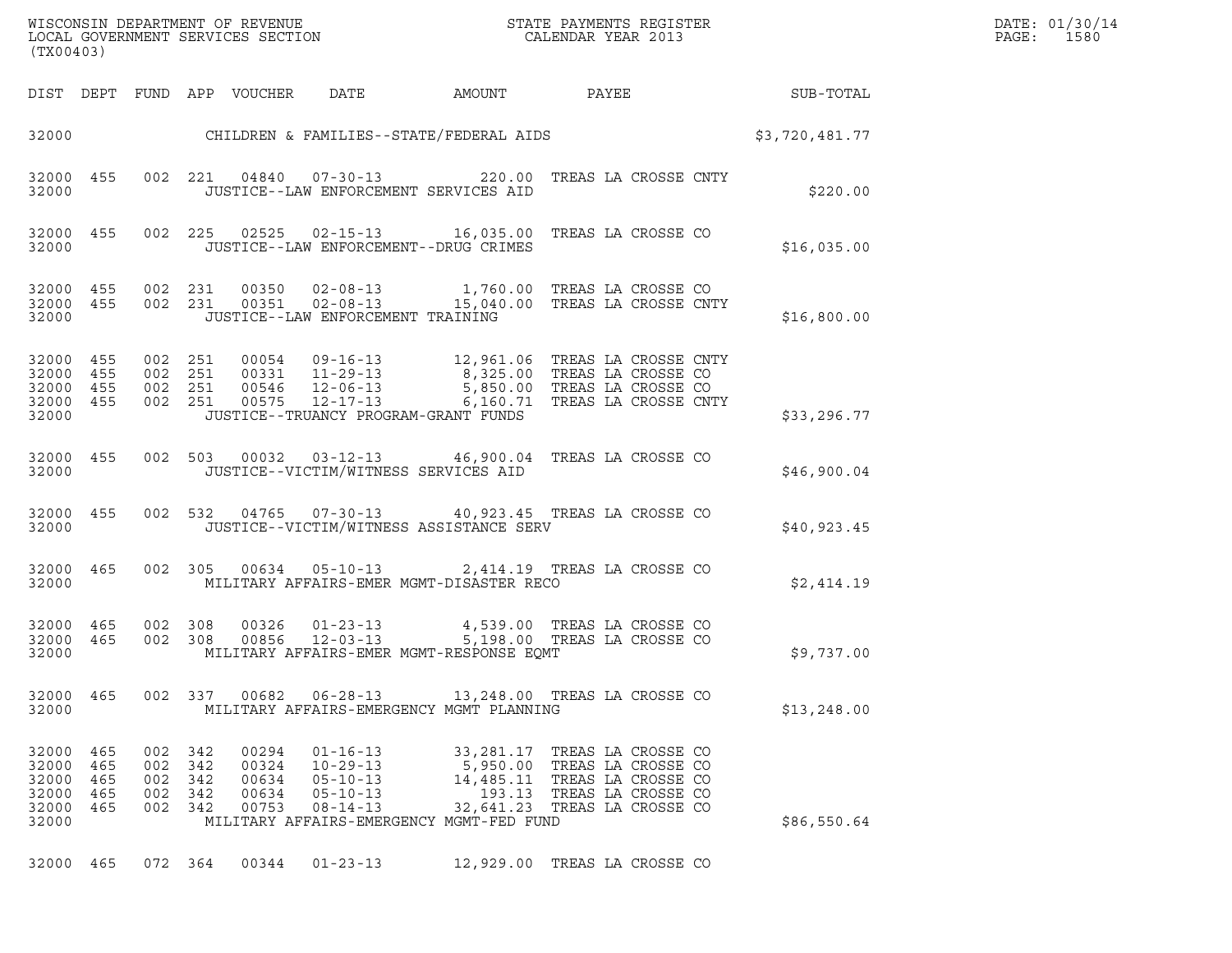WISCONSIN DEPARTMENT OF REVENUE<br>LOCAL GOVERNMENT SERVICES SECTION STATE PAYMENTS REGISTER SECONDER STATE PASSES OF STATE PASSES AND DESSERIES WISCONSIN DEPARTMENT OF REVENUE<br>LOCAL GOVERNMENT SERVICES SECTION FOR THE STATE PAYMENTS REGISTER FOR THE PAGE: 1581<br>(TX00403) (TX00403)

| (TX00403)                                                                                                                                                                        |                                                                                                                                   |                                                                                                                                   |                                                                                                                                   |                                                                                                                                                                         |                                                                                                                                                                                                                                                                                                                                                    |                                                                                                                                                                                                                                                                                                                   |                                                                                                                                                                                                                                                                                                                                                                                                                                |              |
|----------------------------------------------------------------------------------------------------------------------------------------------------------------------------------|-----------------------------------------------------------------------------------------------------------------------------------|-----------------------------------------------------------------------------------------------------------------------------------|-----------------------------------------------------------------------------------------------------------------------------------|-------------------------------------------------------------------------------------------------------------------------------------------------------------------------|----------------------------------------------------------------------------------------------------------------------------------------------------------------------------------------------------------------------------------------------------------------------------------------------------------------------------------------------------|-------------------------------------------------------------------------------------------------------------------------------------------------------------------------------------------------------------------------------------------------------------------------------------------------------------------|--------------------------------------------------------------------------------------------------------------------------------------------------------------------------------------------------------------------------------------------------------------------------------------------------------------------------------------------------------------------------------------------------------------------------------|--------------|
| DIST                                                                                                                                                                             | DEPT                                                                                                                              | FUND APP                                                                                                                          |                                                                                                                                   | VOUCHER                                                                                                                                                                 | DATE                                                                                                                                                                                                                                                                                                                                               | AMOUNT                                                                                                                                                                                                                                                                                                            | PAYEE                                                                                                                                                                                                                                                                                                                                                                                                                          | SUB-TOTAL    |
| 32000                                                                                                                                                                            |                                                                                                                                   |                                                                                                                                   |                                                                                                                                   |                                                                                                                                                                         |                                                                                                                                                                                                                                                                                                                                                    | MILITARY AFFAIRS-EMER MGMT-PLANNING AID                                                                                                                                                                                                                                                                           |                                                                                                                                                                                                                                                                                                                                                                                                                                | \$12,929.00  |
| 32000<br>32000                                                                                                                                                                   | 485                                                                                                                               | 002                                                                                                                               | 127                                                                                                                               | 05221                                                                                                                                                                   | VETERANS AFFAIRS GRANTS                                                                                                                                                                                                                                                                                                                            |                                                                                                                                                                                                                                                                                                                   | 06-06-13 1,300.00 TREAS LA CROSSE CO                                                                                                                                                                                                                                                                                                                                                                                           | \$1,300.00   |
| 32000<br>32000                                                                                                                                                                   | 485                                                                                                                               | 082                                                                                                                               | 267                                                                                                                               | 05221                                                                                                                                                                   | $06 - 06 - 13$                                                                                                                                                                                                                                                                                                                                     | 5,850.00<br>VETERANS AFFAIRS--GRANTS TO COUNTIES                                                                                                                                                                                                                                                                  | TREAS LA CROSSE CO                                                                                                                                                                                                                                                                                                                                                                                                             | \$5,850.00   |
| 32000<br>32000                                                                                                                                                                   | 485                                                                                                                               | 083                                                                                                                               | 370                                                                                                                               | 05221                                                                                                                                                                   | $06 - 06 - 13$                                                                                                                                                                                                                                                                                                                                     | 5,850.00<br>VETERANS AFFAIRS--GRANTS TO COUNTIES                                                                                                                                                                                                                                                                  | TREAS LA CROSSE CO                                                                                                                                                                                                                                                                                                                                                                                                             | \$5,850.00   |
| 32000<br>32000                                                                                                                                                                   | 505                                                                                                                               | 002                                                                                                                               | 116                                                                                                                               | 01360                                                                                                                                                                   | $09 - 10 - 13$<br>DOA--LAND INFORMATION BOARD GRANTS                                                                                                                                                                                                                                                                                               | 300.00                                                                                                                                                                                                                                                                                                            | TREAS LA CROSSE CO                                                                                                                                                                                                                                                                                                                                                                                                             | \$300.00     |
| 32000<br>32000<br>32000<br>32000<br>32000<br>32000<br>32000<br>32000<br>32000<br>32000<br>32000<br>32000<br>32000<br>32000<br>32000<br>32000<br>32000<br>32000<br>32000<br>32000 | 505<br>505<br>505<br>505<br>505<br>505<br>505<br>505<br>505<br>505<br>505<br>505<br>505<br>505<br>505<br>505<br>505<br>505<br>505 | 002<br>002<br>002<br>002<br>002<br>002<br>002<br>002<br>002<br>002<br>002<br>002<br>002<br>002<br>002<br>002<br>002<br>002<br>002 | 155<br>155<br>155<br>155<br>155<br>155<br>155<br>155<br>155<br>155<br>155<br>155<br>155<br>155<br>155<br>155<br>155<br>155<br>155 | 60011<br>60011<br>60072<br>60106<br>60202<br>60266<br>60304<br>60353<br>60353<br>60426<br>60426<br>60488<br>60488<br>60635<br>60635<br>60746<br>60746<br>60778<br>60778 | $07 - 24 - 13$<br>$07 - 24 - 13$<br>$08 - 26 - 13$<br>$09 - 09 - 13$<br>$10 - 24 - 13$<br>$11 - 26 - 13$<br>$12 - 10 - 13$<br>$12 - 27 - 13$<br>$12 - 27 - 13$<br>$01 - 30 - 13$<br>$01 - 30 - 13$<br>$02 - 26 - 13$<br>$02 - 26 - 13$<br>$04 - 24 - 13$<br>$04 - 24 - 13$<br>$06 - 07 - 13$<br>$06 - 07 - 13$<br>$06 - 26 - 13$<br>$06 - 26 - 13$ | 4,838.20<br>419.88<br>5,232.05<br>3,831.74<br>6,167.91<br>5,384.22<br>1,756.39<br>$514.23$<br>3,468.09<br>3,468.09<br>$8,037.08$<br>$2,360.28$<br>$4,273.34$<br>$2,089.64$<br>2,089.64<br>$2,001$<br>9,585.43<br>3,587.82<br>5,139.19<br>1,941.16<br>1,499.90<br>5,628.55<br>DOA-HOUSING ASSISTANCE-FEDERAL FUNDS | TREAS LA CROSSE CO<br>TREAS LA CROSSE CO<br>TREAS LA CROSSE CO<br>TREAS LA CROSSE CO<br>TREAS LA CROSSE CO<br>TREAS LA CROSSE CO<br>TREAS LA CROSSE CO<br>TREAS LA CROSSE CO<br>TREAS LA CROSSE CO<br>TREAS LA CROSSE CO<br>TREAS LA CROSSE CO<br>TREAS LA CROSSE CO<br>TREAS LA CROSSE CO<br>TREAS LA CROSSE CO<br>TREAS LA CROSSE CO<br>TREAS LA CROSSE CO<br>TREAS LA CROSSE CO<br>TREAS LA CROSSE CO<br>TREAS LA CROSSE CO | \$75,755.10  |
| 32000<br>32000                                                                                                                                                                   | 505                                                                                                                               | 002                                                                                                                               | 175                                                                                                                               |                                                                                                                                                                         | 04161 12-26-13<br>DOA--TRANSMISSION LINE IMPACT FEES                                                                                                                                                                                                                                                                                               | 723,506.00                                                                                                                                                                                                                                                                                                        | TREAS LA CROSSE CO                                                                                                                                                                                                                                                                                                                                                                                                             | \$723,506.00 |
| 32000<br>32000<br>32000<br>32000<br>32000<br>32000<br>32000                                                                                                                      | 505<br>505<br>505<br>505<br>505<br>505                                                                                            | 002<br>002<br>002<br>002<br>002<br>002                                                                                            | 643<br>643<br>643<br>643<br>643<br>643                                                                                            | 09777<br>09777<br>11312<br>11336<br>11340<br>11979                                                                                                                      | $05 - 15 - 13$<br>$05 - 15 - 13$<br>$07 - 05 - 13$<br>$07 - 05 - 13$<br>$07 - 05 - 13$<br>$07 - 12 - 13$                                                                                                                                                                                                                                           | 3,293.00<br>7,406.00<br>4,051.23<br>2,475.00<br>3,375.00<br>2,900.00<br>DOA--JUSTICE ASSISTANCE FEDERAL FUNDS                                                                                                                                                                                                     | TREAS LA CROSSE CO<br>TREAS LA CROSSE CO<br>TREAS LA CROSSE CNTY<br>TREAS LA CROSSE CO<br>TREAS LA CROSSE CO<br>TREAS LA CROSSE CO                                                                                                                                                                                                                                                                                             | \$23,500.23  |

32000 505 002 645 06895 02-20-13 16,495.10 TREAS LA CROSSE CO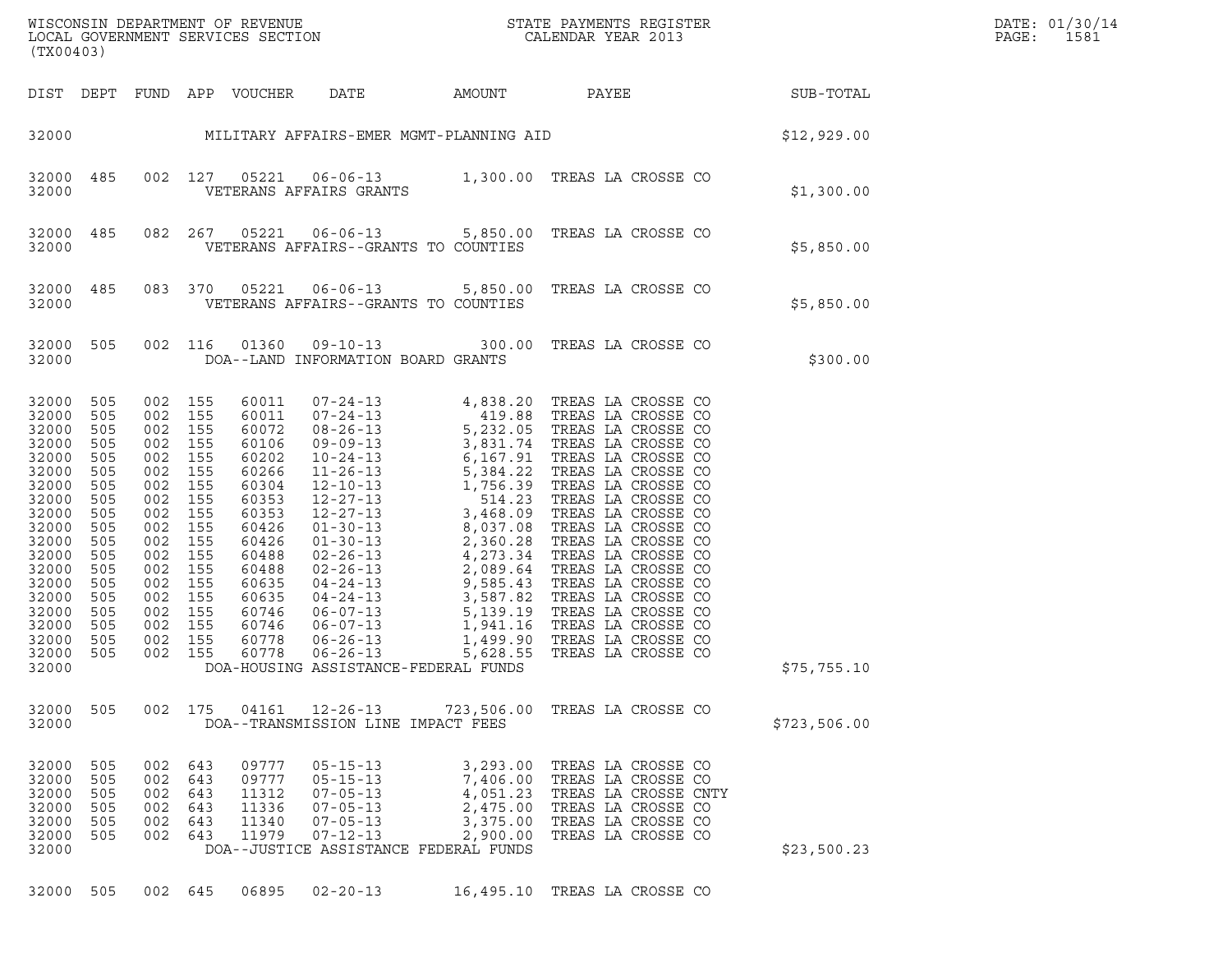| (TX00403)                                                                                                                                                                                                                                       |                                                                                                                                                                                    |                                                                                                                                                                                                                                                                      |                    |                                                                                                                                                                                                                                        |                                |                                          | WISCONSIN DEPARTMENT OF REVENUE<br>LOCAL GOVERNMENT SERVICES SECTION THE SERVE RESERVED ON THE CALENDAR YEAR 2013                 |                | DATE: 01/30/14<br>PAGE:<br>1582 |
|-------------------------------------------------------------------------------------------------------------------------------------------------------------------------------------------------------------------------------------------------|------------------------------------------------------------------------------------------------------------------------------------------------------------------------------------|----------------------------------------------------------------------------------------------------------------------------------------------------------------------------------------------------------------------------------------------------------------------|--------------------|----------------------------------------------------------------------------------------------------------------------------------------------------------------------------------------------------------------------------------------|--------------------------------|------------------------------------------|-----------------------------------------------------------------------------------------------------------------------------------|----------------|---------------------------------|
|                                                                                                                                                                                                                                                 |                                                                                                                                                                                    |                                                                                                                                                                                                                                                                      |                    | DIST DEPT FUND APP VOUCHER DATE                                                                                                                                                                                                        |                                | AMOUNT PAYEE                             |                                                                                                                                   | SUB-TOTAL      |                                 |
| 32000                                                                                                                                                                                                                                           |                                                                                                                                                                                    |                                                                                                                                                                                                                                                                      |                    |                                                                                                                                                                                                                                        |                                |                                          | DOA-JUSTICE ASSISTANCE-AID TO NON-PROFIT                                                                                          | \$16,495.10    |                                 |
| 32000 505<br>32000 505<br>32000                                                                                                                                                                                                                 |                                                                                                                                                                                    |                                                                                                                                                                                                                                                                      |                    |                                                                                                                                                                                                                                        |                                | DOA--JUSTICE-ASSISTANCE-FEDERAL ARRA FDS | 002 650 09474 05-09-13 78,523.09 TREAS LA CROSSE CNTY<br>002 650 09474 05-09-13 17,447.01 TREAS LA CROSSE CNTY                    | \$95,970.10    |                                 |
| 32000                                                                                                                                                                                                                                           |                                                                                                                                                                                    |                                                                                                                                                                                                                                                                      |                    |                                                                                                                                                                                                                                        | DOA--HOUSING ASSISTANCE GRANTS |                                          | 32000 505 002 745 09425 04-24-13 6,000.00 TREAS LA CROSSE CNTY<br>32000 505 002 745 09425 04-24-13 97,548.00 TREAS LA CROSSE CNTY | \$103,548.00   |                                 |
| 32000<br>32000<br>32000<br>32000<br>32000<br>32000<br>32000<br>32000<br>32000<br>32000<br>32000<br>32000<br>32000<br>32000<br>32000<br>32000<br>32000<br>32000<br>32000<br>32000<br>32000<br>32000<br>32000<br>32000<br>32000<br>32000<br>32000 | 505<br>505<br>505<br>505<br>505<br>505<br>505<br>505<br>505<br>505<br>505<br>505<br>505<br>505<br>505<br>505<br>505<br>505<br>505<br>505<br>505<br>505<br>505<br>505<br>505<br>505 | 035 371<br>035 371<br>035 371<br>035 371<br>035 371<br>035 371<br>035 371<br>035 371<br>035 371<br>035 371<br>035 371<br>035 371<br>035 371<br>035 371<br>035 371<br>035 371<br>035 371<br>035 371<br>035 371<br>035 371<br>035 371<br>035 371<br>035 371<br>035 371 | 035 371<br>035 371 | 60011<br>60011<br>60011<br>60072<br>60106<br>60202<br>60266<br>60304<br>60353<br>60353<br>60353<br>60426<br>60426<br>60426<br>60488<br>60488<br>60488<br>60635<br>60635<br>60635<br>60746<br>60746<br>60746<br>60778<br>60778<br>60778 | DOA--PUBLIC BENEFITS FUND      |                                          |                                                                                                                                   | \$96,683.02    |                                 |
| 32000                                                                                                                                                                                                                                           |                                                                                                                                                                                    |                                                                                                                                                                                                                                                                      |                    |                                                                                                                                                                                                                                        |                                | PUBLIC LANDS-FLOOD CONTROL-FEDERAL FUNDS | 32000 507 002 130 00001 01-09-13 3,487.50 TREAS LA CROSSE CO                                                                      | \$3,487.50     |                                 |
| 32000 835<br>32000                                                                                                                                                                                                                              |                                                                                                                                                                                    |                                                                                                                                                                                                                                                                      |                    |                                                                                                                                                                                                                                        | REVENUE--STATE SHARED REVENUES |                                          | 32000 835 002 105 43739 07-22-13 599,671.23 TREAS LA CROSSE CO<br>002 105 80841 11-18-13 3,416,299.05 TREAS LA CROSSE CO          | \$4,015,970.28 |                                 |
| 32000 835<br>32000                                                                                                                                                                                                                              |                                                                                                                                                                                    |                                                                                                                                                                                                                                                                      |                    |                                                                                                                                                                                                                                        | REVENUE--EXEMPT COMPUTER AID   |                                          | 002 109 01032 07-22-13 174,194.00 TREAS LA CROSSE CO                                                                              | \$174,194.00   |                                 |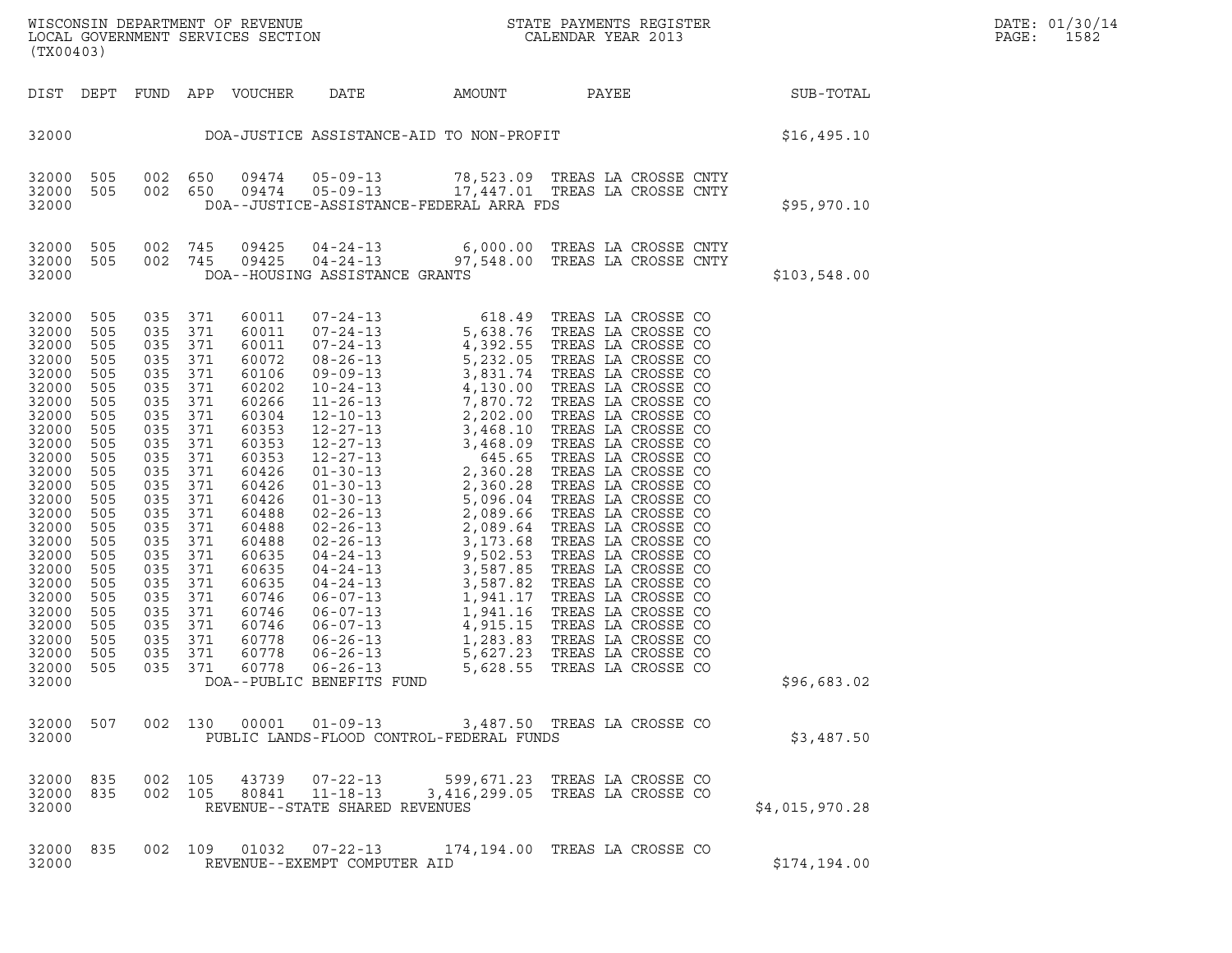| WISCONSIN DEPARTMENT OF REVENUE<br>LOCAL GOVERNMENT SERVICES SECTION<br>(TX00403) |            |            |                |                                             |                                                                         | STATE PAYMENTS REGISTER<br>CALENDAR YEAR 2013         | DATE: 01/30/14<br>PAGE:<br>1583 |  |
|-----------------------------------------------------------------------------------|------------|------------|----------------|---------------------------------------------|-------------------------------------------------------------------------|-------------------------------------------------------|---------------------------------|--|
| DEPT<br>DIST                                                                      | FUND       | APP        | <b>VOUCHER</b> | DATE                                        | AMOUNT                                                                  | PAYEE                                                 | SUB-TOTAL                       |  |
| 32000<br>835<br>32000<br>835<br>32000                                             | 002<br>002 | 302<br>302 | 10047<br>11047 | $07 - 22 - 13$                              | $07 - 22 - 13$ 7,900,502.75<br>REVENUE-FIRST DOLLAR/SCHOOL LEVY CREDITS | TREAS LA CROSSE CO<br>1,589,201.17 TREAS LA CROSSE CO | \$9,489,703.92                  |  |
| 32000<br>835<br>32000                                                             | 021        | 363        | 37186          | $03 - 25 - 13$<br>REVENUE--LOTTERY CREDIT - |                                                                         | 1,710,447.22 TREAS LA CROSSE CO                       | \$1,710,447.22                  |  |
| 32000                                                                             |            |            |                | DISTRICT TOTAL APPROPRIATIONS               |                                                                         |                                                       | \$33,639,379.35                 |  |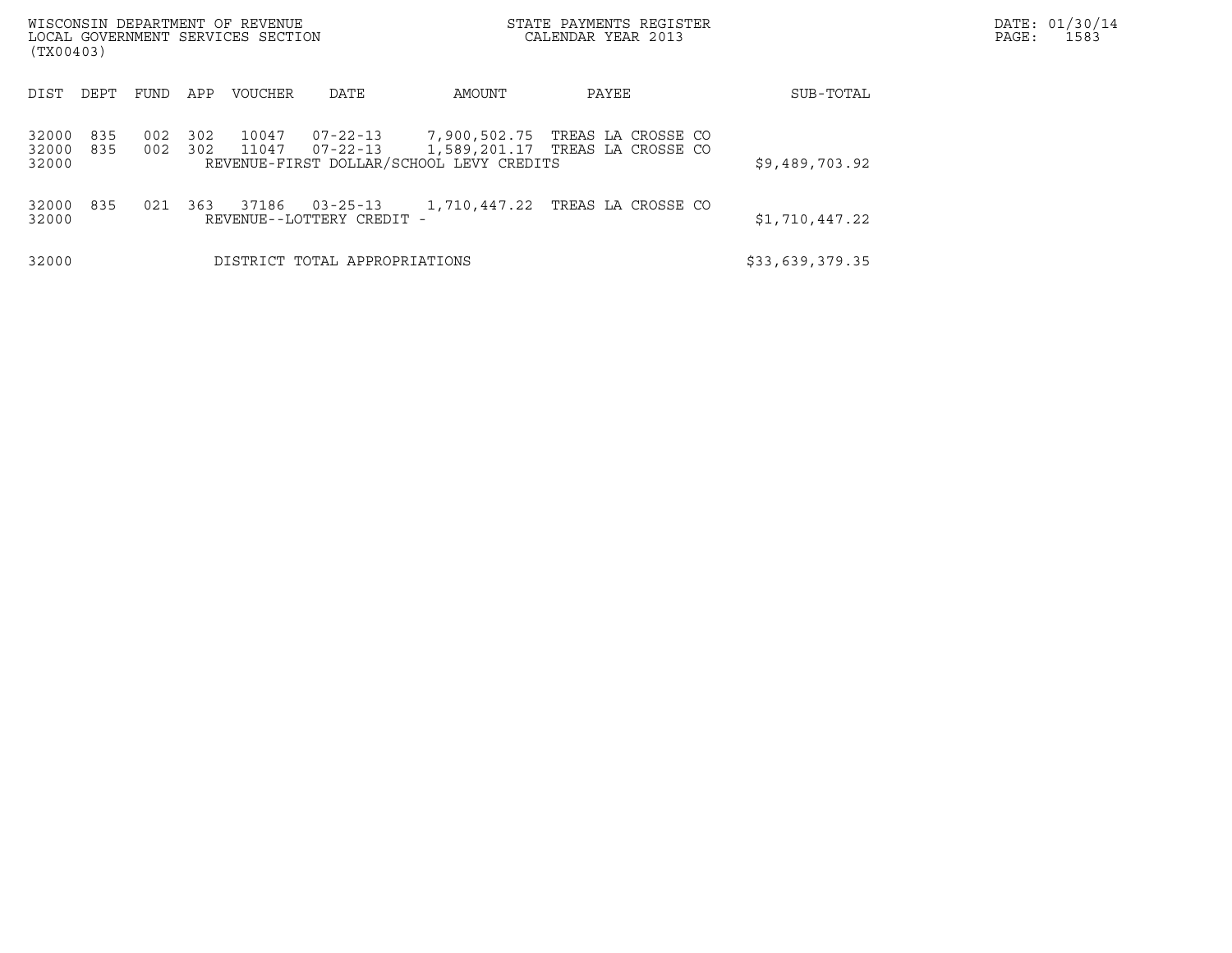| (TX00403)                                    |           |                    |                               |                                                  |                                                                                                 |                                                                                                                                                                                                                                                                                   |             | DATE: 01/30/14<br>PAGE: 1584 |
|----------------------------------------------|-----------|--------------------|-------------------------------|--------------------------------------------------|-------------------------------------------------------------------------------------------------|-----------------------------------------------------------------------------------------------------------------------------------------------------------------------------------------------------------------------------------------------------------------------------------|-------------|------------------------------|
|                                              |           |                    |                               |                                                  |                                                                                                 | DIST DEPT FUND APP VOUCHER DATE AMOUNT PAYEE TO SUB-TOTAL                                                                                                                                                                                                                         |             |                              |
| 32002                                        |           |                    |                               |                                                  | SAFETY/PROF SERV--FIRE INSURANCE DUES                                                           | 32002 165 002 225 00793 07-03-13 1,498.35 TREAS TN BANGOR                                                                                                                                                                                                                         | \$1,498.35  |                              |
|                                              | 32002     |                    |                               |                                                  | 32002 370 000 001 04DNR 10-23-13 293.33 TOWN BANGOR<br>NAT RESOURCES-SEVERANCE/YIELD/WITHDRAWAL |                                                                                                                                                                                                                                                                                   | \$293.33    |                              |
| 32002                                        |           |                    |                               |                                                  | NAT RESOURCES--AIDS IN LIEU OF TAXES                                                            | 32002 370 002 503 15819 02-06-13 303.23 TREAS TN BANGOR<br>TOWN SHARE 43.64<br>TOWN SHARE 43.64                                                                                                                                                                                   | \$303.23    |                              |
|                                              |           | 32002 2003         |                               |                                                  | NAT RESOURCES--FOREST CROP/MFL/CO FOREST                                                        | 32002 370 012 571 36358 06-10-13 619.55 TREAS TN BANGOR                                                                                                                                                                                                                           | \$619.55    |                              |
| 32002                                        |           |                    |                               |                                                  | NAT RESOURCES--AIDS IN LIEU OF TAXES                                                            | $\begin{array}{cccccc} 32002 & 370 & 012 & 579 & 18546 & 04-15-13 & & 1,416.10 & \text{TREAS TN BANGOR} \\ 32002 & 370 & 012 & 579 & 18546 & 04-15-13 & & 25.94 & \text{TREAS TOWN BANGOR} \end{array}$                                                                           | \$1,442.04  |                              |
|                                              |           |                    |                               | 32002 NAT RESOURCES--RU RECYCLING GRANT          |                                                                                                 | 32002 370 074 670 40666 05-20-13 1,445.45 TREAS TN BANGOR                                                                                                                                                                                                                         | \$1,445.45  |                              |
|                                              |           |                    |                               |                                                  | 32002 NAT RESOURCES--RU CONSOLIDATED GRANT                                                      | 32002 370 074 673 40666 05-20-13 160.98 TREAS TN BANGOR                                                                                                                                                                                                                           | \$160.98    |                              |
| 32002 395<br>32002 395<br>32002 395<br>32002 | 32002 395 | 011 191            | 011 191<br>011 191<br>011 191 |                                                  | TRANSPORTATION--GENERAL TRANSP AIDS-GTA                                                         | $\begin{array}{cccc} 70793 & 01 - 07 - 13 & 12,664.95 & \text{TOWN OF BANGOR} \\ 76793 & 04 - 01 - 13 & 12,664.95 & \text{TOWN OF BANGOR} \\ 84793 & 07 - 01 - 13 & 12,664.95 & \text{TOWN OF BANGOR} \\ 96793 & 10 - 07 - 13 & 12,664.96 & \text{TOWN OF BANGOR} \\ \end{array}$ | \$50,659.81 |                              |
| 32002 835<br>32002 835<br>32002              |           | 002 105<br>002 105 |                               | 80823 11-18-13<br>REVENUE--STATE SHARED REVENUES |                                                                                                 | 43721 07-22-13 5,223.82 TREAS TN BANGOR<br>29,587.77 TREAS TN BANGOR                                                                                                                                                                                                              | \$34,811.59 |                              |
| 32002 835<br>32002                           |           |                    |                               | REVENUE--EXEMPT COMPUTER AID                     |                                                                                                 | 002 109 02711 07-22-13 190.00 TREAS TN BANGOR                                                                                                                                                                                                                                     | \$190.00    |                              |
| 32002                                        | 32002 835 |                    |                               |                                                  | DOA-PAYMENT FOR MUNICIPAL SERVICES AID                                                          | 002 501 00002 02-01-13 134.21 TREAS TN BANGOR                                                                                                                                                                                                                                     | \$134.21    |                              |
| 32002                                        |           |                    |                               | DISTRICT TOTAL APPROPRIATIONS                    |                                                                                                 |                                                                                                                                                                                                                                                                                   | \$91,558.54 |                              |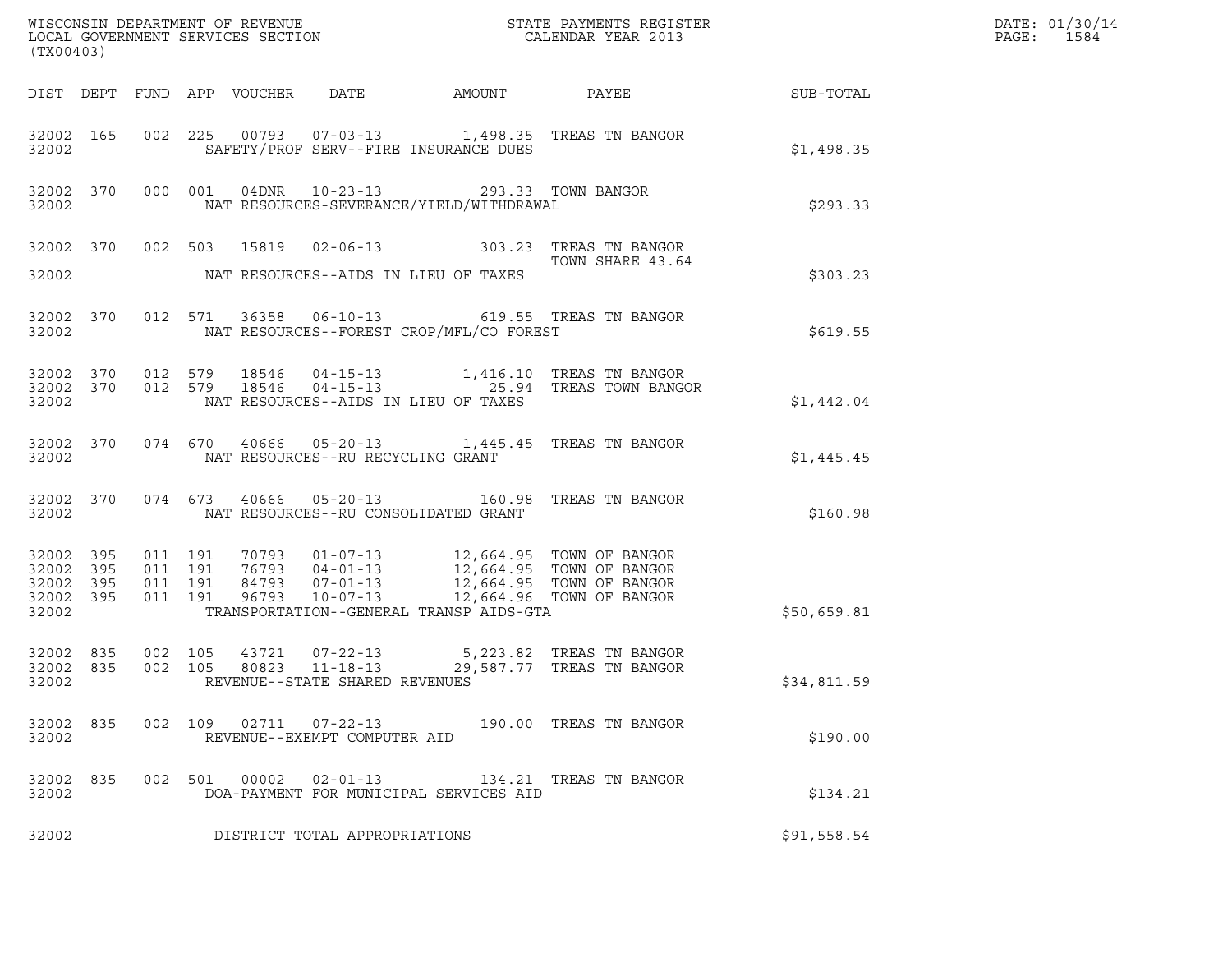| (TX00403)                                         |            |                                          |                                 |                                      |                                                                                                                                                                                                                         |                        | DATE: 01/30/14<br>PAGE: 1585 |
|---------------------------------------------------|------------|------------------------------------------|---------------------------------|--------------------------------------|-------------------------------------------------------------------------------------------------------------------------------------------------------------------------------------------------------------------------|------------------------|------------------------------|
|                                                   |            |                                          | DIST DEPT FUND APP VOUCHER DATE |                                      |                                                                                                                                                                                                                         | AMOUNT PAYEE SUB-TOTAL |                              |
| 32004 165<br>32004                                |            |                                          |                                 |                                      | 002 225 00794 07-03-13 3,525.74 TREAS TN BARRE<br>SAFETY/PROF SERV--FIRE INSURANCE DUES                                                                                                                                 | \$3,525.74             |                              |
| 32004 370<br>32004                                |            |                                          |                                 |                                      | 012 571 36359 06-10-13 262.18 TREAS TN BARRE<br>NAT RESOURCES--FOREST CROP/MFL/CO FOREST                                                                                                                                | \$262.18               |                              |
| 32004 370<br>32004                                |            |                                          |                                 | NAT RESOURCES--AIDS IN LIEU OF TAXES | 012 579 18547 04-15-13 985.60 TREAS TN BARRE                                                                                                                                                                            | \$985.60               |                              |
| 32004                                             |            |                                          |                                 | NAT RESOURCES--RU RECYCLING GRANT    | 32004 370 074 670 40667 05-20-13 1,449.41 TREAS TN BARRE                                                                                                                                                                | \$1,449.41             |                              |
| 32004 395<br>32004<br>32004<br>32004 395<br>32004 | 395<br>395 | 011 191<br>011 191<br>011 191<br>011 191 |                                 |                                      | 70794  01-07-13  8,552.68  TOWN OF BARRE<br>76794  04-01-13  8,552.68  TOWN OF BARRE<br>84794  07-01-13  8,552.68  TOWN OF BARRE<br>96794  10-07-13  8,552.68  TOWN OF BARRE<br>TRANSPORTATION--GENERAL TRANSP AIDS-GTA | \$34,210.72            |                              |
| 32004 835<br>32004                                |            |                                          |                                 | REVENUE--STATE SHARED REVENUES       | 32004 835 002 105 43722 07-22-13 6,155.62 TREAS TN BARRE<br>32004 835 002 105 80824 11-18-13 34,881.56 TREAS TN BARRE                                                                                                   | \$41,037.18            |                              |
| 32004 835<br>32004                                |            |                                          |                                 | REVENUE--EXEMPT COMPUTER AID         | 002 109 02712 07-22-13 14.00 TREAS TN BARRE                                                                                                                                                                             | \$14.00                |                              |
| 32004 835<br>32004                                |            |                                          |                                 | REVENUE--LOTTERY CREDIT -            | 021 363 35705 03-25-13 3,830.69 TREAS TN BARRE                                                                                                                                                                          | \$3,830.69             |                              |
| 32004                                             |            |                                          |                                 | DISTRICT TOTAL APPROPRIATIONS        |                                                                                                                                                                                                                         | \$85,315.52            |                              |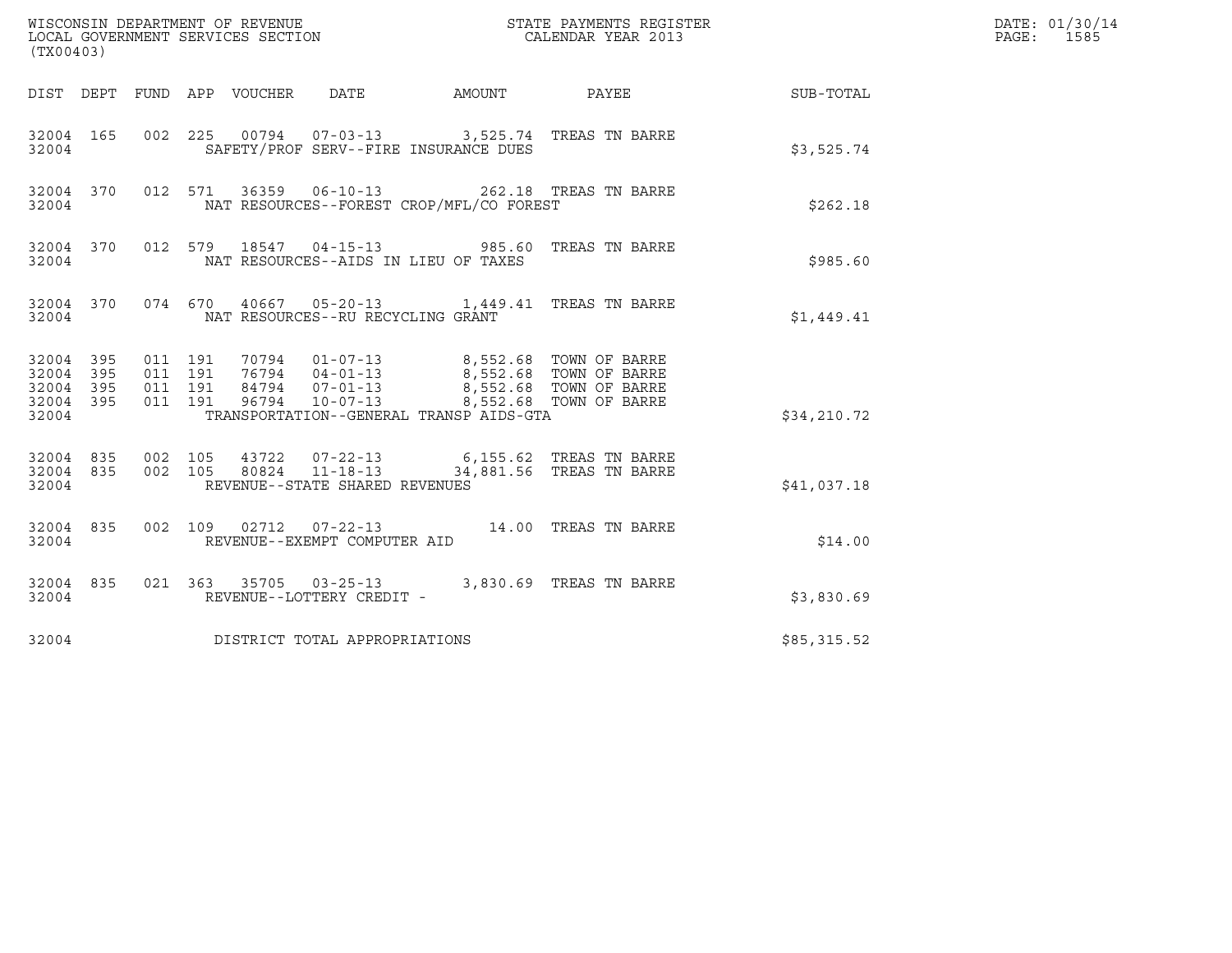| (TX00403)                                                 |     |                    |                    |                                 |                                                |                                                                                                                                                                                                                 | % WISCONSIN DEPARTMENT OF REVENUE $$\tt STATE~PAYMEMTS~REGISTER~LOCAL~GOVERNMENT~SERVICES~SECTION~CALENDAR~YEAR~2013$                                                                        |                        | DATE: 01/30/14<br>PAGE:<br>1586 |
|-----------------------------------------------------------|-----|--------------------|--------------------|---------------------------------|------------------------------------------------|-----------------------------------------------------------------------------------------------------------------------------------------------------------------------------------------------------------------|----------------------------------------------------------------------------------------------------------------------------------------------------------------------------------------------|------------------------|---------------------------------|
|                                                           |     |                    |                    | DIST DEPT FUND APP VOUCHER DATE |                                                |                                                                                                                                                                                                                 |                                                                                                                                                                                              | AMOUNT PAYEE SUB-TOTAL |                                 |
| 32006                                                     |     |                    |                    |                                 |                                                | 32006 165 002 225 00795 07-03-13 2,410.35 TREAS TN BURNS<br>SAFETY/PROF SERV--FIRE INSURANCE DUES                                                                                                               |                                                                                                                                                                                              | \$2,410.35             |                                 |
| 32006                                                     |     |                    |                    |                                 |                                                | NAT RESOURCES-SEVERANCE/YIELD/WITHDRAWAL                                                                                                                                                                        | 32006 370 000 001 01DNR 03-13-13 153.16 TREAS TOWN BURNS                                                                                                                                     | \$153.16               |                                 |
| 32006                                                     |     |                    |                    |                                 |                                                | 32006 370 012 571 36360 06-10-13 811.73 TREAS TN BURNS<br>NAT RESOURCES--FOREST CROP/MFL/CO FOREST                                                                                                              |                                                                                                                                                                                              | \$811.73               |                                 |
| 32006                                                     |     |                    |                    |                                 |                                                | NAT RESOURCES--AIDS IN LIEU OF TAXES                                                                                                                                                                            | $\begin{array}{cccccc} 32006 & 370 & 012 & 579 & 18548 & 04-15-13 & .52 & \text{TREAS TN BURNS} \\ 32006 & 370 & 012 & 579 & 18548 & 04-15-13 & .5.21 & \text{TREAS TOWN BURNS} \end{array}$ | \$5.73                 |                                 |
| 32006                                                     |     |                    |                    |                                 | NAT RESOURCES--RU RECYCLING GRANT              | 32006 370 074 670 40668 05-20-13 741.34 TREAS TN BURNS                                                                                                                                                          |                                                                                                                                                                                              | \$741.34               |                                 |
| 32006                                                     |     |                    |                    |                                 |                                                | 32006 370 074 673 40668 05-20-13 250.12 TREAS TN BURNS<br>NAT RESOURCES--RU CONSOLIDATED GRANT                                                                                                                  |                                                                                                                                                                                              | \$250.12               |                                 |
| 32006 395<br>32006 395<br>32006 395<br>32006 395<br>32006 |     | 011 191<br>011 191 | 011 191<br>011 191 |                                 |                                                | 70795 01-07-13 18,571.38 TOWN OF BURNS<br>76795 04-01-13 18,571.38 TOWN OF BURNS<br>84795 07-01-13 18,571.38 TOWN OF BURNS<br>96795 10-07-13 18,571.39 TOWN OF BURNS<br>TRANSPORTATION--GENERAL TRANSP AIDS-GTA |                                                                                                                                                                                              | \$74, 285.53           |                                 |
| 32006 395<br>32006                                        |     |                    |                    |                                 |                                                | 011  278  90709  10-11-13  71,412.95  TREAS TN BURNS<br>TRANSPORTATION--LRIP/TRIP/MSIP GRANTS                                                                                                                   |                                                                                                                                                                                              | \$71,412.95            |                                 |
| 32006                                                     |     |                    |                    |                                 | REVENUE--STATE SHARED REVENUES                 | $\begin{array}{cccccc} 32006 & 835 & 002 & 105 & 43723 & 07-22-13 & & & 8,336.27 & \text{TREAS TN BURNS} \\ 32006 & 835 & 002 & 105 & 80825 & 11-18-13 & & & 47,235.81 & \text{TREAS TN BURNS} \end{array}$     |                                                                                                                                                                                              | \$55,572.08            |                                 |
| 32006 835<br>32006                                        |     | 002 109            |                    | 02713                           | $07 - 22 - 13$<br>REVENUE--EXEMPT COMPUTER AID |                                                                                                                                                                                                                 | 3.00 TREAS TN BURNS                                                                                                                                                                          | \$3.00                 |                                 |
| 32006<br>32006                                            | 835 |                    | 021 363            | 35706                           | $03 - 25 - 13$<br>REVENUE--LOTTERY CREDIT -    |                                                                                                                                                                                                                 | 1,641.25 TREAS TN BURNS                                                                                                                                                                      | \$1,641.25             |                                 |
| 32006                                                     |     |                    |                    |                                 | DISTRICT TOTAL APPROPRIATIONS                  |                                                                                                                                                                                                                 |                                                                                                                                                                                              | \$207,287.24           |                                 |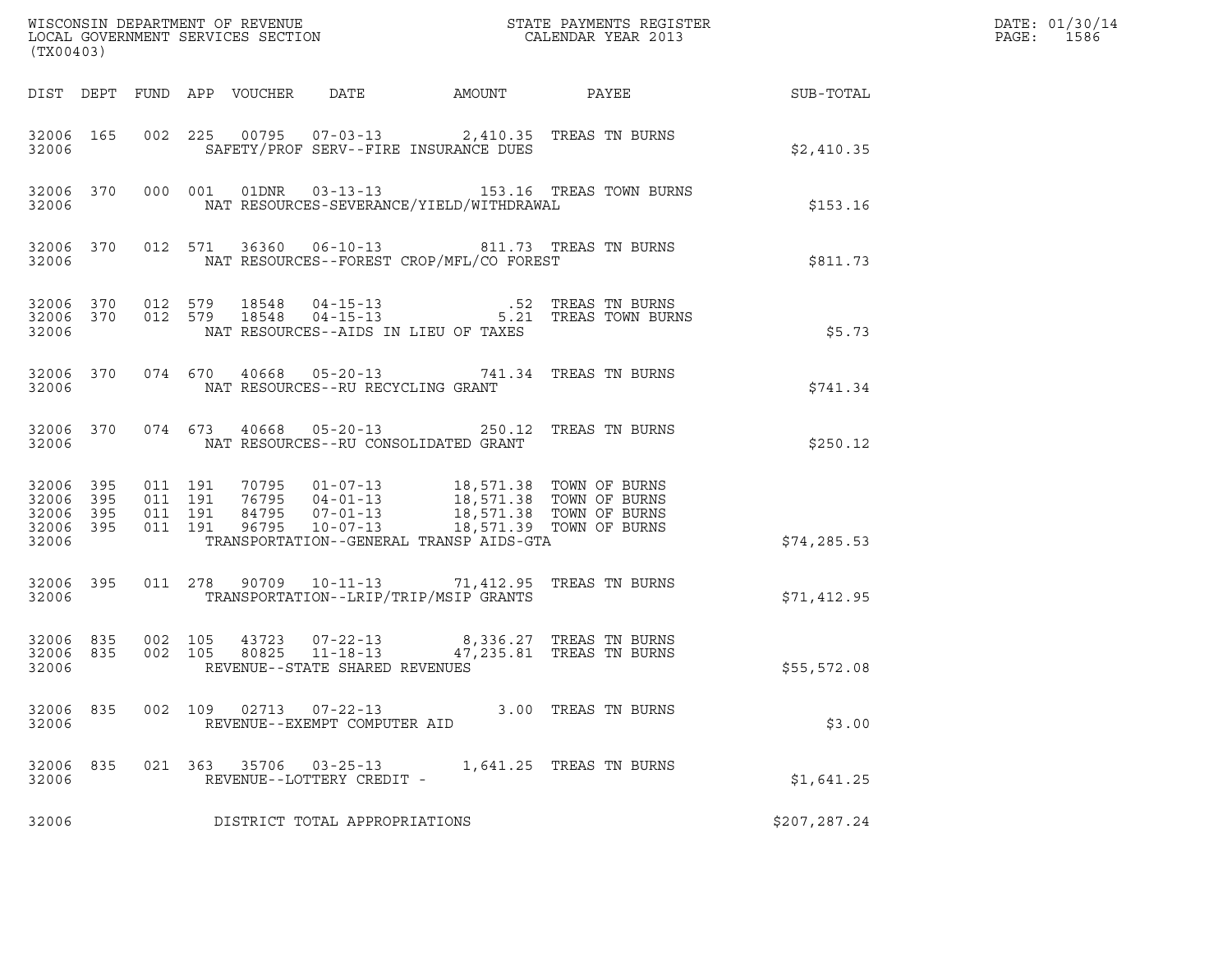| (TX00403)                                                 |  |  |                                            | $\tt WISCONSIM DEPARTMENT OF REVENUE$ $\tt WISCONMIN S REGISTER$ $\tt LOCAL BONERNMENT$ $SERVICES$ $SECTION$                                                                                                                                                                                 |              | DATE: 01/30/14<br>PAGE: 1587 |
|-----------------------------------------------------------|--|--|--------------------------------------------|----------------------------------------------------------------------------------------------------------------------------------------------------------------------------------------------------------------------------------------------------------------------------------------------|--------------|------------------------------|
|                                                           |  |  |                                            | DIST DEPT FUND APP VOUCHER DATE AMOUNT PAYEE TO SUB-TOTAL                                                                                                                                                                                                                                    |              |                              |
| 32008                                                     |  |  | SAFETY/PROF SERV--FIRE INSURANCE DUES      | 32008 165 002 225 00796 07-03-13 9,331.34 TREAS TN CAMPBELL                                                                                                                                                                                                                                  | \$9,331.34   |                              |
| 32008                                                     |  |  | NAT RESOURCES--RU RECYCLING GRANT          | 32008 370 074 670 40669 05-20-13 9,601.72 TREAS TN CAMPBELL                                                                                                                                                                                                                                  | \$9,601.72   |                              |
|                                                           |  |  | 32008 NAT RESOURCES--RU CONSOLIDATED GRANT | 32008 370 074 673 40669 05-20-13 1,133.91 TREAS TN CAMPBELL                                                                                                                                                                                                                                  | \$1,133.91   |                              |
| 32008 395<br>32008 395<br>32008 395<br>32008 395<br>32008 |  |  | TRANSPORTATION--GENERAL TRANSP AIDS-GTA    | $\begin{array}{cccccc} 011 & 191 & 70796 & 01-07-13 & 19,073.14 & TOWN OF CAMPBELL \\ 011 & 191 & 76796 & 04-01-13 & 19,073.14 & TOWN OF CAMPBELL \\ 011 & 191 & 84796 & 07-01-13 & 19,073.14 & TOWN OF CAMPBELL \\ 011 & 191 & 96796 & 10-07-13 & 19,073.16 & TOWN OF CAMPBELL \end{array}$ | \$76, 292.58 |                              |
| 32008                                                     |  |  | JUSTICE--LAW ENFORCEMENT TRAINING          | $\begin{array}{cccccc} 32008 & 455 & 002 & 231 & 00057 & 11-01-13 & & 160.00 & \text{TREAS TN CAMPBELL} \\ 32008 & 455 & 002 & 231 & 00195 & 02-07-13 & & 640.00 & \text{TREAS TN CAMPBELL} \end{array}$                                                                                     | \$800.00     |                              |
| 32008                                                     |  |  | DOA--JUSTICE-ASSISTANCE-FEDERAL ARRA FDS   | 32008 505 002 650 06689 02-01-13 814.66 TREAS TN CAMPBELL                                                                                                                                                                                                                                    | \$814.66     |                              |
| 32008 835<br>32008                                        |  |  | REVENUE--STATE SHARED REVENUES             | 32008 835 002 105 43724 07-22-13 46,398.86 TREAS TN CAMPBELL<br>002 105 80826 11-18-13 262,925.98 TREAS TN CAMPBELL                                                                                                                                                                          | \$309,324.84 |                              |
| 32008 835<br>32008                                        |  |  | REVENUE--EXEMPT COMPUTER AID               | 002 109 02714 07-22-13 2,459.00 TREAS TN CAMPBELL                                                                                                                                                                                                                                            | \$2,459.00   |                              |
| 32008 835<br>32008                                        |  |  | DOA-PAYMENT FOR MUNICIPAL SERVICES AID     | 002 501 00002 02-01-13 180.27 TREAS TN CAMPBELL                                                                                                                                                                                                                                              | \$180.27     |                              |
| 32008                                                     |  |  | REVENUE--LOTTERY CREDIT -                  | 32008 835 021 363 35707 03-25-13 5,264.81 TREAS TN CAMPBELL                                                                                                                                                                                                                                  | \$5,264.81   |                              |
| 32008                                                     |  |  | DISTRICT TOTAL APPROPRIATIONS              |                                                                                                                                                                                                                                                                                              | \$415,203.13 |                              |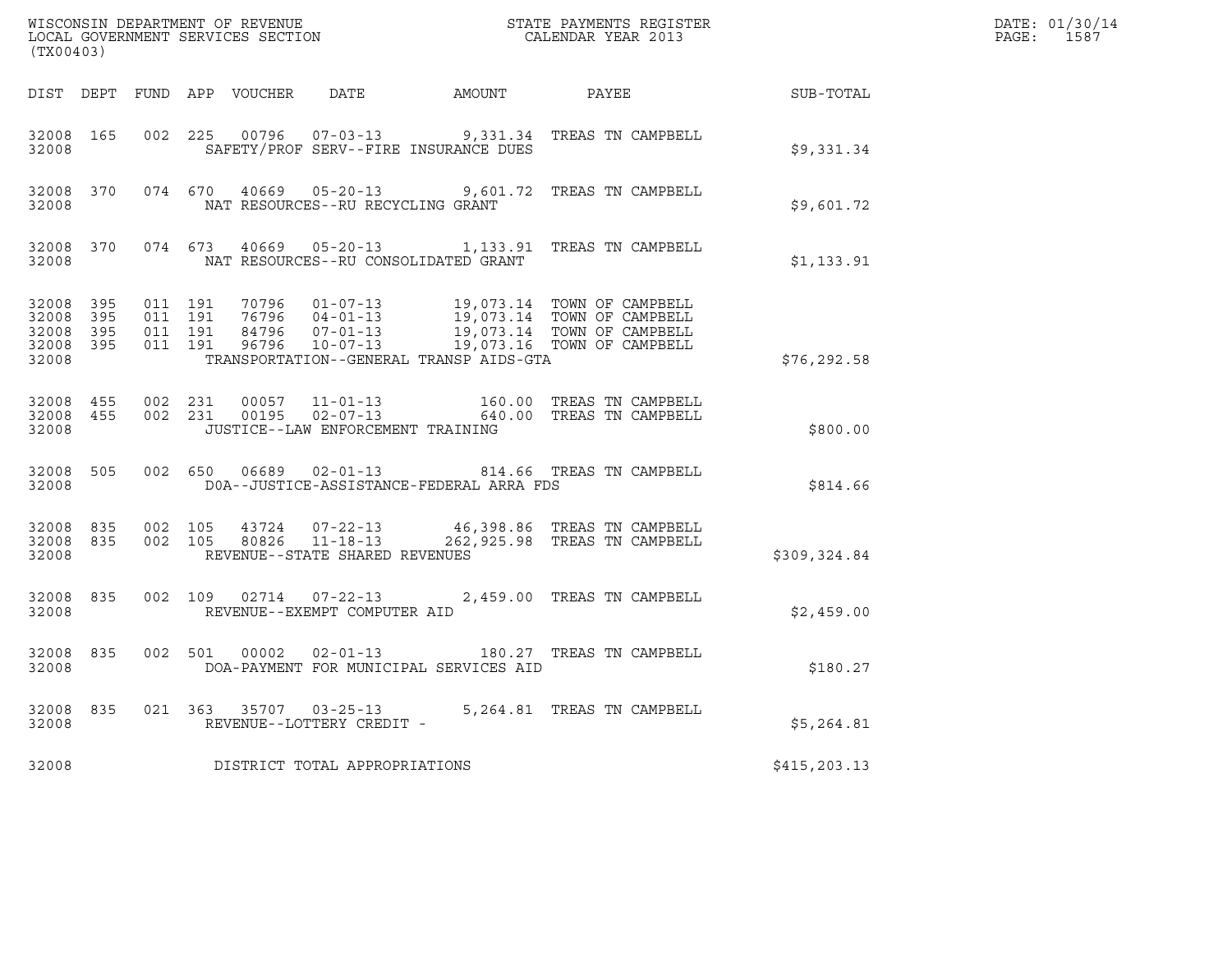| WISCONSIN DEPARTMENT OF REVENUE   | STATE PAYMENTS REGISTER | DATE: 01/30/14 |
|-----------------------------------|-------------------------|----------------|
| LOCAL GOVERNMENT SERVICES SECTION | CALENDAR YEAR 2013      | 1588<br>PAGE : |

| (TX00403)          |  | WISCONSIN DEPARTMENT OF REVENUE<br>LOCAL GOVERNMENT SERVICES SECTION THE SERVICES OF CALENDAR YEAR 2013 |                                             | DATE: 01/30/14<br>PAGE: 1588                   |                                                                                                                                                                                                                                                                                                               |              |  |
|--------------------|--|---------------------------------------------------------------------------------------------------------|---------------------------------------------|------------------------------------------------|---------------------------------------------------------------------------------------------------------------------------------------------------------------------------------------------------------------------------------------------------------------------------------------------------------------|--------------|--|
|                    |  |                                                                                                         |                                             |                                                | DIST DEPT FUND APP VOUCHER DATE AMOUNT PAYEE PAYER SUB-TOTAL                                                                                                                                                                                                                                                  |              |  |
| 32010              |  |                                                                                                         |                                             | SAFETY/PROF SERV--FIRE INSURANCE DUES          | 32010 165 002 225 00797 07-03-13 5,199.25 TREAS TN FARMINGTON                                                                                                                                                                                                                                                 | \$5,199.25   |  |
| 32010              |  |                                                                                                         |                                             |                                                | NAT RESOURCES-SEVERANCE/YIELD/WITHDRAWAL                                                                                                                                                                                                                                                                      | \$98,342.40  |  |
|                    |  |                                                                                                         |                                             | 32010 NAT RESOURCES--AIDS IN LIEU OF TAXES     | 32010 370 002 503 15820 02-06-13 45.55 TREAS TN FARMINGTON<br>TOWN SHARE 4.88                                                                                                                                                                                                                                 | \$45.55      |  |
|                    |  |                                                                                                         |                                             | 32010 NAT RESOURCES--FOREST CROP/MFL/CO FOREST | 32010 370 012 571 36361 06-10-13 1,109.61 TREAS TN FARMINGTON                                                                                                                                                                                                                                                 | \$1,109.61   |  |
|                    |  |                                                                                                         |                                             | 32010 NAT RESOURCES--AIDS IN LIEU OF TAXES     | 32010 370 012 579 18549 04-15-13 16.20 TREAS TOWN FARMINGTON                                                                                                                                                                                                                                                  | \$16.20      |  |
|                    |  |                                                                                                         | 32010 NAT RESOURCES--RU RECYCLING GRANT     |                                                | 32010 370 074 670 40670 05-20-13 4,143.42 TREAS TN FARMINGTON                                                                                                                                                                                                                                                 | \$4,143.42   |  |
| 32010              |  |                                                                                                         |                                             | TRANSPORTATION--GENERAL TRANSP AIDS-GTA        | $\begin{tabular}{cccccc} 32010 & 395 & 011 & 191 & 70797 & 01-07-13 & 21,101.19 & TOMN OF FARMINGTON \\ 32010 & 395 & 011 & 191 & 76797 & 04-01-13 & 21,101.19 & TOMN OF FARMINGTON \\ 32010 & 395 & 011 & 191 & 84797 & 07-01-13 & 21,101.19 & TOMN OF FARMINGTON \\ 32010 & 395 & 011 & 191 & 96797 & 10-0$ | \$84,404.79  |  |
| 32010              |  |                                                                                                         | REVENUE--STATE SHARED REVENUES              |                                                |                                                                                                                                                                                                                                                                                                               | \$64,075.58  |  |
| 32010              |  |                                                                                                         | REVENUE--EXEMPT COMPUTER AID                |                                                | 32010 835 002 109 02715 07-22-13 34.00 TREAS TN FARMINGTON                                                                                                                                                                                                                                                    | \$34.00      |  |
| 32010 835<br>32010 |  | 021 363 35708                                                                                           | $03 - 25 - 13$<br>REVENUE--LOTTERY CREDIT - |                                                | 520.95 TREAS TN FARMINGTON                                                                                                                                                                                                                                                                                    | \$520.95     |  |
| 32010              |  |                                                                                                         | DISTRICT TOTAL APPROPRIATIONS               |                                                |                                                                                                                                                                                                                                                                                                               | \$257,891.75 |  |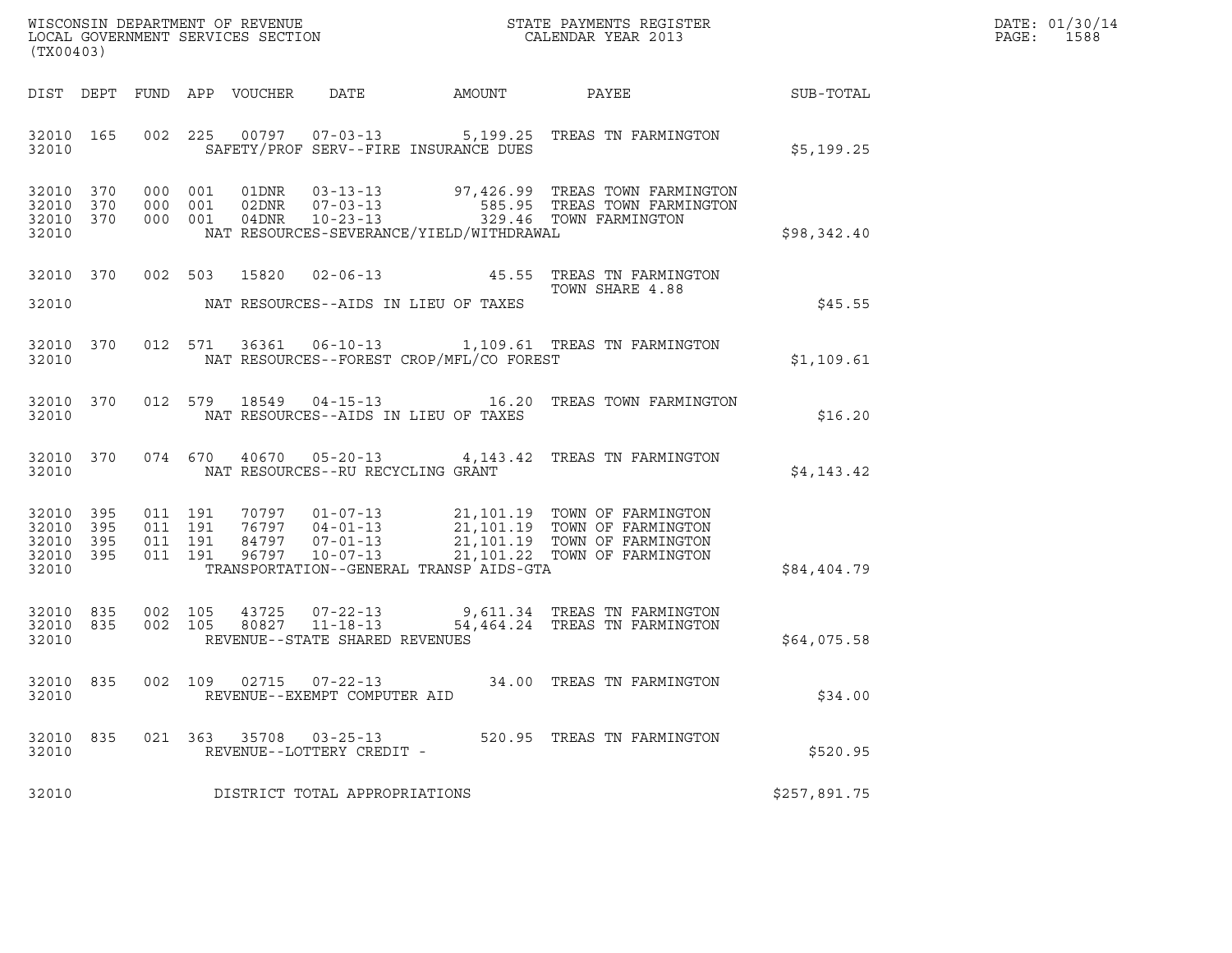| (TX00403)                                             |     |                                          |                            |                                          |                                                                                                                                                                                                                       |              | DATE: 01/30/14<br>$\mathtt{PAGE:}$<br>1589 |
|-------------------------------------------------------|-----|------------------------------------------|----------------------------|------------------------------------------|-----------------------------------------------------------------------------------------------------------------------------------------------------------------------------------------------------------------------|--------------|--------------------------------------------|
|                                                       |     |                                          | DIST DEPT FUND APP VOUCHER | DATE                                     | AMOUNT PAYEE SUB-TOTAL                                                                                                                                                                                                |              |                                            |
| 32012 165<br>32012                                    |     |                                          |                            | SAFETY/PROF SERV--FIRE INSURANCE DUES    | 002 225 00798 07-03-13 5,425.27 TREAS TN GREENFIELD                                                                                                                                                                   | \$5,425.27   |                                            |
| 32012 370<br>32012                                    |     | 32012 370 000 001                        |                            | NAT RESOURCES-SEVERANCE/YIELD/WITHDRAWAL | 000 001 02DNR 07-03-13 2,438.79 TREAS TOWN GREENFIELD 000 001 04DNR 10-23-13 1,143.90 TOWN GREENFIELD                                                                                                                 | \$3,582.69   |                                            |
| 32012 370<br>32012                                    |     |                                          |                            | NAT RESOURCES--FOREST CROP/MFL/CO FOREST | 012 571 36362 06-10-13 658.31 TREAS TN GREENFIELD                                                                                                                                                                     | \$658.31     |                                            |
| 32012 370<br>32012                                    |     |                                          |                            | NAT RESOURCES--RU RECYCLING GRANT        | 074 670 40671 05-20-13 1,527.41 TREAS TN GREENFIELD                                                                                                                                                                   | \$1,527.41   |                                            |
| 32012 395<br>32012<br>32012 395<br>32012 395<br>32012 | 395 | 011 191<br>011 191<br>011 191<br>011 191 |                            | TRANSPORTATION--GENERAL TRANSP AIDS-GTA  | 70798  01-07-13  16,083.90 TOWN OF GREENFIELD<br>76798  04-01-13  16,083.90 TOWN OF GREENFIELD<br>84798  07-01-13  16,083.90 TOWN OF GREENFIELD<br>96798  10-07-13                 ______16,083.93 TOWN OF GREENFIELD | \$64,335.63  |                                            |
| 32012 835<br>32012 835<br>32012                       |     |                                          |                            | REVENUE--STATE SHARED REVENUES           | 002 105  43726  07-22-13  8,161.34 TREAS TN GREENFIELD<br>002  105  80828  11-18-13  46,985.92 TREAS TN GREENFIELD                                                                                                    | \$55,147.26  |                                            |
| 32012 835<br>32012                                    |     |                                          |                            | REVENUE--EXEMPT COMPUTER AID             | 002 109 02716 07-22-13 35.00 TREAS TN GREENFIELD                                                                                                                                                                      | \$35.00      |                                            |
| 32012 835<br>32012                                    |     |                                          |                            | REVENUE--LOTTERY CREDIT -                | 021  363  35709  03-25-13  10,256.50  TREAS TN GREENFIELD                                                                                                                                                             | \$10, 256.50 |                                            |
| 32012                                                 |     |                                          |                            | DISTRICT TOTAL APPROPRIATIONS            |                                                                                                                                                                                                                       | \$140,968.07 |                                            |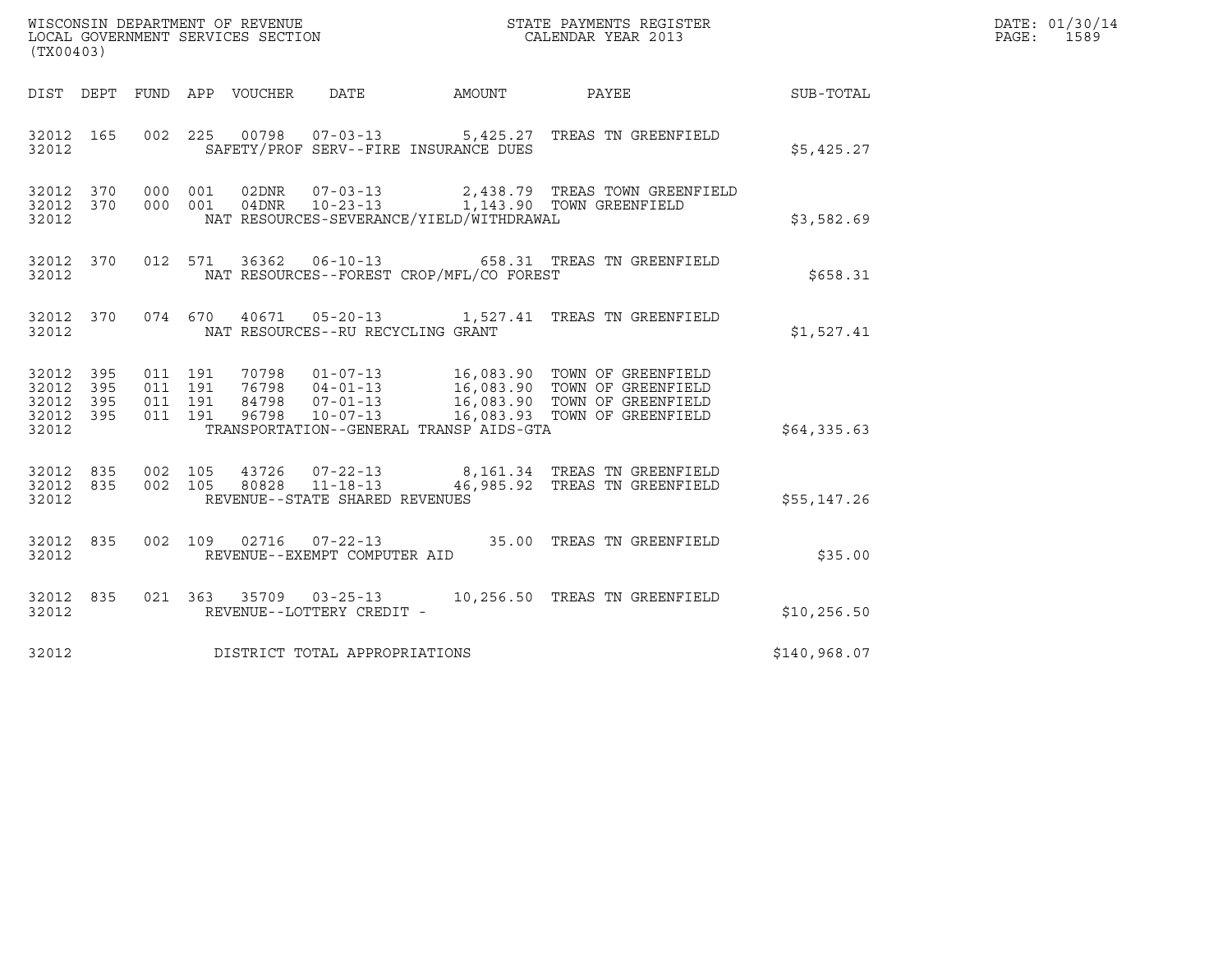| (TX00403)                                             |           |                                          |         |                                 | WISCONSIN DEPARTMENT OF REVENUE<br>LOCAL GOVERNMENT SERVICES SECTION |                                          | STATE PAYMENTS REGISTER<br>CALENDAR YEAR 2013                                                                                                                                                |              | DATE: 01/30/14<br>PAGE: 1590 |
|-------------------------------------------------------|-----------|------------------------------------------|---------|---------------------------------|----------------------------------------------------------------------|------------------------------------------|----------------------------------------------------------------------------------------------------------------------------------------------------------------------------------------------|--------------|------------------------------|
|                                                       |           |                                          |         | DIST DEPT FUND APP VOUCHER DATE |                                                                      |                                          | AMOUNT PAYEE SUB-TOTAL                                                                                                                                                                       |              |                              |
| 32014 165<br>32014                                    |           |                                          |         |                                 |                                                                      | SAFETY/PROF SERV--FIRE INSURANCE DUES    | 002 225 00799 07-03-13 7,538.41 TREAS TN HAMILTON                                                                                                                                            | \$7,538.41   |                              |
| 32014                                                 | 32014 370 |                                          |         |                                 |                                                                      | NAT RESOURCES--FOREST CROP/MFL/CO FOREST | 012 571 36363 06-10-13 614.74 TREAS TN HAMILTON                                                                                                                                              | \$614.74     |                              |
| 32014 370<br>32014 370<br>32014<br>32014 370<br>32014 | 370       | 012 579<br>012 579<br>012 579<br>012 579 |         | 18550                           |                                                                      | NAT RESOURCES--AIDS IN LIEU OF TAXES     | 18550  04-15-13  211.20 TREAS TN HAMILTON<br>18550  04-15-13   1.35 TREAS TN HAMILTON<br>18550  04-15-13   13.47 TREAS TOWN HAMILTON<br>18550  04-15-13   181.68 TREAS TOWN HAMILTON         | \$407.70     |                              |
| 32014                                                 | 32014 370 |                                          |         |                                 | NAT RESOURCES--RU RECYCLING GRANT                                    |                                          | 074 670 40672 05-20-13 2,710.10 TREAS TN HAMILTON                                                                                                                                            | \$2,710.10   |                              |
| 32014 395<br>32014<br>32014 395<br>32014 395<br>32014 | 395       | 011 191<br>011 191<br>011 191<br>011 191 |         |                                 |                                                                      | TRANSPORTATION--GENERAL TRANSP AIDS-GTA  | 70799  01-07-13  25,493.97  TOWN OF HAMILTON<br>76799  04-01-13  25,493.97  TOWN OF HAMILTON<br>84799  07-01-13  25,493.97  TOWN OF HAMILTON<br>96799  10-07-13  25,493.98  TOWN OF HAMILTON | \$101,975.89 |                              |
| 32014 835<br>32014                                    | 32014 835 | 002 105                                  | 002 105 |                                 | REVENUE--STATE SHARED REVENUES                                       |                                          | 43727  07-22-13  4,257.22  TREAS TN HAMILTON<br>80829  11-18-13  24,101.98  TREAS TN HAMILTON                                                                                                | \$28,359.20  |                              |
| 32014 835<br>32014                                    |           |                                          |         |                                 | REVENUE--EXEMPT COMPUTER AID                                         |                                          | 002 109 02717 07-22-13 153.00 TREAS TN HAMILTON                                                                                                                                              | \$153.00     |                              |
| 32014                                                 |           |                                          |         |                                 | DISTRICT TOTAL APPROPRIATIONS                                        |                                          |                                                                                                                                                                                              | \$141,759.04 |                              |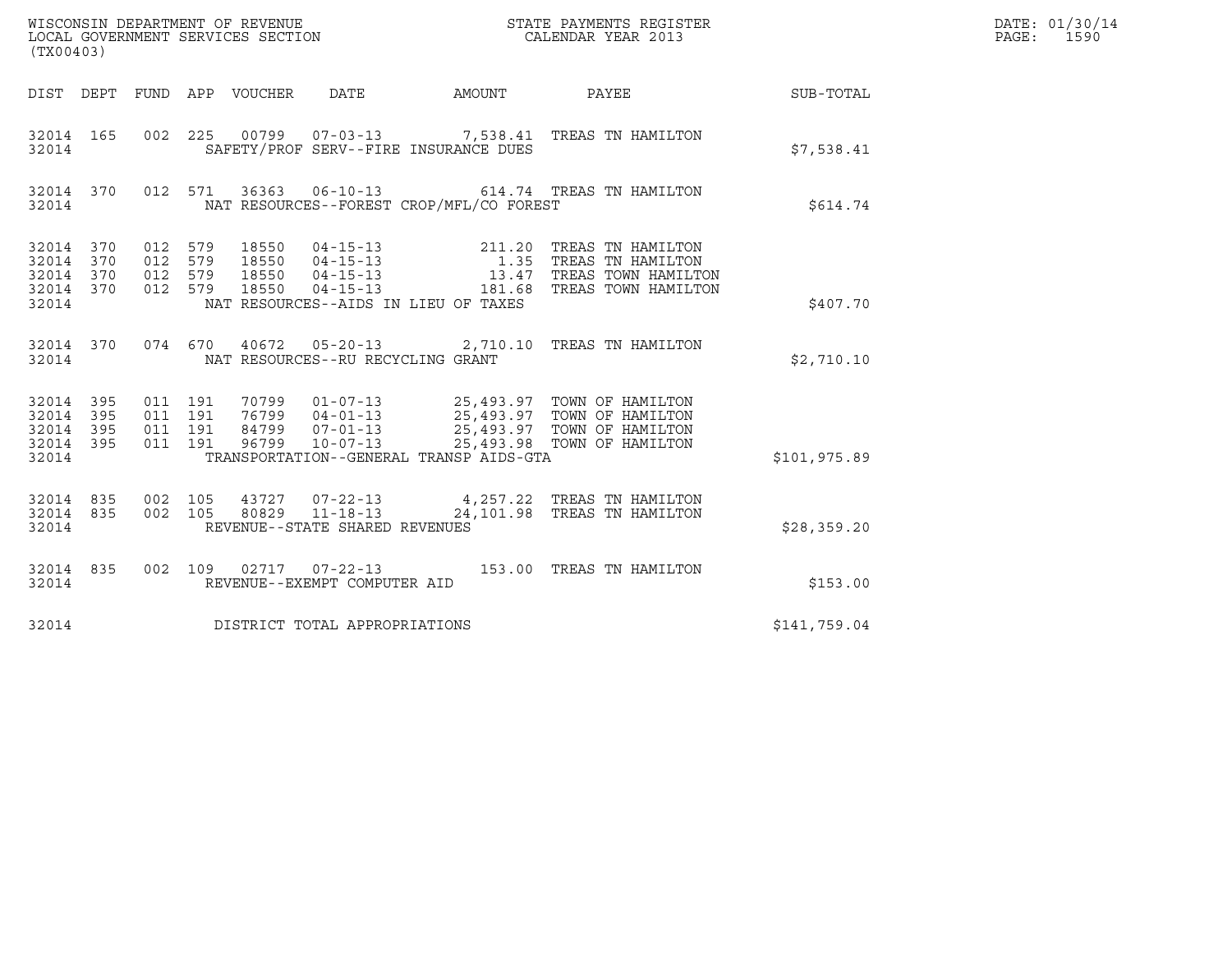| ${\tt WISCONSIM\ DEPARTMENT\ OF\ REVENUE}\qquad \qquad {\tt STATE\ PAYMENTS\ REGISTER} \\ {\tt LOCAL\ GOVERNMENT\ SERVICES\ SECTION}\qquad \qquad {\tt CALENDAR\ YEAR\ 2013}$<br>(TX00403) |           |                               |         |                                 |                                                        |                                          |                                                                                                                                                               |                 | DATE: 01/30/14<br>PAGE:<br>1591 |
|--------------------------------------------------------------------------------------------------------------------------------------------------------------------------------------------|-----------|-------------------------------|---------|---------------------------------|--------------------------------------------------------|------------------------------------------|---------------------------------------------------------------------------------------------------------------------------------------------------------------|-----------------|---------------------------------|
|                                                                                                                                                                                            |           |                               |         | DIST DEPT FUND APP VOUCHER DATE |                                                        | AMOUNT                                   |                                                                                                                                                               | PAYEE SUB-TOTAL |                                 |
| 32016                                                                                                                                                                                      | 32016 165 |                               |         |                                 |                                                        | SAFETY/PROF SERV--FIRE INSURANCE DUES    | 002 225 00800 07-03-13 11,039.16 TREAS TN HOLLAND                                                                                                             | \$11,039.16     |                                 |
| 32016                                                                                                                                                                                      | 32016 370 |                               |         |                                 |                                                        | NAT RESOURCES-SEVERANCE/YIELD/WITHDRAWAL | 000 001 02DNR  07-03-13  495.76 TREAS TOWN HOLLAND                                                                                                            | \$495.76        |                                 |
|                                                                                                                                                                                            |           |                               |         |                                 |                                                        |                                          | 32016 370 002 503 15821 02-06-13 1,894.28 TREAS TN HOLLAND<br>TOWN SHARE 161.24                                                                               |                 |                                 |
| 32016                                                                                                                                                                                      |           |                               |         |                                 |                                                        | NAT RESOURCES--AIDS IN LIEU OF TAXES     |                                                                                                                                                               | \$1,894.28      |                                 |
| 32016                                                                                                                                                                                      | 32016 370 |                               |         |                                 |                                                        | NAT RESOURCES--FOREST CROP/MFL/CO FOREST | 012 571 36364 06-10-13 262.10 TREAS TN HOLLAND                                                                                                                | \$262.10        |                                 |
| 32016 370<br>32016 370<br>32016                                                                                                                                                            | 32016 370 | 012 579<br>012 579<br>012 579 |         |                                 |                                                        | NAT RESOURCES--AIDS IN LIEU OF TAXES     | 18551    04-15-13    1,847.89    TREAS TN HOLLAND<br>18551    04-15-13    1,847.89    TREAS TOWN HOLLAND<br>18551    04-15-13    15.72    TREAS TOWN HOLLAND  | \$2,728.37      |                                 |
| 32016                                                                                                                                                                                      | 32016 370 |                               |         |                                 | NAT RESOURCES--RU RECYCLING GRANT                      |                                          | 074 670 40673 05-20-13 2,759.42 TREAS TN HOLLAND                                                                                                              | \$2,759.42      |                                 |
| 32016                                                                                                                                                                                      | 32016 370 |                               | 074 673 |                                 |                                                        | NAT RESOURCES--RU CONSOLIDATED GRANT     | 40673  05-20-13  993.64  TREAS TN HOLLAND                                                                                                                     | \$993.64        |                                 |
| 32016<br>32016 395<br>32016 395<br>32016 395<br>32016                                                                                                                                      | 395       | 011 191<br>011 191<br>011 191 | 011 191 | 96800                           | $10 - 07 - 13$                                         | TRANSPORTATION--GENERAL TRANSP AIDS-GTA  | 70800 01-07-13 25,525.72 TOWN OF HOLLAND<br>76800 04-01-13 25,525.72 TOWN OF HOLLAND<br>84800 07-01-13 25,525.72 TOWN OF HOLLAND<br>25,525.75 TOWN OF HOLLAND | \$102,102.91    |                                 |
| 32016 505<br>32016                                                                                                                                                                         |           |                               |         |                                 |                                                        | DOA--TRANSMISSION LINE FEE DISTRIBUTION  | 002 174 04162 12-26-13 42,639.00 TREAS TN HOLLAND                                                                                                             | \$42,639.00     |                                 |
| 32016                                                                                                                                                                                      | 32016 505 |                               |         |                                 | DOA--TRANSMISSION LINE IMPACT FEES                     |                                          | 002 175 04162 12-26-13 609,127.00 TREAS TN HOLLAND                                                                                                            | \$609, 127.00   |                                 |
| 32016 835<br>32016                                                                                                                                                                         |           | 32016 835 002 105             | 002 105 |                                 | 43728 07-22-13<br>REVENUE--STATE SHARED REVENUES       |                                          | 9,137.98 TREAS TN HOLLAND<br>80830  11-18-13  51,836.62  TREAS TN HOLLAND                                                                                     | \$60,974.60     |                                 |
| 32016 835<br>32016                                                                                                                                                                         |           |                               |         |                                 | 002 109 02718 07-22-13<br>REVENUE--EXEMPT COMPUTER AID |                                          | 71.00 TREAS TN HOLLAND                                                                                                                                        | \$71.00         |                                 |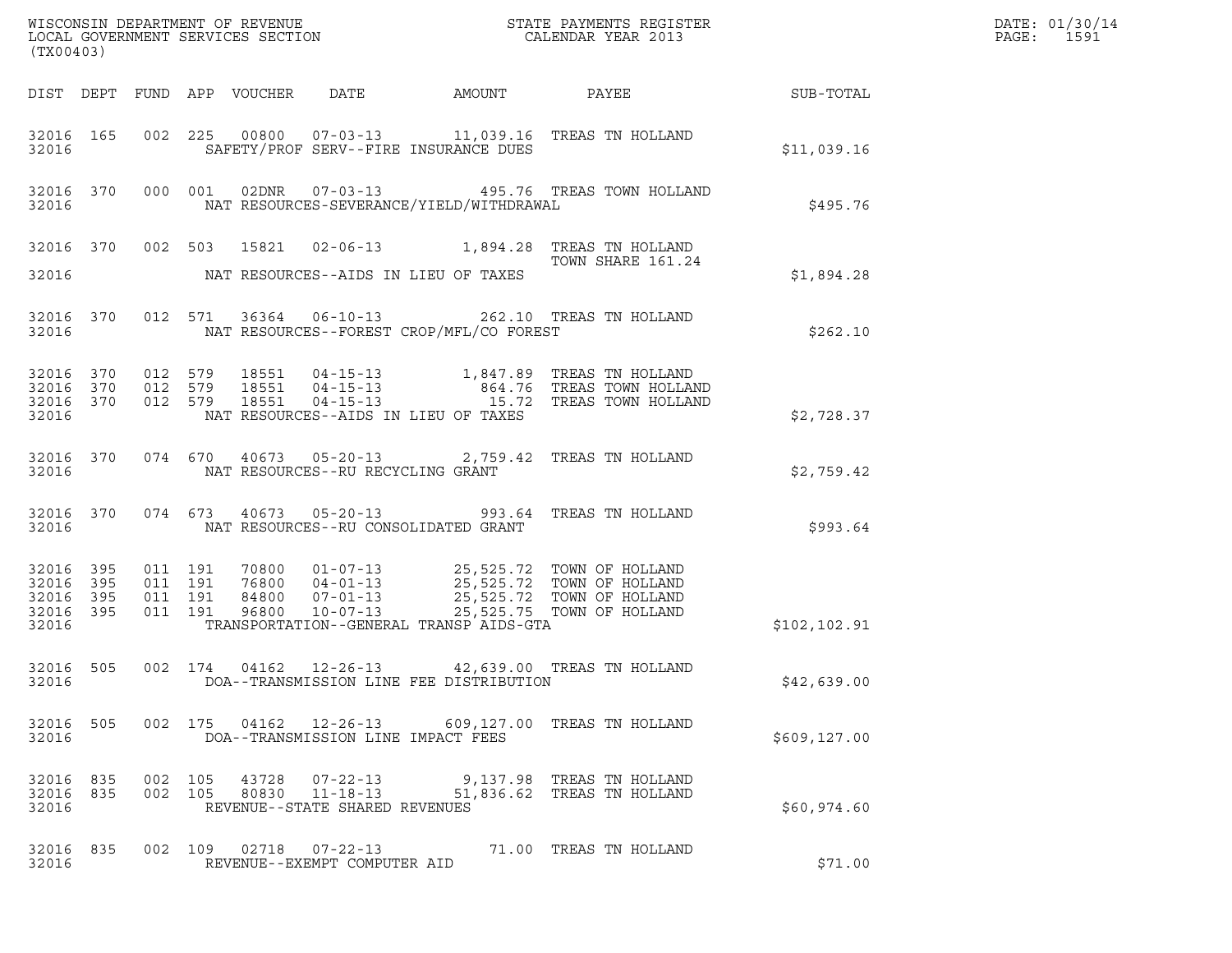| (TX00403)      |                                                                                       |      |     | WISCONSIN DEPARTMENT OF REVENUE<br>LOCAL GOVERNMENT SERVICES SECTION |                               |        | STATE PAYMENTS REGISTER<br>CALENDAR YEAR 2013 |              | DATE: 01/30/14<br>1592<br>PAGE: |
|----------------|---------------------------------------------------------------------------------------|------|-----|----------------------------------------------------------------------|-------------------------------|--------|-----------------------------------------------|--------------|---------------------------------|
| DIST           | DEPT                                                                                  | FUND | APP | <b>VOUCHER</b>                                                       | <b>DATE</b>                   | AMOUNT | PAYEE                                         | SUB-TOTAL    |                                 |
| 32016<br>32016 | 835<br>021<br>363<br>35710<br>3,352.84<br>$03 - 25 - 13$<br>REVENUE--LOTTERY CREDIT - |      |     |                                                                      |                               |        | TREAS TN HOLLAND                              | \$3,352.84   |                                 |
| 32016          |                                                                                       |      |     |                                                                      | DISTRICT TOTAL APPROPRIATIONS |        |                                               | \$838,440.08 |                                 |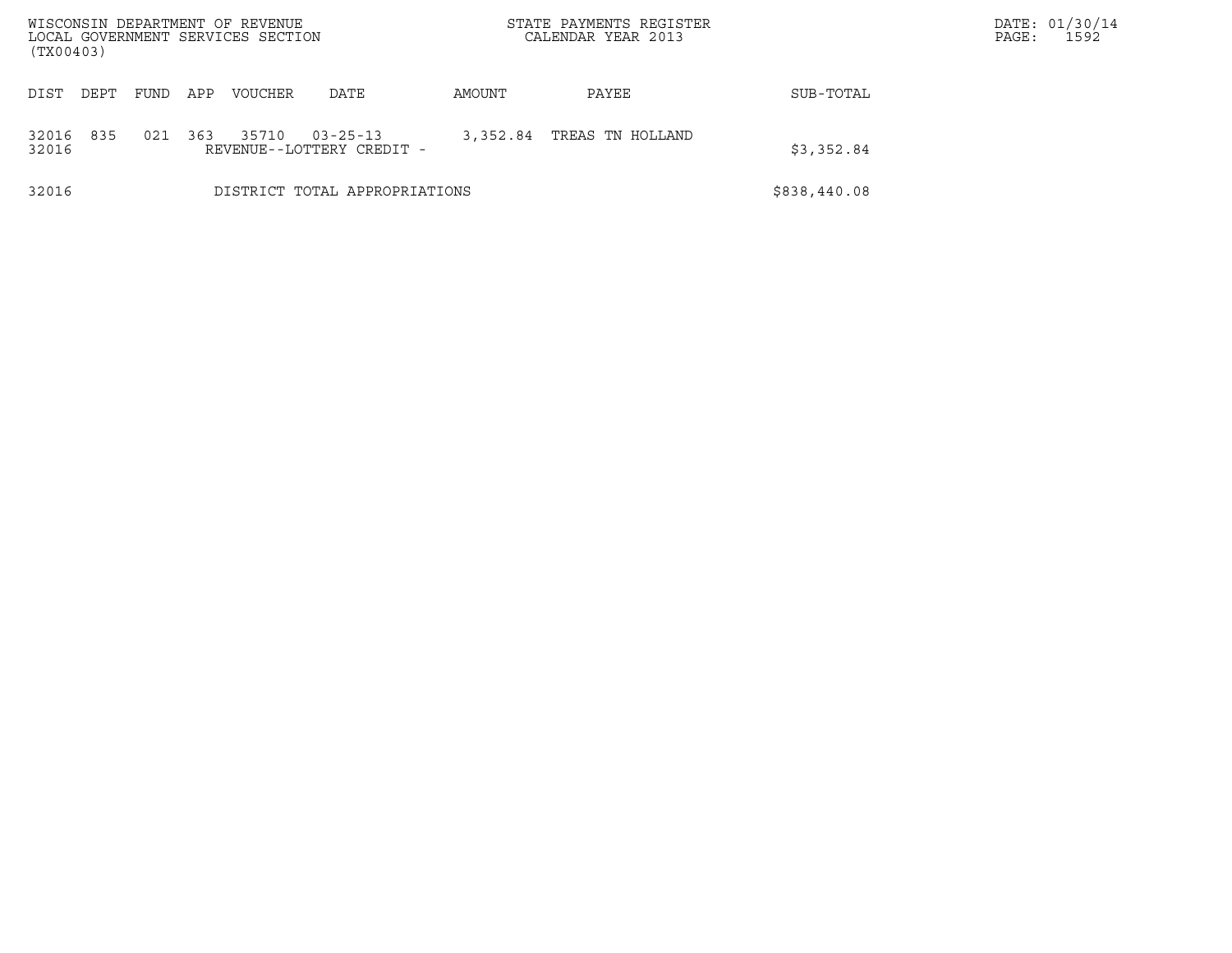| (TX00403)                                                 |     |                                          |  |                                                     |                                            | ${\tt WISCONSIM\ DEPARTMENT\ OF\ REVENUE}\qquad \qquad {\tt STATE\ PAYMENTS\ REGISTER} \\ {\tt LOCAL\ GOVERNMENT\ SERVICES\ SECTION}\qquad \qquad {\tt CALENDAR\ YEAR\ 2013}$                                                 |             | DATE: 01/30/14<br>PAGE: 1593 |
|-----------------------------------------------------------|-----|------------------------------------------|--|-----------------------------------------------------|--------------------------------------------|-------------------------------------------------------------------------------------------------------------------------------------------------------------------------------------------------------------------------------|-------------|------------------------------|
|                                                           |     |                                          |  |                                                     |                                            | DIST DEPT FUND APP VOUCHER DATE AMOUNT PAYEE TO SUB-TOTAL                                                                                                                                                                     |             |                              |
| 32018                                                     |     |                                          |  |                                                     | SAFETY/PROF SERV--FIRE INSURANCE DUES      | 32018 165 002 225 00801 07-03-13 4,552.42 TREAS TN MEDARY                                                                                                                                                                     | \$4,552.42  |                              |
|                                                           |     |                                          |  |                                                     | 32018 MAT RESOURCES--AIDS IN LIEU OF TAXES | $\begin{array}{cccccc} 32018 & 370 & 002 & 503 & 15822 & 02-06-13 & & 1,659.67 & \text{TREAS TN MEDARY} \\ 32018 & 370 & 002 & 503 & 15822 & 02-06-13 & & 5,216.44 & \text{TREAS TN MEDARY} \end{array}$<br>TOWN SHARE 300.08 | \$6,876.11  |                              |
| 32018                                                     |     |                                          |  |                                                     | NAT RESOURCES--FOREST CROP/MFL/CO FOREST   | 32018 370 012 571 36365 06-10-13 197.20 TREAS TN MEDARY                                                                                                                                                                       | \$197.20    |                              |
| 32018                                                     |     |                                          |  |                                                     | NAT RESOURCES--AIDS IN LIEU OF TAXES       | 32018 370 012 579 18552 04-15-13 31.23 TREAS TOWN MEDARY                                                                                                                                                                      | \$31.23     |                              |
|                                                           |     |                                          |  | 32018 NAT RESOURCES--RU RECYCLING GRANT             |                                            | 32018 370 074 670 40674 05-20-13 1,921.46 TREAS TN MEDARY                                                                                                                                                                     | \$1,921.46  |                              |
|                                                           |     |                                          |  |                                                     | 32018 MAT RESOURCES--RU CONSOLIDATED GRANT | 32018 370 074 673 40674 05-20-13 388.54 TREAS TN MEDARY                                                                                                                                                                       | \$388.54    |                              |
| 32018 395<br>32018 395<br>32018 395<br>32018 395<br>32018 |     | 011 191<br>011 191<br>011 191<br>011 191 |  |                                                     | TRANSPORTATION--GENERAL TRANSP AIDS-GTA    | 70801  01-07-13  9,150.73  TOWN OF MEDARY<br>76801  04-01-13  9,150.73  TOWN OF MEDARY<br>84801  07-01-13  9,150.73  TOWN OF MEDARY<br>96801  10-07-13  9,150.74  TOWN OF MEDARY                                              | \$36,602.93 |                              |
| 32018                                                     |     |                                          |  | REVENUE--STATE SHARED REVENUES                      |                                            | $\begin{array}{cccccc} 32018 & 835 & 002 & 105 & 43729 & 07-22-13 & & 3,963.41 & \text{TREAS TN MEDARY} \\ 32018 & 835 & 002 & 105 & 80831 & 11-18-13 & & 22,444.45 & \text{TREAS TN MEDARY} \end{array}$                     | \$26,407.86 |                              |
| 32018                                                     |     |                                          |  | REVENUE--EXEMPT COMPUTER AID                        |                                            | 32018 835 002 109 02719 07-22-13 44.00 TREAS TN MEDARY                                                                                                                                                                        | \$44.00     |                              |
| 32018<br>32018                                            | 835 |                                          |  | 021 363 35711 03-25-13<br>REVENUE--LOTTERY CREDIT - |                                            | 1,782.60 TREAS TN MEDARY                                                                                                                                                                                                      | \$1,782.60  |                              |
| 32018                                                     |     |                                          |  | DISTRICT TOTAL APPROPRIATIONS                       |                                            |                                                                                                                                                                                                                               | \$78,804.35 |                              |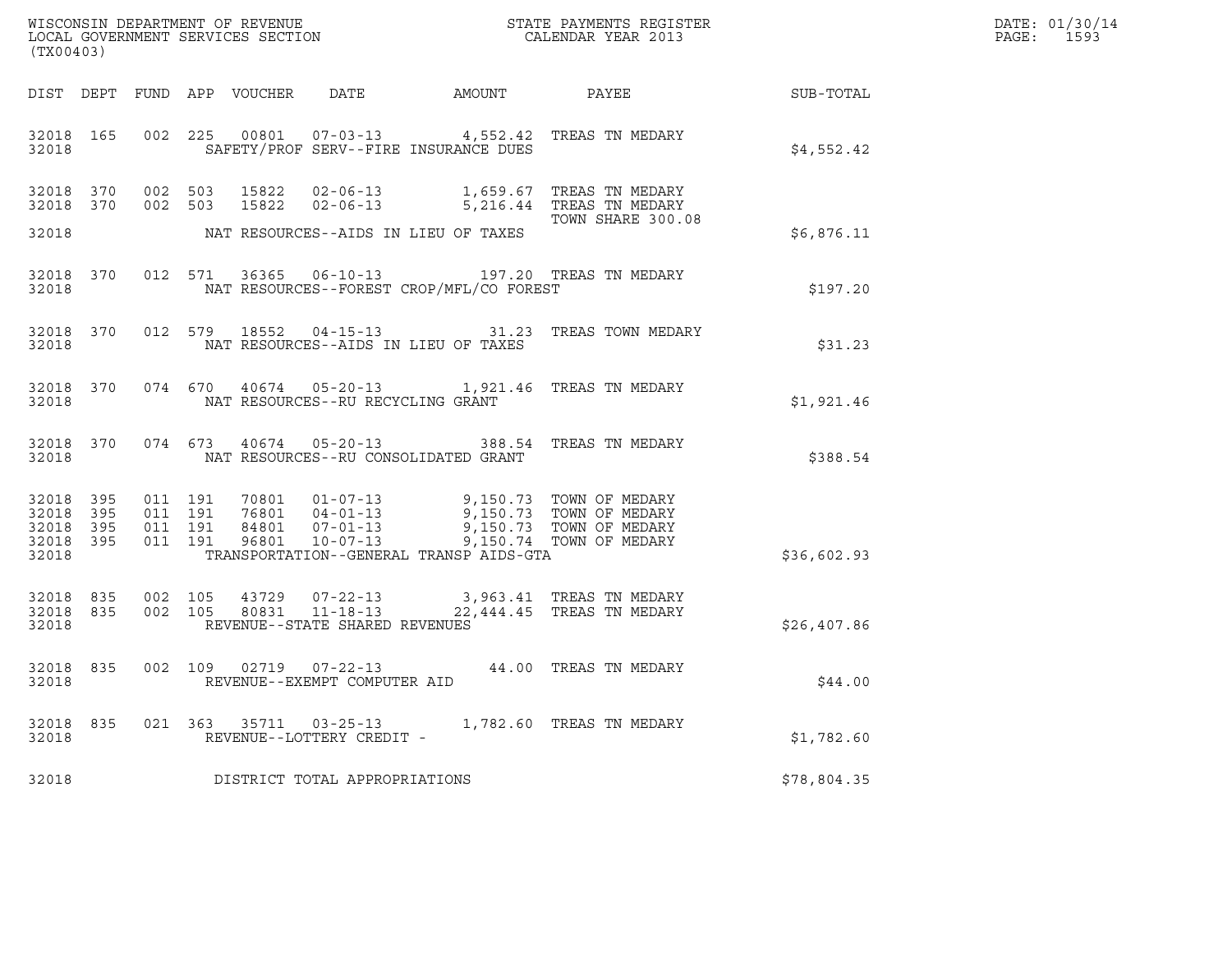| (TX00403)                                                 |                    |         |       |                                                  |                                            |                                                                                                                                                                                                                                                                                                                                                               |              | DATE: 01/30/14<br>PAGE: 1594 |
|-----------------------------------------------------------|--------------------|---------|-------|--------------------------------------------------|--------------------------------------------|---------------------------------------------------------------------------------------------------------------------------------------------------------------------------------------------------------------------------------------------------------------------------------------------------------------------------------------------------------------|--------------|------------------------------|
|                                                           |                    |         |       |                                                  |                                            |                                                                                                                                                                                                                                                                                                                                                               |              |                              |
| 32020                                                     |                    |         |       |                                                  | SAFETY/PROF SERV--FIRE INSURANCE DUES      | 32020 165 002 225 00802 07-03-13 17,090.25 TREAS TN ONALASKA                                                                                                                                                                                                                                                                                                  | \$17,090.25  |                              |
|                                                           |                    |         |       |                                                  | 32020 NAT RESOURCES--AIDS IN LIEU OF TAXES | 32020 370 002 503 16294 03-06-13 1,066.54 TREAS TN ONALASKA<br>TOWN SHARE 96.99                                                                                                                                                                                                                                                                               | \$1,066.54   |                              |
| 32020                                                     |                    |         |       |                                                  | NAT RESOURCES--FOREST CROP/MFL/CO FOREST   | 32020 370 012 571 36366 06-10-13 362.05 TREAS TN ONALASKA                                                                                                                                                                                                                                                                                                     | \$362.05     |                              |
| 32020                                                     |                    |         |       |                                                  | NAT RESOURCES--AIDS IN LIEU OF TAXES       | $32020$ $370$ $012$ $579$ $18553$ $04-15-13$ $48.42$ TREAS TN ONALASKA<br>$32020$ $370$ $012$ $579$ $18553$ $04-15-13$ $230.40$ TREAS TOWN ONALASKA                                                                                                                                                                                                           | \$278.82     |                              |
|                                                           |                    |         |       | 32020 NAT RESOURCES--RU RECYCLING GRANT          |                                            | 32020 370 074 670 40675 05-20-13 29,597.38 TREAS TN ONALASKA                                                                                                                                                                                                                                                                                                  | \$29,597.38  |                              |
|                                                           |                    |         |       |                                                  | 32020 NAT RESOURCES--RU CONSOLIDATED GRANT | 32020 370 074 673 40675 05-20-13 1,479.72 TREAS TN ONALASKA                                                                                                                                                                                                                                                                                                   | \$1,479.72   |                              |
| 32020 395<br>32020 395<br>32020 395<br>32020 395<br>32020 |                    |         |       |                                                  | TRANSPORTATION--GENERAL TRANSP AIDS-GTA    | $\begin{array}{cccccc} 011 & 191 & 70802 & 01\texttt{-}07\texttt{-}13 & 24\texttt{,}753.02 & \texttt{TOWN OF ONALASKA} \\ 011 & 191 & 76802 & 04\texttt{-}01\texttt{-}13 & 24\texttt{,}753.02 & \texttt{TOWN OF ONALASKA} \\ 011 & 191 & 84802 & 07\texttt{-}01\texttt{-}13 & 24\texttt{,}753.02 & \texttt{TOWN OF ONALLASKA} \\ 011 & 191 & 96802 & 10\text$ | \$99,012.09  |                              |
| 32020                                                     |                    |         |       |                                                  | DOA--TRANSMISSION LINE FEE DISTRIBUTION    | 32020 505 002 174 04163 12-26-13 982.00 TREAS TN ONALASKA                                                                                                                                                                                                                                                                                                     | \$982.00     |                              |
| 32020                                                     |                    |         |       |                                                  | DOA--TRANSMISSION LINE IMPACT FEES         | 32020 505 002 175 04163 12-26-13 14,028.00 TREAS TN ONALASKA                                                                                                                                                                                                                                                                                                  | \$14,028.00  |                              |
| 32020 835<br>32020 835<br>32020                           | 002 105<br>002 105 |         | 80832 | $11 - 18 - 13$<br>REVENUE--STATE SHARED REVENUES |                                            | 43730  07-22-13  23,198.21  TREAS TN ONALASKA<br>134,388.01 TREAS TN ONALASKA                                                                                                                                                                                                                                                                                 | \$157,586.22 |                              |
| 32020 835<br>32020                                        |                    | 002 109 | 02720 | $07 - 22 - 13$<br>REVENUE--EXEMPT COMPUTER AID   |                                            | 481.00 TREAS TN ONALASKA                                                                                                                                                                                                                                                                                                                                      | \$481.00     |                              |
| 32020                                                     |                    |         |       | DISTRICT TOTAL APPROPRIATIONS                    |                                            |                                                                                                                                                                                                                                                                                                                                                               | \$321,964.07 |                              |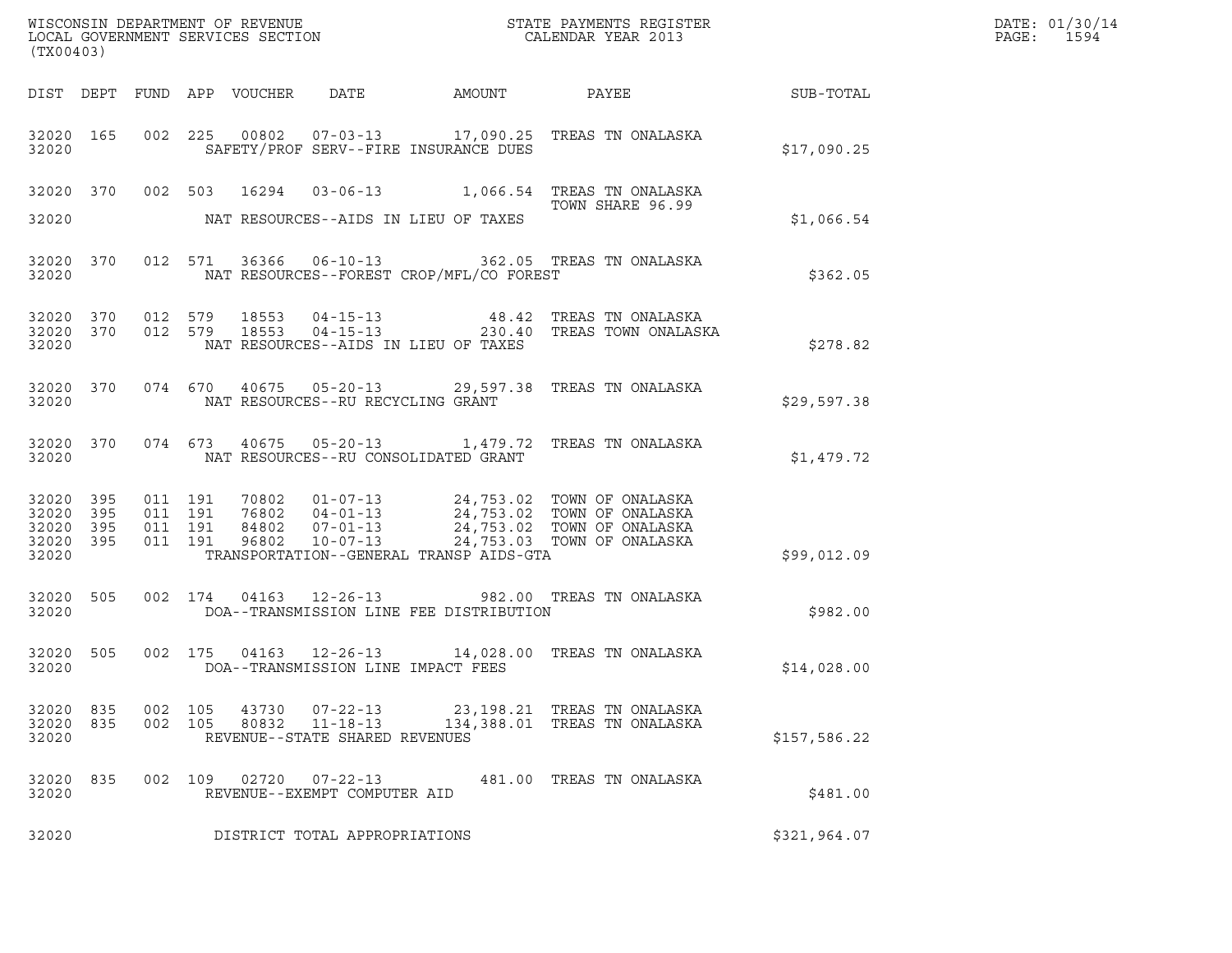| (TX00403)                                                 |           |         |                               |                                   |                                            |                                                                                                                                                                                      |              | DATE: 01/30/14<br>PAGE: 1595 |
|-----------------------------------------------------------|-----------|---------|-------------------------------|-----------------------------------|--------------------------------------------|--------------------------------------------------------------------------------------------------------------------------------------------------------------------------------------|--------------|------------------------------|
|                                                           |           |         |                               |                                   |                                            | DIST DEPT FUND APP VOUCHER DATE AMOUNT PAYEE THE SUB-TOTAL                                                                                                                           |              |                              |
| 32022                                                     | 32022 165 |         |                               |                                   | SAFETY/PROF SERV--FIRE INSURANCE DUES      | 002 225 00803 07-03-13 14,186.91 TREAS TN SHELBY                                                                                                                                     | \$14,186.91  |                              |
|                                                           |           |         |                               |                                   |                                            | 32022 370 002 503 16295 03-06-13 167.67 TREAS TN SHELBY<br>TOWN SHARE 32.65                                                                                                          |              |                              |
| 32022                                                     |           |         |                               |                                   | NAT RESOURCES--AIDS IN LIEU OF TAXES       |                                                                                                                                                                                      | \$167.67     |                              |
| 32022                                                     | 32022 370 |         |                               |                                   | NAT RESOURCES--FOREST CROP/MFL/CO FOREST   | 012 571 36367 06-10-13 267.31 TREAS TN SHELBY                                                                                                                                        | \$267.31     |                              |
| 32022                                                     | 32022 370 |         |                               | NAT RESOURCES--RU RECYCLING GRANT |                                            | 074 670 40676 05-20-13 7,418.12 TREAS TN SHELBY                                                                                                                                      | \$7,418.12   |                              |
|                                                           |           |         |                               |                                   | 32022 NAT RESOURCES--RU CONSOLIDATED GRANT | 32022 370 074 673 40676 05-20-13 1,234.06 TREAS TN SHELBY                                                                                                                            | \$1,234.06   |                              |
| 32022 395<br>32022 395<br>32022 395<br>32022 395<br>32022 |           | 011 191 | 011 191<br>011 191<br>011 191 |                                   | TRANSPORTATION--GENERAL TRANSP AIDS-GTA    | 70803  01-07-13  31,946.76  TOWN OF SHELBY<br>76803  04-01-13  31,946.76  TOWN OF SHELBY<br>84803  07-01-13  31,946.76  TOWN OF SHELBY<br>96803  10-07-13  31,946.78  TOWN OF SHELBY | \$127,787.06 |                              |
| 32022                                                     | 32022 455 |         |                               | JUSTICE--LAW ENFORCEMENT TRAINING |                                            | 002 231 00542 02-15-13 480.00 TREAS TN SHELBY                                                                                                                                        | \$480.00     |                              |
| 32022 835<br>32022                                        | 32022 835 |         |                               | REVENUE--STATE SHARED REVENUES    |                                            | 002 105 43731 07-22-13 20,351.76 TREAS TN SHELBY<br>002 105 80833 11-18-13 115,405.74 TREAS TN SHELBY                                                                                | \$135,757.50 |                              |
| 32022                                                     | 32022 835 |         |                               | REVENUE--EXEMPT COMPUTER AID      |                                            | 002 109 02721 07-22-13 1,438.00 TREAS TN SHELBY                                                                                                                                      | \$1,438.00   |                              |
| 32022                                                     | 32022 835 |         |                               | REVENUE--LOTTERY CREDIT -         |                                            | 021 363 35712 03-25-13 17,443.87 TREAS TN SHELBY                                                                                                                                     | \$17,443.87  |                              |
| 32022                                                     |           |         |                               | DISTRICT TOTAL APPROPRIATIONS     |                                            |                                                                                                                                                                                      | \$306,180.50 |                              |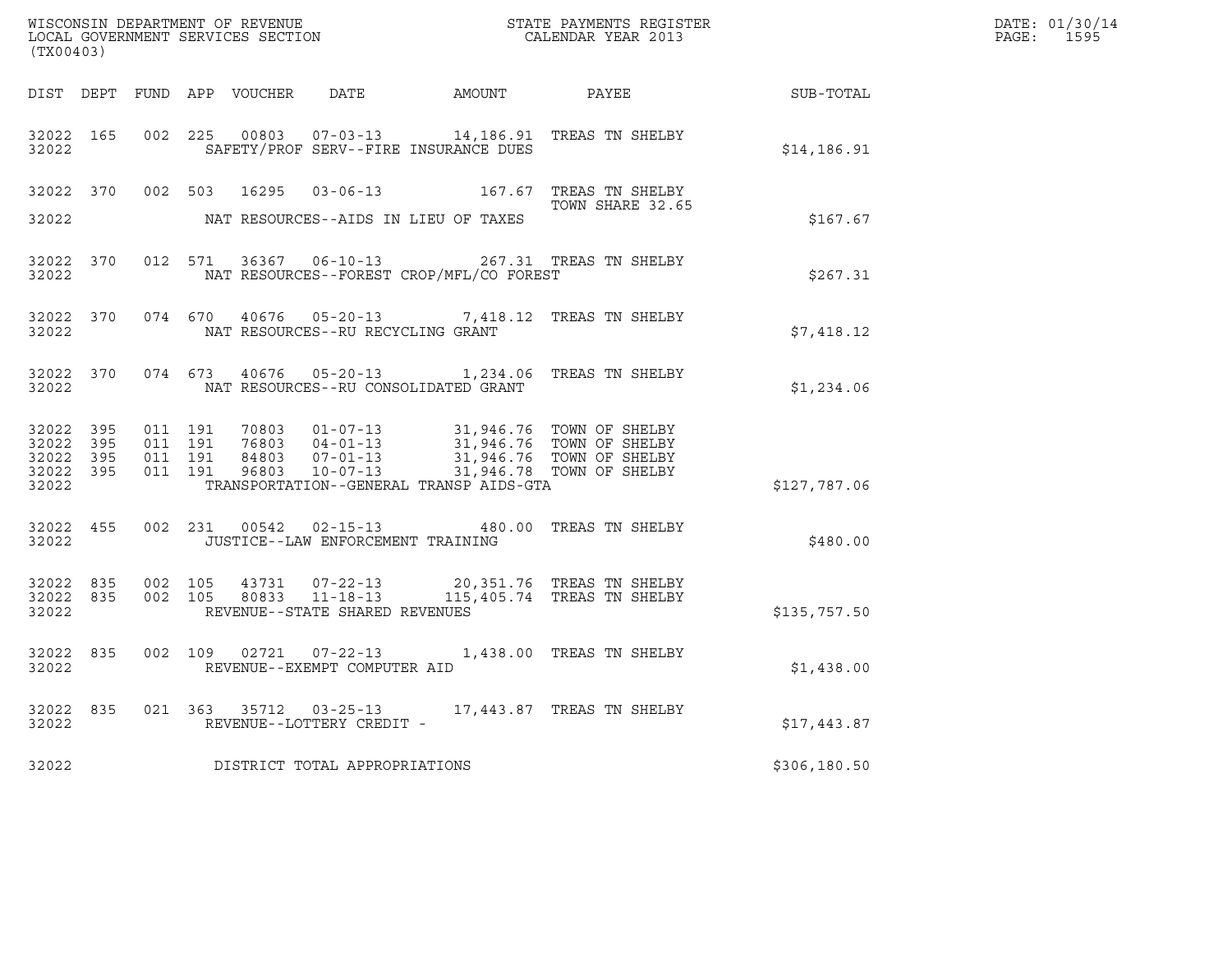|                                                           |           |                               |         |                                 |                                                                    |                                          |                                                                                                                                                                                                      |              | DATE: 01/30/14 |
|-----------------------------------------------------------|-----------|-------------------------------|---------|---------------------------------|--------------------------------------------------------------------|------------------------------------------|------------------------------------------------------------------------------------------------------------------------------------------------------------------------------------------------------|--------------|----------------|
| (TX00403)                                                 |           |                               |         |                                 |                                                                    |                                          |                                                                                                                                                                                                      |              | PAGE:<br>1596  |
|                                                           |           |                               |         | DIST DEPT FUND APP VOUCHER DATE |                                                                    | AMOUNT                                   | PAYEE                                                                                                                                                                                                | SUB-TOTAL    |                |
| 32024                                                     | 32024 165 |                               |         |                                 |                                                                    | SAFETY/PROF SERV--FIRE INSURANCE DUES    | 002 225 00804 07-03-13 1,389.64 TREAS TN WASHINGTON                                                                                                                                                  | \$1,389.64   |                |
| 32024 370<br>32024                                        |           | 32024 370 000 001<br>000 001  |         | 02DNR                           | $07 - 03 - 13$<br>04DNR 10-23-13                                   | NAT RESOURCES-SEVERANCE/YIELD/WITHDRAWAL | 827.91 TREAS TOWN WASHINGTON<br>425.59 TOWN WASHINGTON                                                                                                                                               | \$1,253.50   |                |
| 32024                                                     |           |                               |         |                                 |                                                                    | NAT RESOURCES--AIDS IN LIEU OF TAXES     | 32024 370 002 503 15823 02-06-13 304.14 TREAS TN WASHINGTON<br>TOWN SHARE 49.23                                                                                                                      | \$304.14     |                |
| 32024                                                     | 32024 370 |                               |         |                                 |                                                                    | NAT RESOURCES--FOREST CROP/MFL/CO FOREST | 012 571 36368 06-10-13 565.10 TREAS TN WASHINGTON                                                                                                                                                    | \$565.10     |                |
| 32024                                                     | 32024 370 |                               |         |                                 | NAT RESOURCES--RU RECYCLING GRANT                                  |                                          | 074 670 40677 05-20-13 1,768.75 TREAS TN WASHINGTON                                                                                                                                                  | \$1,768.75   |                |
| 32024 395<br>32024 395<br>32024 395<br>32024 395<br>32024 |           | 011 191<br>011 191<br>011 191 | 011 191 |                                 |                                                                    | TRANSPORTATION--GENERAL TRANSP AIDS-GTA  | 70804  01-07-13  13,956.32  TOWN OF WASHINGTON<br>76804  04-01-13  13,956.32  TOWN OF WASHINGTON<br>84804  07-01-13  13,956.32  TOWN OF WASHINGTON<br>96804  10-07-13  13,956.33  TOWN OF WASHINGTON | \$55,825.29  |                |
| 32024 835<br>32024 835<br>32024                           |           | 002 105<br>002 105            |         | 43732<br>80834                  | $07 - 22 - 13$<br>$11 - 18 - 13$<br>REVENUE--STATE SHARED REVENUES |                                          | 3,940.97 TREAS TN WASHINGTON<br>22,332.17 TREAS TN WASHINGTON                                                                                                                                        | \$26, 273.14 |                |
| 32024                                                     | 32024 835 |                               |         |                                 | REVENUE--EXEMPT COMPUTER AID                                       |                                          | 002 109 02722 07-22-13 40.00 TREAS TN WASHINGTON                                                                                                                                                     | \$40.00      |                |
| 32024                                                     |           |                               |         |                                 | DISTRICT TOTAL APPROPRIATIONS                                      |                                          |                                                                                                                                                                                                      | \$87,419.56  |                |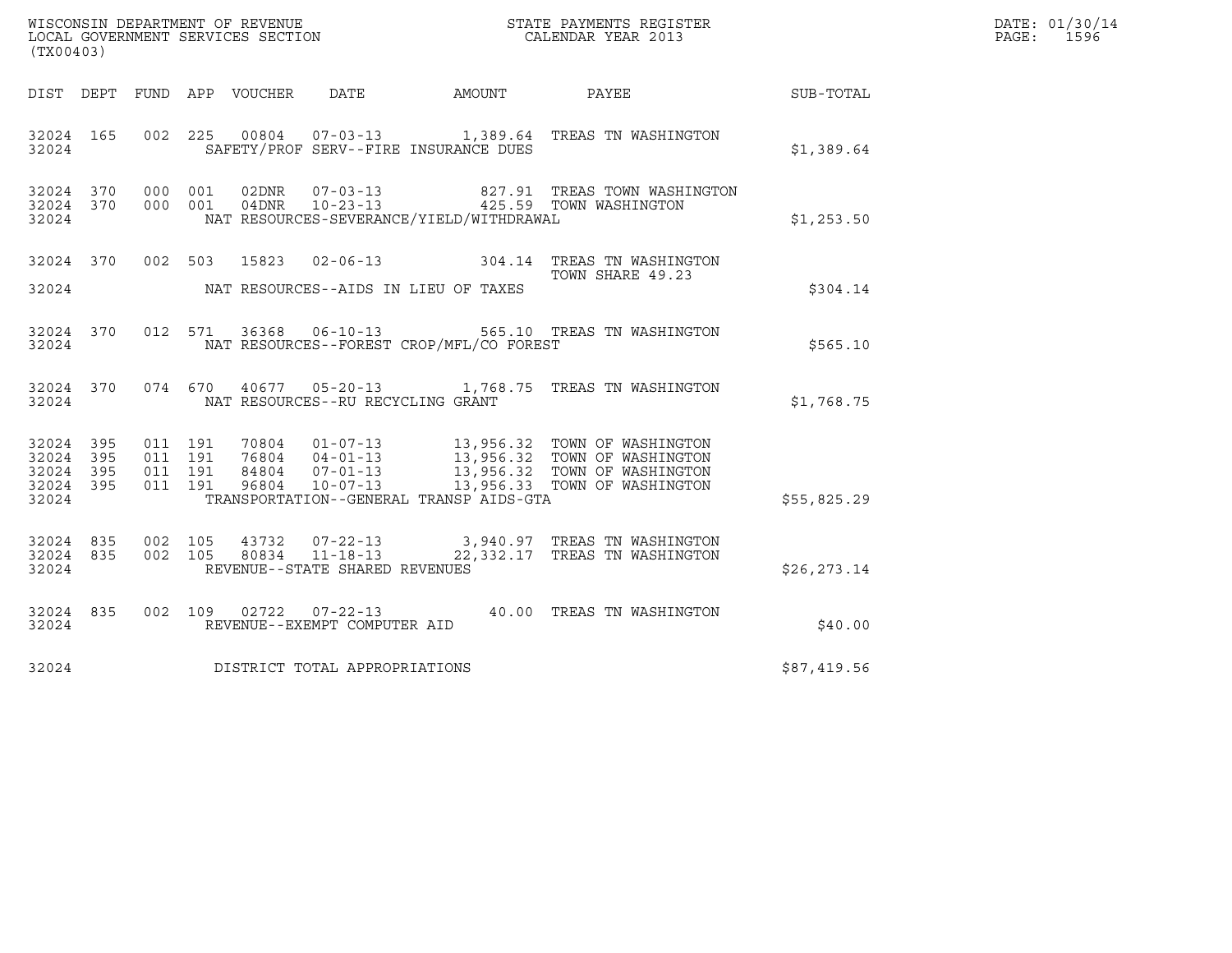| (TX00403)                                                 |           |                                          |         |               |                                                        |                                          |                                                                                                                                                                                |              | DATE: 01/30/14<br>$\mathtt{PAGE:}$<br>1597 |
|-----------------------------------------------------------|-----------|------------------------------------------|---------|---------------|--------------------------------------------------------|------------------------------------------|--------------------------------------------------------------------------------------------------------------------------------------------------------------------------------|--------------|--------------------------------------------|
|                                                           |           |                                          |         |               |                                                        |                                          | DIST DEPT FUND APP VOUCHER DATE AMOUNT PAYEE TO SUB-TOTAL                                                                                                                      |              |                                            |
| 32106 165<br>32106                                        |           |                                          |         |               |                                                        | SAFETY/PROF SERV--FIRE INSURANCE DUES    | 002  225  00805  07-03-13  2,761.88  TREAS VIL BANGOR                                                                                                                          | \$2,761.88   |                                            |
| 32106                                                     | 32106 370 |                                          |         | 012 579 18554 |                                                        | NAT RESOURCES--AIDS IN LIEU OF TAXES     | 04-15-13 118.90 TREAS VIL BANGORON                                                                                                                                             | \$118.90     |                                            |
| 32106                                                     | 32106 370 |                                          |         |               | NAT RESOURCES--RU RECYCLING GRANT                      |                                          | 074 670 40678 05-20-13 2,618.98 TREAS VIL BANGOR                                                                                                                               | \$2,618.98   |                                            |
| 32106                                                     | 32106 370 |                                          |         |               |                                                        | NAT RESOURCES--RU CONSOLIDATED GRANT     | 074 673 40678 05-20-13 385.40 TREAS VIL BANGOR                                                                                                                                 | \$385.40     |                                            |
| 32106 395<br>32106 395<br>32106 395<br>32106 395<br>32106 |           | 011 191<br>011 191<br>011 191<br>011 191 |         | 96805         | $10 - 07 - 13$                                         | TRANSPORTATION--GENERAL TRANSP AIDS-GTA  | 70805  01-07-13  10,164.85  VILLAGE OF BANGOR<br>76805  04-01-13  10,164.85  VILLAGE OF BANGOR<br>84805  07-01-13  10,164.85  VILLAGE OF BANGOR<br>10,164.88 VILLAGE OF BANGOR | \$40,659.43  |                                            |
| 32106                                                     | 32106 455 |                                          | 002 231 |               |                                                        | JUSTICE--LAW ENFORCEMENT TRAINING        | 00147  02-06-13  800.00 TREAS VIL BANGOR                                                                                                                                       | \$800.00     |                                            |
| 32106 505<br>32106                                        |           |                                          |         |               |                                                        | DOA--JUSTICE-ASSISTANCE-FEDERAL ARRA FDS | 002 650 10271 05-24-13 1,691.01 TREAS VIL BANGOR                                                                                                                               | \$1,691.01   |                                            |
| 32106 835<br>32106 835<br>32106                           |           | 002 105<br>002 105                       |         |               | REVENUE--STATE SHARED REVENUES                         |                                          | 43733  07-22-13  21,447.57  TREAS VIL BANGOR<br>80835  11-18-13  101,539.59  TREAS VIL BANGOR                                                                                  | \$122,987.16 |                                            |
| 32106                                                     | 32106 835 |                                          |         |               | 002 109 02723 07-22-13<br>REVENUE--EXEMPT COMPUTER AID |                                          | 589.00 TREAS VIL BANGOR                                                                                                                                                        | \$589.00     |                                            |
| 32106                                                     |           |                                          |         |               | DISTRICT TOTAL APPROPRIATIONS                          |                                          |                                                                                                                                                                                | \$172,611.76 |                                            |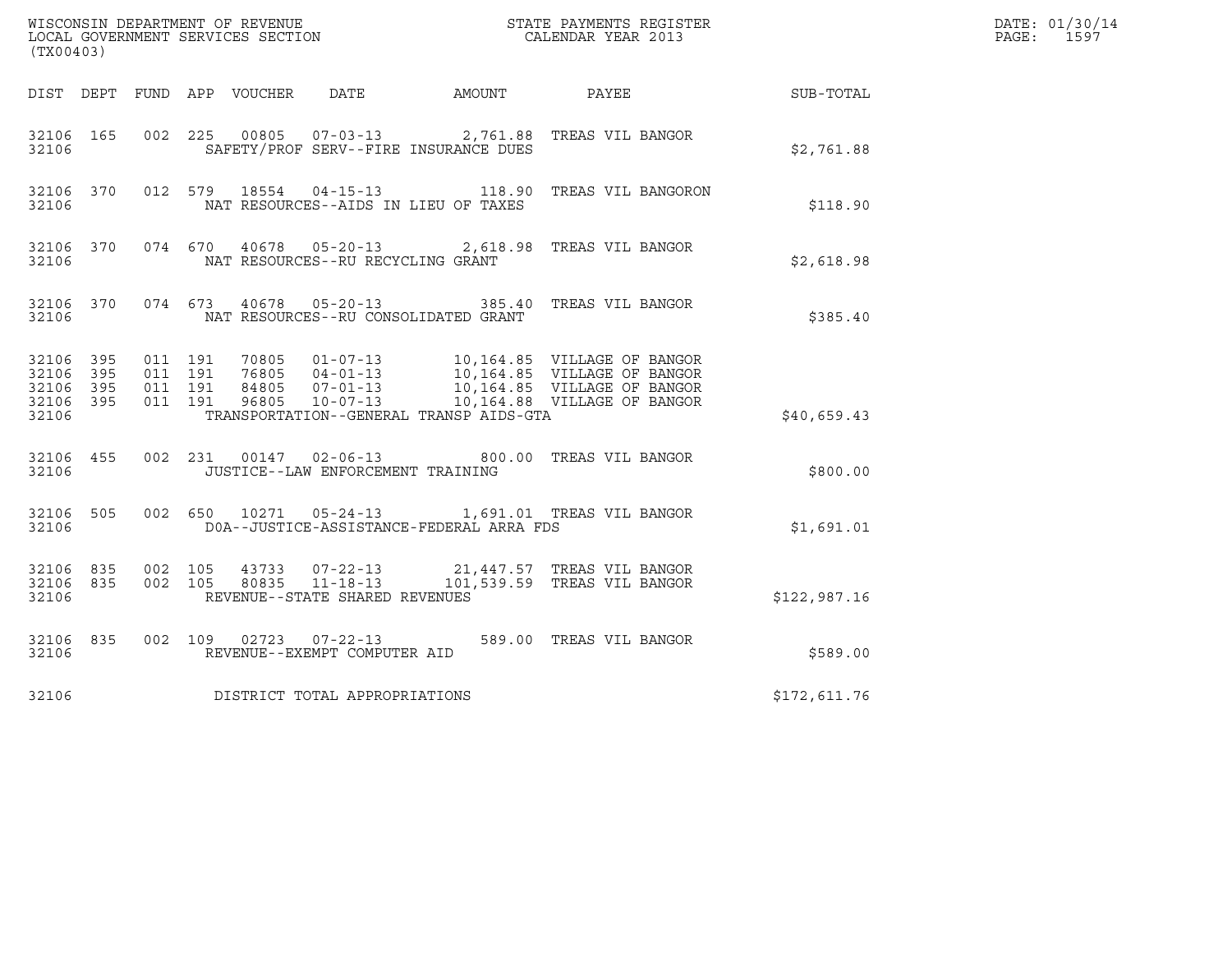| (TX00403)                                                 |     |                    |                    |                            |                                                                    |                                                                                                                                         |                  | DATE: 01/30/14<br>PAGE:<br>1598 |
|-----------------------------------------------------------|-----|--------------------|--------------------|----------------------------|--------------------------------------------------------------------|-----------------------------------------------------------------------------------------------------------------------------------------|------------------|---------------------------------|
|                                                           |     |                    |                    | DIST DEPT FUND APP VOUCHER | DATE<br>AMOUNT                                                     | PAYEE                                                                                                                                   | <b>SUB-TOTAL</b> |                                 |
| 32136 165<br>32136                                        |     |                    |                    |                            | SAFETY/PROF SERV--FIRE INSURANCE DUES                              | 002 225 00806 07-03-13 19,712.27 TREAS VIL HOLMEN                                                                                       | \$19,712.27      |                                 |
| 32136                                                     |     |                    |                    |                            | NAT RESOURCES--RU RECYCLING GRANT                                  | 32136 370 074 670 40679 05-20-13 15,275.81 TREAS VIL HOLMEN                                                                             | \$15, 275.81     |                                 |
| 32136 395<br>32136 395<br>32136 395<br>32136 395<br>32136 |     | 011 191<br>011 191 | 011 191<br>011 191 |                            | TRANSPORTATION--GENERAL TRANSP AIDS-GTA                            |                                                                                                                                         | \$145, 233.72    |                                 |
| 32136 395<br>32136                                        |     |                    |                    |                            | TRANSPORTATION--LRIP/TRIP/MSIP GRANTS                              | 011  278  63859  01-31-13  23,000.00  TREAS VIL HOLMEN                                                                                  | \$23,000.00      |                                 |
| 32136 455<br>32136                                        |     |                    |                    |                            | JUSTICE--LAW ENFORCEMENT TRAINING                                  | 002 231 00321 02-08-13 1,600.00 TREAS VIL HOLMEN                                                                                        | \$1,600.00       |                                 |
| 32136 505<br>32136                                        |     |                    |                    |                            | DOA--TRANSMISSION LINE FEE DISTRIBUTION                            | 002 174 04165 12-26-13 7,025.00 TREAS VIL HOLMEN                                                                                        | \$7,025.00       |                                 |
| 32136 505<br>32136                                        |     |                    |                    |                            | DOA--TRANSMISSION LINE IMPACT FEES                                 | 002 175 04165 12-26-13 100,351.00 TREAS VIL HOLMEN                                                                                      | \$100, 351.00    |                                 |
| 32136 505<br>32136                                        |     |                    |                    |                            | 002 650 06686 02-01-13<br>DOA--JUSTICE-ASSISTANCE-FEDERAL ARRA FDS | 2,375.00 TREAS VIL HOLMEN                                                                                                               | \$2,375.00       |                                 |
| 32136 835<br>32136 835<br>32136                           |     |                    |                    |                            | REVENUE--STATE SHARED REVENUES                                     | 002 105 43734 07-22-13 71,313.97 TREAS VIL HOLMEN<br>002 105 80836 11-18-13 404,112.52 TREAS VIL HOLMEN<br>404, 112.52 TREAS VIL HOLMEN | \$475,426.49     |                                 |
| 32136 835<br>32136<br>32136                               | 835 | 002 109<br>002 109 |                    | 02724<br>05165             | $07 - 22 - 13$<br>$07 - 22 - 13$<br>REVENUE--EXEMPT COMPUTER AID   | 3,902.00 TREAS VIL HOLMEN<br>75.00 TREAS VIL HOLMEN                                                                                     | \$3,977.00       |                                 |
| 32136 835<br>32136                                        |     |                    |                    |                            | 021 363 35713 03-25-13<br>REVENUE--LOTTERY CREDIT -                | 39,753.59 TREAS VIL HOLMEN                                                                                                              | \$39,753.59      |                                 |
| 32136                                                     |     |                    |                    |                            | DISTRICT TOTAL APPROPRIATIONS                                      |                                                                                                                                         | \$833,729.88     |                                 |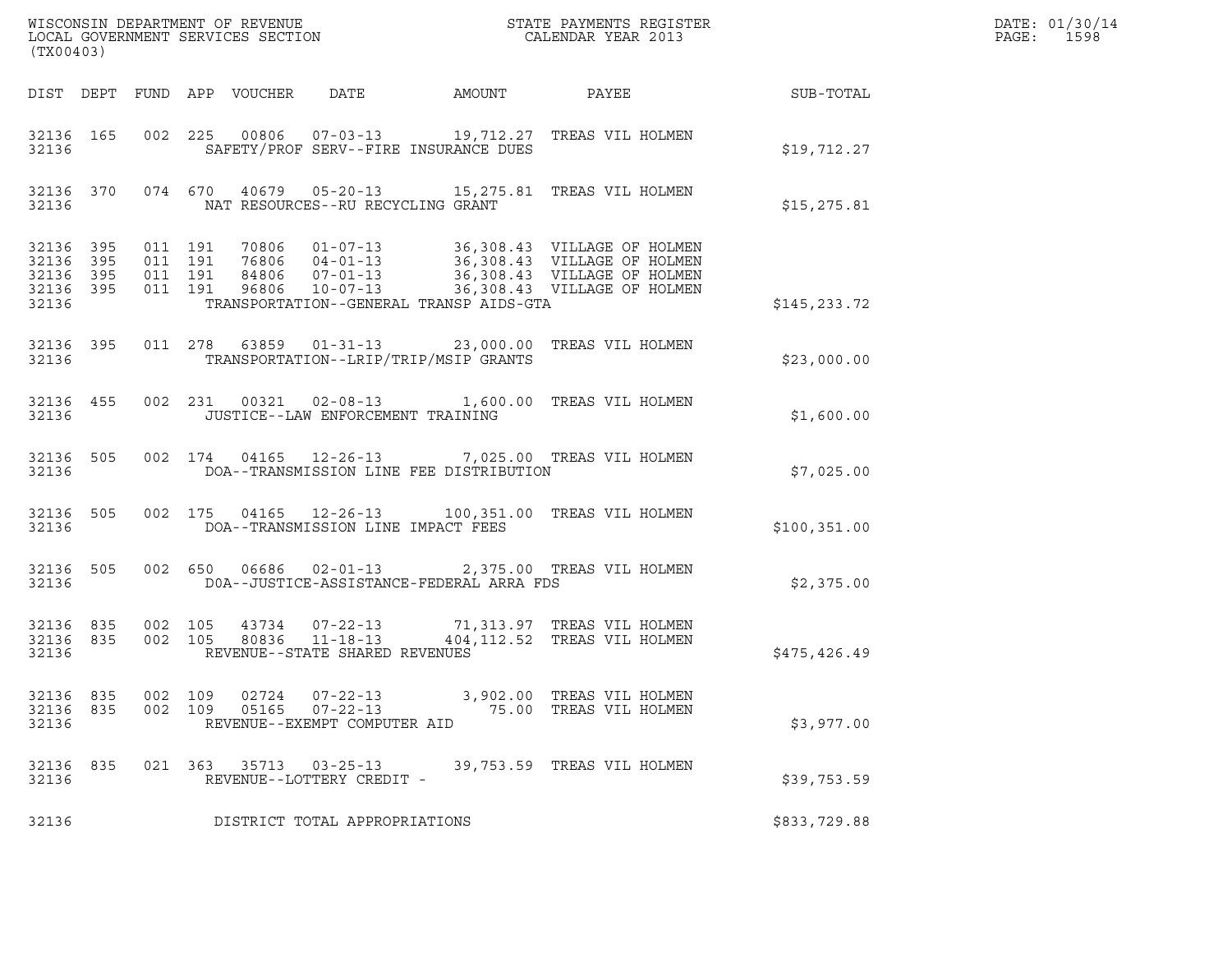| (TX00403)                                                             | WISCONSIN DEPARTMENT OF REVENUE<br>LOCAL GOVERNMENT SERVICES SECTION |                                                           | STATE PAYMENTS REGISTER<br>CALENDAR YEAR 2013                                                                                                                                      |              | DATE: 01/30/14<br>PAGE: 1599 |
|-----------------------------------------------------------------------|----------------------------------------------------------------------|-----------------------------------------------------------|------------------------------------------------------------------------------------------------------------------------------------------------------------------------------------|--------------|------------------------------|
| DIST DEPT                                                             | FUND APP VOUCHER                                                     | DATE                                                      | AMOUNT PAYEE                                                                                                                                                                       | SUB-TOTAL    |                              |
| 32176 165<br>32176                                                    |                                                                      | SAFETY/PROF SERV--FIRE INSURANCE DUES                     | 002  225  00807  07-03-13   1,001.67  TREAS VIL ROCKLAND                                                                                                                           | \$1,001.67   |                              |
| 32176 370<br>32176                                                    |                                                                      | NAT RESOURCES--AIDS IN LIEU OF TAXES                      | 012 579 18555 04-15-13 7.32 TREAS VIL ROCKLAND                                                                                                                                     | \$7.32       |                              |
| 32176 370<br>32176                                                    |                                                                      | NAT RESOURCES--RU RECYCLING GRANT                         | 074 670 40680 05-20-13 2,570.92 TREAS VIL ROCKLAND                                                                                                                                 | \$2,570.92   |                              |
| 32176<br>395<br>32176<br>395<br>395<br>32176<br>395<br>32176<br>32176 | 011 191<br>011 191<br>011 191<br>011 191<br>96807                    | $10 - 07 - 13$<br>TRANSPORTATION--GENERAL TRANSP AIDS-GTA | 70807  01-07-13  2,611.86  VILLAGE OF ROCKLAND<br>76807  04-01-13  2,611.86  VILLAGE OF ROCKLAND<br>84807  07-01-13  2,611.86  VILLAGE OF ROCKLAND<br>2,611.88 VILLAGE OF ROCKLAND | \$10,447.46  |                              |
| 32176<br>835<br>32176 835<br>32176                                    | 002 105<br>002 105                                                   | REVENUE--STATE SHARED REVENUES                            | 43735 07-22-13 19,571.43 TREAS VIL ROCKLAND<br>80837  11-18-13   110,901.19  TREAS VIL ROCKLAND                                                                                    | \$130,472.62 |                              |
| 32176<br>835<br>32176<br>835<br>32176                                 | 002 109<br>02725<br>002 109<br>05166                                 | REVENUE--EXEMPT COMPUTER AID                              | 07-22-13 19.00 TREAS VIL ROCKLAND                                                                                                                                                  | \$30.00      |                              |
| 32176                                                                 |                                                                      | DISTRICT TOTAL APPROPRIATIONS                             |                                                                                                                                                                                    | \$144,529.99 |                              |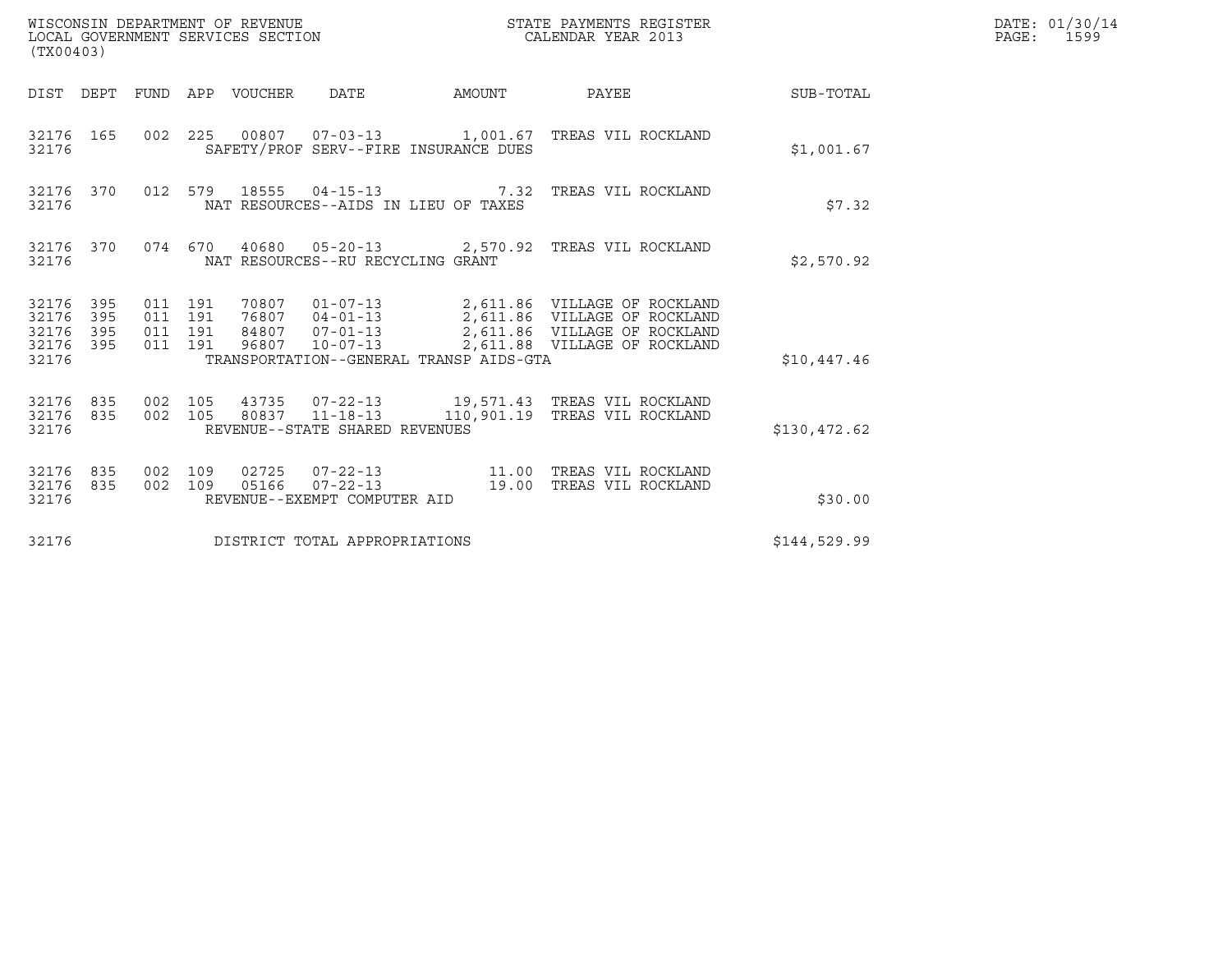| (TX00403)                                                 |           |                                          |                            |                                                                                    |                                         | $\tt WISCONSIM DEPARTMENT OF REVENUE$ $\tt WISCONS IN DEPARTMENT SERVICES SECTION$ $\tt SCALENDAR YEAR$ $2013$                                                                                                   |                  | DATE: 01/30/14<br>$\mathtt{PAGE:}$<br>1600 |
|-----------------------------------------------------------|-----------|------------------------------------------|----------------------------|------------------------------------------------------------------------------------|-----------------------------------------|------------------------------------------------------------------------------------------------------------------------------------------------------------------------------------------------------------------|------------------|--------------------------------------------|
|                                                           |           |                                          | DIST DEPT FUND APP VOUCHER | DATE                                                                               | AMOUNT                                  | PAYEE                                                                                                                                                                                                            | <b>SUB-TOTAL</b> |                                            |
| 32191                                                     | 32191 165 |                                          |                            |                                                                                    | SAFETY/PROF SERV--FIRE INSURANCE DUES   | 002  225  00808  07-03-13  11,737.57  TREAS VIL WEST SALEM                                                                                                                                                       | \$11,737.57      |                                            |
| 32191                                                     | 32191 370 |                                          |                            |                                                                                    | NAT RESOURCES--AIDS IN LIEU OF TAXES    | 012 579 18556 04-15-13 77.28 TREAS VIL WEST SALEM                                                                                                                                                                | \$77.28          |                                            |
| 32191                                                     | 32191 370 |                                          |                            | NAT RESOURCES--RU RECYCLING GRANT                                                  |                                         | 074 670 40681 05-20-13 4,703.05 TREAS VIL WEST SALEM                                                                                                                                                             | \$4,703.05       |                                            |
| 32191                                                     | 32191 370 |                                          |                            |                                                                                    | NAT RESOURCES--RU CONSOLIDATED GRANT    | 074 673 40681 05-20-13 1,265.52 TREAS VIL WEST SALEM                                                                                                                                                             | \$1,265.52       |                                            |
| 32191 395<br>32191 395<br>32191 395<br>32191 395<br>32191 |           | 011 191<br>011 191<br>011 191<br>011 191 |                            |                                                                                    | TRANSPORTATION--GENERAL TRANSP AIDS-GTA | 70808  01-07-13  28,526.87  VILLAGE OF WEST SALEM<br>76808  04-01-13  28,526.87  VILLAGE OF WEST SALEM<br>84808  07-01-13  28,526.87  VILLAGE OF WEST SALEM<br>96808  10-07-13  28,526.89  VILLAGE OF WEST SALEM | \$114, 107.50    |                                            |
| 32191 395<br>32191                                        |           |                                          |                            |                                                                                    | TRANSPORTATION--LRIP/TRIP/MSIP GRANTS   | 011  278  67498  03-05-13  24,436.66 TREAS VIL WEST SALELM                                                                                                                                                       | \$24,436.66      |                                            |
| 32191 395<br>32191 395<br>32191 395<br>32191 395<br>32191 |           | 011 286<br>011 286<br>011 286<br>011 286 | 93417                      |                                                                                    | TRANSPORTATION--ENHANCEMENT GRANTS--FED | 64603 02-07-13 111,940.54 TREAS VIL WEST SALELM<br>67082 02-28-13 61,242.10 TREAS VIL WEST SALELM<br>71159 04-08-13 12,576.95 TREAS VIL WEST SALELM<br>11-04-13 2,560.46 TREAS VIL WEST SALELM                   | \$188,320.05     |                                            |
| 32191 455<br>32191                                        |           |                                          |                            | JUSTICE--LAW ENFORCEMENT TRAINING                                                  |                                         | 002 231 00640 02-19-13 1,120.00 TREAS VIL WEST SALEM                                                                                                                                                             | \$1,120.00       |                                            |
| 32191 835<br>32191 835<br>32191                           |           |                                          |                            | 002 105 43736 07-22-13<br>002 105 80838 11-18-13<br>REVENUE--STATE SHARED REVENUES |                                         | 58,838.92 TREAS VIL WEST SALEM<br>333,288.85 TREAS VIL WEST SALEM                                                                                                                                                | \$392,127.77     |                                            |
| 32191 835<br>32191 835<br>32191                           |           | 002 109<br>002 109                       | 02726                      | $07 - 22 - 13$<br>05167  07-22-13<br>REVENUE--EXEMPT COMPUTER AID                  |                                         | 2,027.00 TREAS VIL WEST SALEM<br>6,682.00 TREAS VIL WEST SALEM                                                                                                                                                   | \$8,709.00       |                                            |
| 32191 835<br>32191                                        |           |                                          |                            | 021 363 35714 03-25-13<br>REVENUE--LOTTERY CREDIT -                                |                                         | 19,824.84 TREAS VIL WEST SALEM                                                                                                                                                                                   | \$19,824.84      |                                            |
| 32191                                                     |           |                                          |                            | DISTRICT TOTAL APPROPRIATIONS                                                      |                                         |                                                                                                                                                                                                                  | \$766, 429.24    |                                            |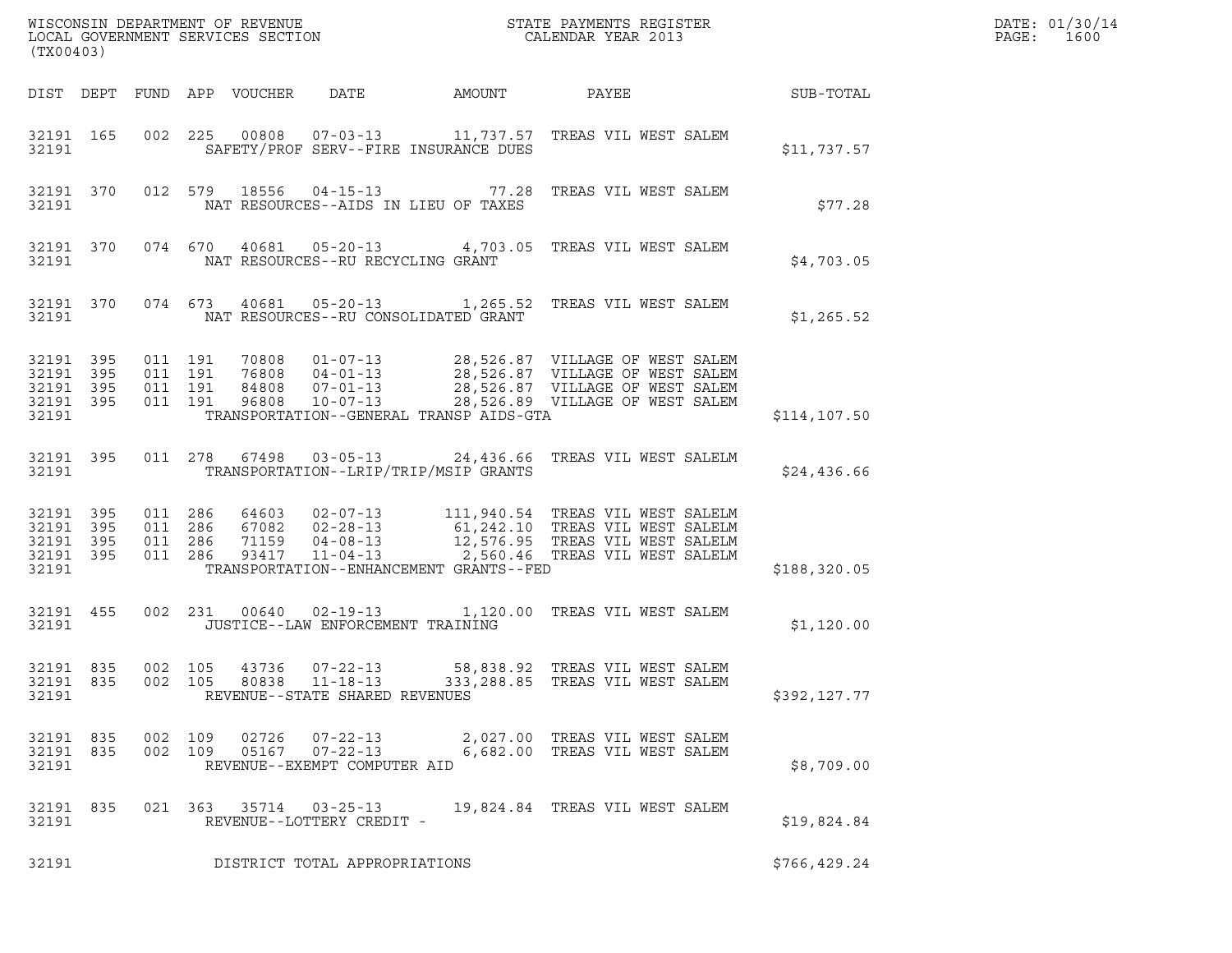| DATE: | 01/30/14 |
|-------|----------|
| PAGE: | 1601     |

| (TX00403)                                                     |           |                                          |                                  |                                                                      |                                          |                                                                                                                                                                                                                                           | DATE: 01/30/14<br>PAGE:<br>1601 |  |
|---------------------------------------------------------------|-----------|------------------------------------------|----------------------------------|----------------------------------------------------------------------|------------------------------------------|-------------------------------------------------------------------------------------------------------------------------------------------------------------------------------------------------------------------------------------------|---------------------------------|--|
|                                                               |           |                                          |                                  |                                                                      | DIST DEPT FUND APP VOUCHER DATE AMOUNT   |                                                                                                                                                                                                                                           | PAYEE SUB-TOTAL                 |  |
| 32246                                                         | 32246 165 |                                          |                                  |                                                                      | SAFETY/PROF SERV--FIRE INSURANCE DUES    | 002 225 00809 07-03-13 111,378.12 TREAS CITY LA CROSSE                                                                                                                                                                                    | \$111,378.12                    |  |
|                                                               | 32246 370 |                                          | 002 503 15824                    |                                                                      |                                          | 02-06-13 128.21 TREAS CITY LA CROSSE<br>TOWN SHARE 51.37                                                                                                                                                                                  |                                 |  |
| 32246                                                         |           |                                          |                                  |                                                                      | NAT RESOURCES--AIDS IN LIEU OF TAXES     |                                                                                                                                                                                                                                           | \$128.21                        |  |
| 32246 370<br>32246 370<br>32246 370<br>32246 370<br>32246 370 |           | 002 685<br>002 685<br>002 685            | 002 685 00048<br>002 685 00116   |                                                                      |                                          | 00001 07-11-13 126,521.17 TREAS CITY LA CROSSE<br>00005 08-05-13 72,943.10 TREAS CITY LA CROSSE<br>00048 09-18-13 2,219.69 TREAS CITY LA CROSSE<br>00048 09-18-13 41,667.06 TREAS CITY LA CROSSE<br>00116 11-19-13 1102,930.32 TREAS CITY |                                 |  |
| 32246                                                         |           |                                          |                                  |                                                                      | NAT RESOURCES--WATER QUALITY PROGRAMS    |                                                                                                                                                                                                                                           | \$346,281.34                    |  |
| 32246 370<br>32246                                            | 32246 370 |                                          | 012 579 18557<br>012 579 18557   |                                                                      | NAT RESOURCES--AIDS IN LIEU OF TAXES     | 04-15-13 173.61 TREAS CITY LACROSSE<br>04-15-13 276.42 TREAS CITY LACROSSE                                                                                                                                                                | \$450.03                        |  |
| 32246                                                         | 32246 370 |                                          | 074 670 40682                    | NAT RESOURCES--RU RECYCLING GRANT                                    |                                          | 05-20-13 168,104.75 TREAS CITY LA CROSSE                                                                                                                                                                                                  | \$168, 104.75                   |  |
| 32246                                                         | 32246 370 |                                          | 074 673 40682                    |                                                                      | NAT RESOURCES--RU CONSOLIDATED GRANT     | 05-20-13 13,525.63 TREAS CITY LA CROSSE                                                                                                                                                                                                   | \$13,525.63                     |  |
| 32246                                                         | 32246 370 |                                          | 095 512 01720                    | NAT RESOURCES--STEWARDSHIP 2000                                      |                                          | 01-08-13 142, 218.00 TREAS CITY LA CROSSE                                                                                                                                                                                                 | \$142,218.00                    |  |
| 32246 395<br>32246 395<br>32246 395<br>32246                  | 32246 395 | 011 162<br>011 162<br>011 162<br>011 162 | 72043<br>78043<br>86043<br>98043 |                                                                      | TRANSPORTATION--CONNECTING HIGHWAY AIDS  | 01-07-13 113,168.92 CITY OF LA CROSSE<br>04-01-13 113,168.92 CITY OF LA CROSSE<br>07-01-13 113,168.92 CITY OF LA CROSSE<br>10-07-13 113,168.93 CITY OF LA CROSSE                                                                          | \$452,675.69                    |  |
| 32246                                                         | 32246 395 |                                          | 011 175 71686                    |                                                                      | TRANSPORTATION--PARATRANSIT AIDS, STATE  | 04-16-13 56,627.00 TREAS CITY LA CROSSE                                                                                                                                                                                                   | \$56,627.00                     |  |
| 32246 395<br>32246 395<br>32246 395<br>32246 395<br>32246     |           | 011 176<br>011 176<br>011 176<br>011 176 | 00032<br>88032<br>92032          | $12 - 30 - 13$<br>80032 06-14-13<br>$07 - 08 - 13$<br>$09 - 30 - 13$ | TRANSPORTATION--BICYCLE & PEDESTRIAN AID | 205,952.00 CITY OF LA CROSSE<br>343,253.00 CITY OF LA CROSSE<br>343,253.00 CITY OF LA CROSSE<br>343,253.00 CITY OF LA CROSSE                                                                                                              | \$1,235,711.00                  |  |
|                                                               | 32246 395 |                                          | 011 185 77650                    | $06 - 17 - 13$                                                       |                                          | 630.00 TREAS CITY LA CROSSE                                                                                                                                                                                                               |                                 |  |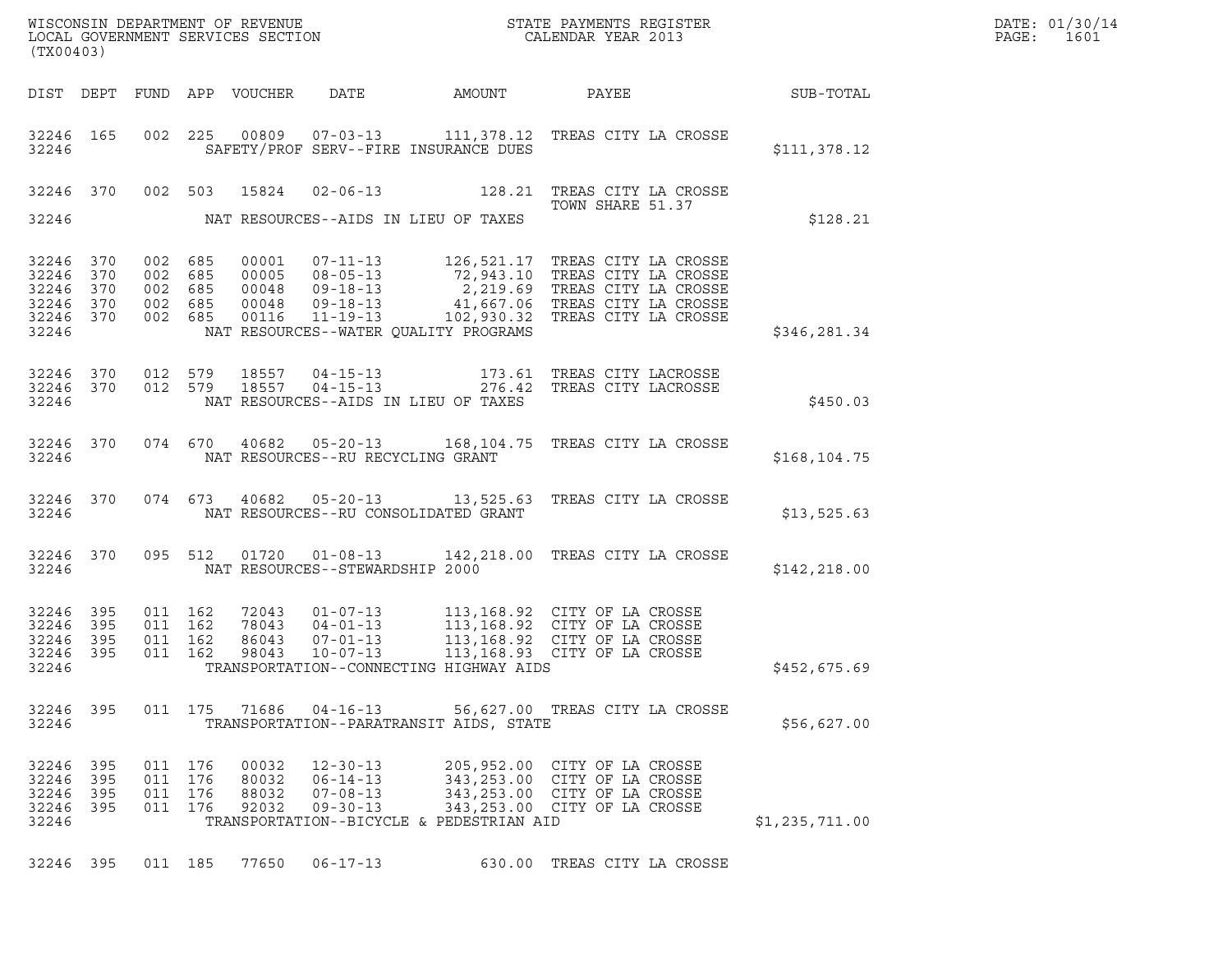| (TX00403)                                                                              |                                                             |                                                             |                                                             |                                                                               |                                                                                                                                                                |                                                                                                        |                                                                                                                                                                                                                                                 |                |
|----------------------------------------------------------------------------------------|-------------------------------------------------------------|-------------------------------------------------------------|-------------------------------------------------------------|-------------------------------------------------------------------------------|----------------------------------------------------------------------------------------------------------------------------------------------------------------|--------------------------------------------------------------------------------------------------------|-------------------------------------------------------------------------------------------------------------------------------------------------------------------------------------------------------------------------------------------------|----------------|
| DIST                                                                                   | DEPT                                                        | FUND                                                        | APP                                                         | <b>VOUCHER</b>                                                                | DATE                                                                                                                                                           | AMOUNT                                                                                                 | PAYEE                                                                                                                                                                                                                                           | SUB-TOTAL      |
| 32246<br>32246<br>32246<br>32246<br>32246<br>32246<br>32246<br>32246<br>32246<br>32246 | 395<br>395<br>395<br>395<br>395<br>395<br>395<br>395<br>395 | 011<br>011<br>011<br>011<br>011<br>011<br>011<br>011<br>011 | 185<br>185<br>185<br>185<br>185<br>185<br>185<br>185<br>185 | 77650<br>81595<br>81595<br>85536<br>89029<br>89029<br>89643<br>90524<br>96422 | $06 - 17 - 13$<br>$07 - 22 - 13$<br>$07 - 22 - 13$<br>$08 - 26 - 13$<br>$09 - 30 - 13$<br>$09 - 30 - 13$<br>$10 - 07 - 13$<br>$10 - 15 - 13$<br>$12 - 09 - 13$ | 3,528.00<br>1,176.00<br>504.00<br>504.00<br>560.00<br>308.00<br>TRANSPORTATION--HIGHWAY SAFETY-FEDERAL | TREAS CITY LA CROSSE<br>TREAS CITY LA CROSSE<br>TREAS CITY LA CROSSE<br>TREAS CITY LA CROSSE<br>TREAS CITY LA CROSSE<br>TREAS CITY LA CROSSE<br>1,512.00 TREAS CITY LA CROSSE<br>2,730.00 TREAS CITY LA CROSSE<br>2,433.38 TREAS CITY LA CROSSE | \$13,885.38    |
| 32246<br>32246<br>32246<br>32246<br>32246                                              | 395<br>395<br>395<br>395                                    | 011<br>011<br>011<br>011                                    | 191<br>191<br>191<br>191                                    | 70809<br>76809<br>84809<br>96809                                              | $01 - 07 - 13$<br>$04 - 01 - 13$<br>$07 - 01 - 13$<br>$10 - 07 - 13$                                                                                           | TRANSPORTATION--GENERAL TRANSP AIDS-GTA                                                                | 506,917.07 CITY OF LA CROSSE<br>506,917.07 CITY OF LA CROSSE<br>506,917.07 CITY OF LA CROSSE<br>506,917.08 CITY OF LA CROSSE                                                                                                                    | \$2,027,668.29 |
| 32246<br>32246                                                                         | 395                                                         | 011                                                         | 278                                                         | 72390                                                                         | $04 - 18 - 13$                                                                                                                                                 | 104,385.44<br>TRANSPORTATION--LRIP/TRIP/MSIP GRANTS                                                    | TREAS CITY LA CROSSE                                                                                                                                                                                                                            | \$104,385.44   |
| 32246<br>32246<br>32246<br>32246<br>32246<br>32246                                     | 455<br>455<br>455<br>455<br>455                             | 002<br>002<br>002<br>002<br>002                             | 231<br>231<br>231<br>231<br>231                             | 00070<br>00087<br>00352<br>00353<br>00750                                     | $11 - 01 - 13$<br>$01 - 10 - 13$<br>$02 - 08 - 13$<br>$02 - 08 - 13$<br>$05 - 07 - 13$<br>JUSTICE--LAW ENFORCEMENT TRAINING                                    | 160.00<br>320.00<br>640.00<br>1,000.00                                                                 | TREAS CITY LA CROSSE<br>TREAS CITY LA CROSSE<br>TREAS CITY LA CROSSE<br>13,600.00 TREAS CITY LA CROSSE<br>TREAS CITY LA CROSSE                                                                                                                  | \$15,720.00    |
| 32246<br>32246                                                                         | 455                                                         | 002                                                         | 251                                                         | 00077                                                                         | $09 - 17 - 13$                                                                                                                                                 | 21, 237.42<br>JUSTICE--TRUANCY PROGRAM-GRANT FUNDS                                                     | TREAS CITY LA CROSSE                                                                                                                                                                                                                            | \$21,237.42    |
| 32246<br>32246<br>32246<br>32246<br>32246                                              | 455<br>455<br>455<br>455                                    | 002<br>002<br>002<br>002                                    | 542<br>542<br>542<br>542                                    | 00049<br>00253<br>00368<br>00504                                              | $08 - 08 - 13$<br>$11 - 27 - 13$<br>$02 - 15 - 13$<br>$05 - 03 - 13$<br>JUSTICE--VICTIM ASSISTANCE                                                             | 18,250.00<br>20,439.00<br>17,071.00<br>16,993.00                                                       | TREAS CITY LA CROSSE<br>TREAS CITY LA CROSSE<br>TREAS CITY LA CROSSE<br>TREAS CITY LA CROSSE                                                                                                                                                    | \$72,753.00    |
| 32246<br>32246                                                                         | 465                                                         | 002                                                         | 306                                                         | 00243                                                                         | $10 - 09 - 13$                                                                                                                                                 | MILITARY AFFAIRS-EMER MGMT--HAZMAT AIDS                                                                | 23,637.47 TREAS CITY LA CROSSE                                                                                                                                                                                                                  | \$23,637.47    |
| 32246<br>32246<br>32246                                                                | 505<br>505                                                  | 002<br>002                                                  | 620<br>620                                                  | 07136<br>10186                                                                | $03 - 06 - 13$<br>$05 - 31 - 13$                                                                                                                               | DOA--LAW ENFRCMNT OFICER SUPPMNTL GRANTS                                                               | 60,717.00 TREAS CITY LA CROSSE<br>60,717.00 TREAS CITY LA CROSSE                                                                                                                                                                                | \$121,434.00   |
| 32246<br>32246                                                                         | 835<br>835                                                  | 002<br>002                                                  | 105<br>105                                                  | 43737<br>80839                                                                | $07 - 22 - 13$<br>$11 - 18 - 13$                                                                                                                               | 3, 192, 407.45<br>8,285,167.79                                                                         | TREAS CITY LA CROSSE<br>TREAS CITY LA CROSSE                                                                                                                                                                                                    |                |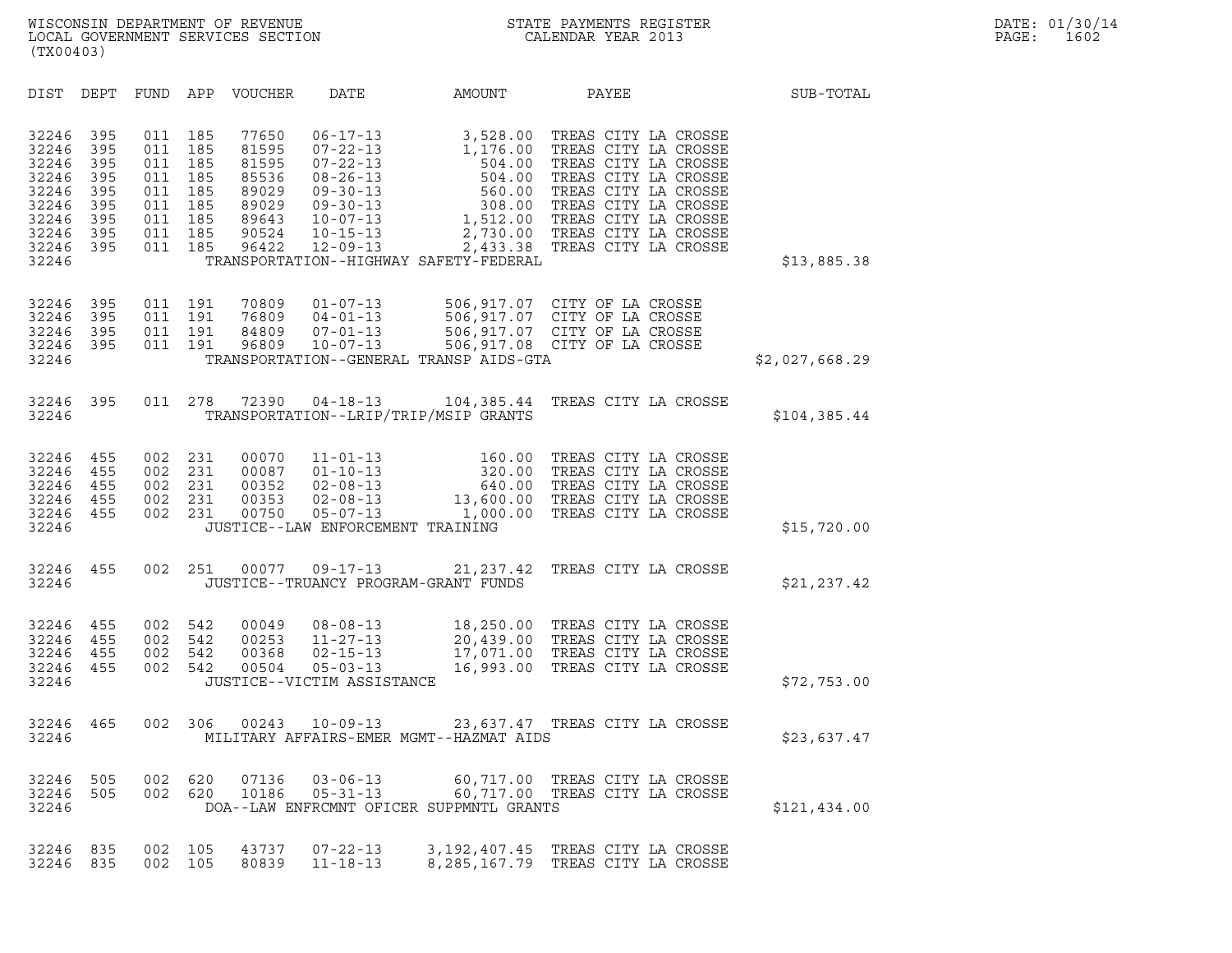| WISCONSIN DEPARTMENT OF REVENUE   | STATE PAYMENTS REGISTER | DATE: 01/30/14 |
|-----------------------------------|-------------------------|----------------|
| LOCAL GOVERNMENT SERVICES SECTION | CALENDAR YEAR 2013      | PAGE :<br>1603 |

| WISCONSIN DEPARTMENT OF REVENUE<br>LOCAL GOVERNMENT SERVICES SECTION<br>(TX00403) |                               |                    |                   |                |                                                               |                                                                                                                                                       | STATE PAYMENTS REGISTER<br>CALENDAR YEAR 2013                        |  |                 | DATE: 01/30/14<br>PAGE: 1603 |
|-----------------------------------------------------------------------------------|-------------------------------|--------------------|-------------------|----------------|---------------------------------------------------------------|-------------------------------------------------------------------------------------------------------------------------------------------------------|----------------------------------------------------------------------|--|-----------------|------------------------------|
| DIST DEPT                                                                         |                               | FUND               |                   | APP VOUCHER    | DATE                                                          | AMOUNT                                                                                                                                                | PAYEE                                                                |  | SUB-TOTAL       |                              |
| 32246                                                                             |                               |                    |                   |                | REVENUE--STATE SHARED REVENUES                                |                                                                                                                                                       |                                                                      |  | \$11,477,575.24 |                              |
| 32246<br>32246 835<br>32246                                                       | 835                           | 002<br>002         | 109<br>109        |                | 05168  07-22-13<br>REVENUE--EXEMPT COMPUTER AID               | 02727  07-22-13  284,646.00 TREAS CITY LA CROSSE<br>1,515,586.00                                                                                      | TREAS CITY LA CROSSE                                                 |  | \$1,800,232.00  |                              |
| 32246<br>32246 835<br>32246                                                       | 835                           | 002 302<br>002 302 |                   |                |                                                               | 10046  07-22-13  5,541,460.22  TREAS CITY LA CROSSE<br>11046  07-22-13  1,207,599.99 TREAS CITY LA CROSSE<br>REVENUE-FIRST DOLLAR/SCHOOL LEVY CREDITS |                                                                      |  | \$6,749,060.21  |                              |
| 32246<br>32246                                                                    | 835                           | 002                | 501               | 00002          |                                                               | 02-01-13  817,755.46  TREAS CITY LA CROSSE<br>DOA-PAYMENT FOR MUNICIPAL SERVICES AID                                                                  |                                                                      |  | \$817,755.46    |                              |
| 32246<br>32246<br>32246<br>32246                                                  | 835<br>835<br>835             | 021<br>021<br>021  | 363<br>363<br>363 | 35715<br>37185 | $03 - 25 - 13$<br>$03 - 25 - 13$<br>REVENUE--LOTTERY CREDIT - | CR154  04-15-13    111.63<br>34, 247.37<br>1,105,402.08                                                                                               | TREAS CITY LA CROSSE<br>TREAS CITY LA CROSSE<br>TREAS CITY LA CROSSE |  | \$1,139,761.08  |                              |
| 32246                                                                             | DISTRICT TOTAL APPROPRIATIONS |                    |                   |                |                                                               |                                                                                                                                                       |                                                                      |  |                 |                              |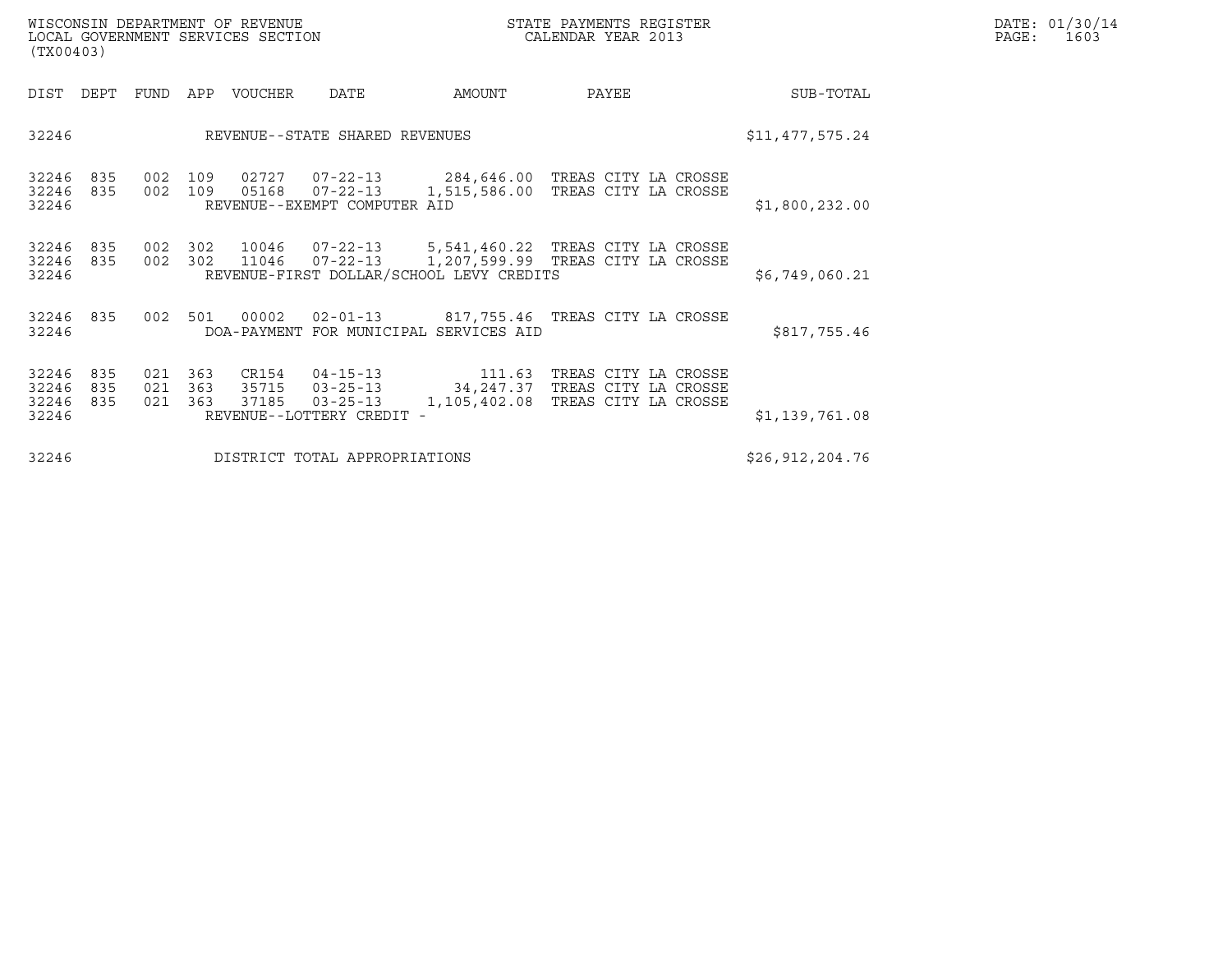| (TX00403)                                     |                   |                                          |         |                                  |                                                                      |                                          |                                                                                                                          |              | DATE: 01/30/14<br>PAGE:<br>1604 |
|-----------------------------------------------|-------------------|------------------------------------------|---------|----------------------------------|----------------------------------------------------------------------|------------------------------------------|--------------------------------------------------------------------------------------------------------------------------|--------------|---------------------------------|
|                                               |                   |                                          |         | DIST DEPT FUND APP VOUCHER       | DATE                                                                 | AMOUNT                                   | PAYEE                                                                                                                    | SUB-TOTAL    |                                 |
| 32265 165<br>32265                            |                   | 002 225                                  |         |                                  |                                                                      | SAFETY/PROF SERV--FIRE INSURANCE DUES    | 00810  07-03-13  58,397.91  TREAS CITY ONALASKA                                                                          | \$58,397.91  |                                 |
| 32265                                         | 32265 370         |                                          |         |                                  |                                                                      | NAT RESOURCES--AIDS IN LIEU OF TAXES     | 012 579 18558 04-15-13 136.31 TREAS CITY ONALASKA                                                                        | \$136.31     |                                 |
| 32265                                         | 32265 370         |                                          | 012 583 |                                  |                                                                      | NAT RESOURCES--RECREATION RESOURCE-FED   | 01116  12-06-13   1,152.87   TREAS CITY ONALASKA                                                                         | \$1,152.87   |                                 |
| 32265                                         | 32265 370         |                                          | 074 670 |                                  | NAT RESOURCES--RU RECYCLING GRANT                                    |                                          | 40683  05-20-13  35,845.52  TREAS CITY ONALASKA                                                                          | \$35,845.52  |                                 |
| 32265                                         | 32265 370         |                                          | 074 673 |                                  |                                                                      | NAT RESOURCES--RU CONSOLIDATED GRANT     | 40683  05-20-13  4,720.73  TREAS CITY ONALASKA                                                                           | \$4,720.73   |                                 |
| 32265<br>32265<br>32265<br>32265 395<br>32265 | 395<br>395<br>395 | 011 162<br>011 162<br>011 162<br>011 162 |         | 98044                            | 72044 01-07-13<br>78044 04-01-13<br>86044 07-01-13<br>10-07-13       | TRANSPORTATION--CONNECTING HIGHWAY AIDS  | 9,772.01 CITY OF ONALASKA<br>9,772.01 CITY OF ONALASKA<br>9,772.01 CITY OF ONALASKA<br>9,772.01 CITY OF ONALASKA         | \$39,088.04  |                                 |
| 32265<br>32265<br>32265<br>32265 395<br>32265 | 395<br>395<br>395 | 011 176<br>011 176<br>011 176<br>011 176 |         | 00033<br>80033<br>88033<br>92033 | $12 - 30 - 13$<br>$06 - 14 - 13$<br>$07 - 08 - 13$<br>$09 - 30 - 13$ | TRANSPORTATION--BICYCLE & PEDESTRIAN AID | 30,321.00 CITY OF ONALASKA<br>50,534.00 CITY OF ONALASKA<br>50,534.00 CITY OF ONALASKA<br>50,534.00 CITY OF ONALASKA     | \$181,923.00 |                                 |
| 32265 395<br>32265<br>32265<br>32265<br>32265 | 395<br>395<br>395 | 011 191<br>011 191<br>011 191<br>011 191 |         | 70810<br>76810<br>84810<br>96810 | $01 - 07 - 13$<br>$04 - 01 - 13$<br>$07 - 01 - 13$<br>$10 - 07 - 13$ | TRANSPORTATION--GENERAL TRANSP AIDS-GTA  | 165,058.38 CITY OF ONALASKA<br>165,058.38 CITY OF ONALASKA<br>165,058.38 CITY OF ONALASKA<br>165,058.38 CITY OF ONALASKA | \$660,233.52 |                                 |
| 32265<br>32265 395<br>32265                   | 395               | 011 278<br>011 278                       |         | 61306                            | 61306 01-07-13                                                       | TRANSPORTATION--LRIP/TRIP/MSIP GRANTS    | 23,469.72 TREAS CITY ONALASKA                                                                                            | \$47,611.99  |                                 |
| 32265 395<br>32265                            |                   |                                          |         |                                  |                                                                      | TRANSPORTATION--ENHANCEMENT GRANTS--FED  | 011 286 68891 03-18-13 84,643.32 TREAS CITY ONALASKA                                                                     | \$84,643.32  |                                 |
| 32265 455<br>32265 455<br>32265               |                   | 002 231<br>002 231                       |         |                                  | 00124 01-30-13<br>JUSTICE--LAW ENFORCEMENT TRAINING                  |                                          | 160.00 TREAS CITY ONALASKA<br>00466  02-12-13  4,320.00 TREAS CITY ONALASKA                                              | \$4,480.00   |                                 |